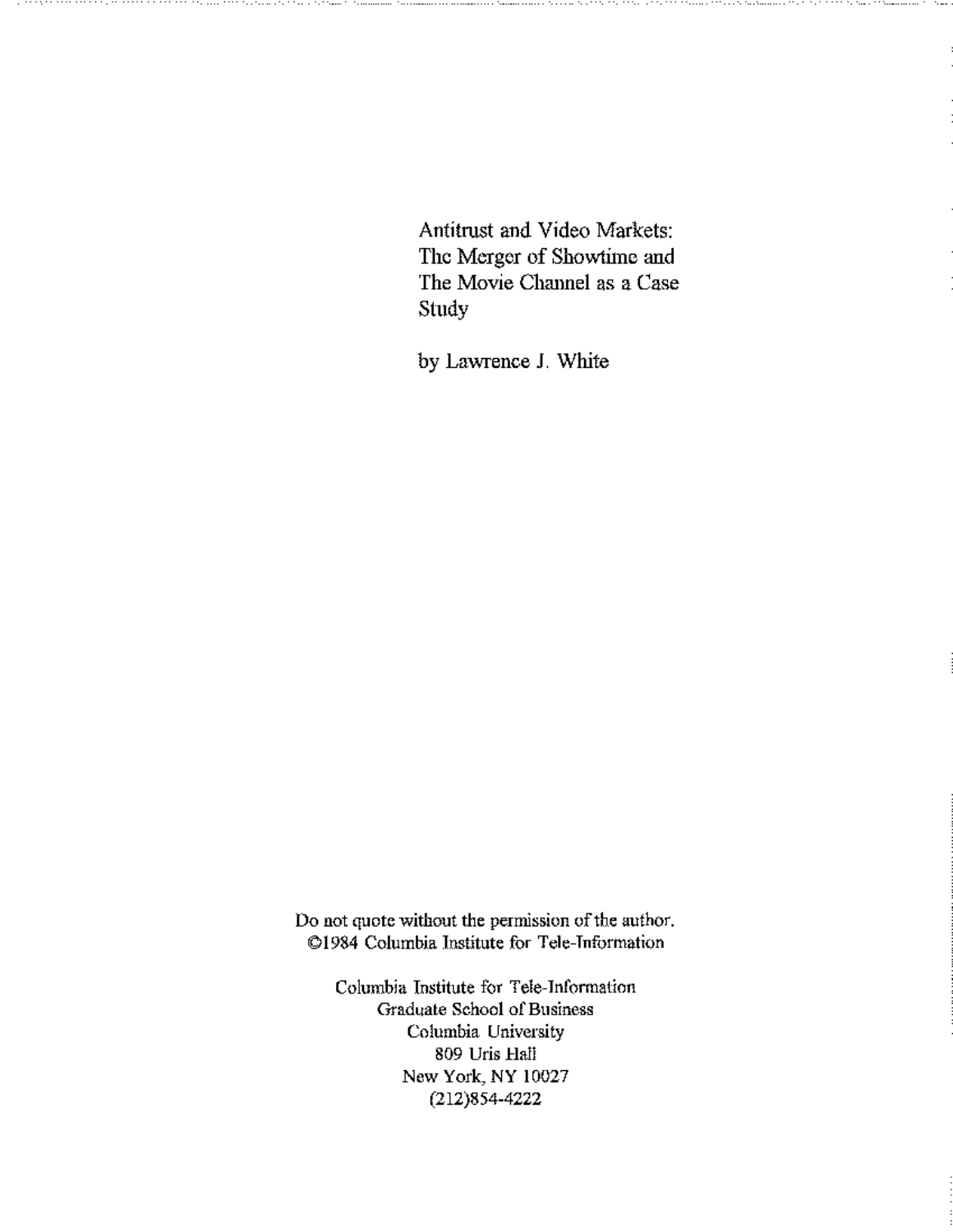ANTITRUST AND VIDEO MARKETS: THE MERGER OF SHOWTIME AND THE MOVIE CHANNEL AS A CASE STUDY

interest to the transition that the second the third of the second that the second control of the theory of the three

by

Lawrence J. White

The Graduate School of Business Administration

Now York university

¢

# DRAF'l'

Quotations from or citations to this paper should not be made without the permission of the author.

Revised: May 1984

Presented at the conference on "Rivalry Among Video Transmission Media: Assessment and Implications"; held by Columbia University's Research Program in Telecommunications and Information Policy on April 13 - 15, 1984, at Arden House, Harriman, New York.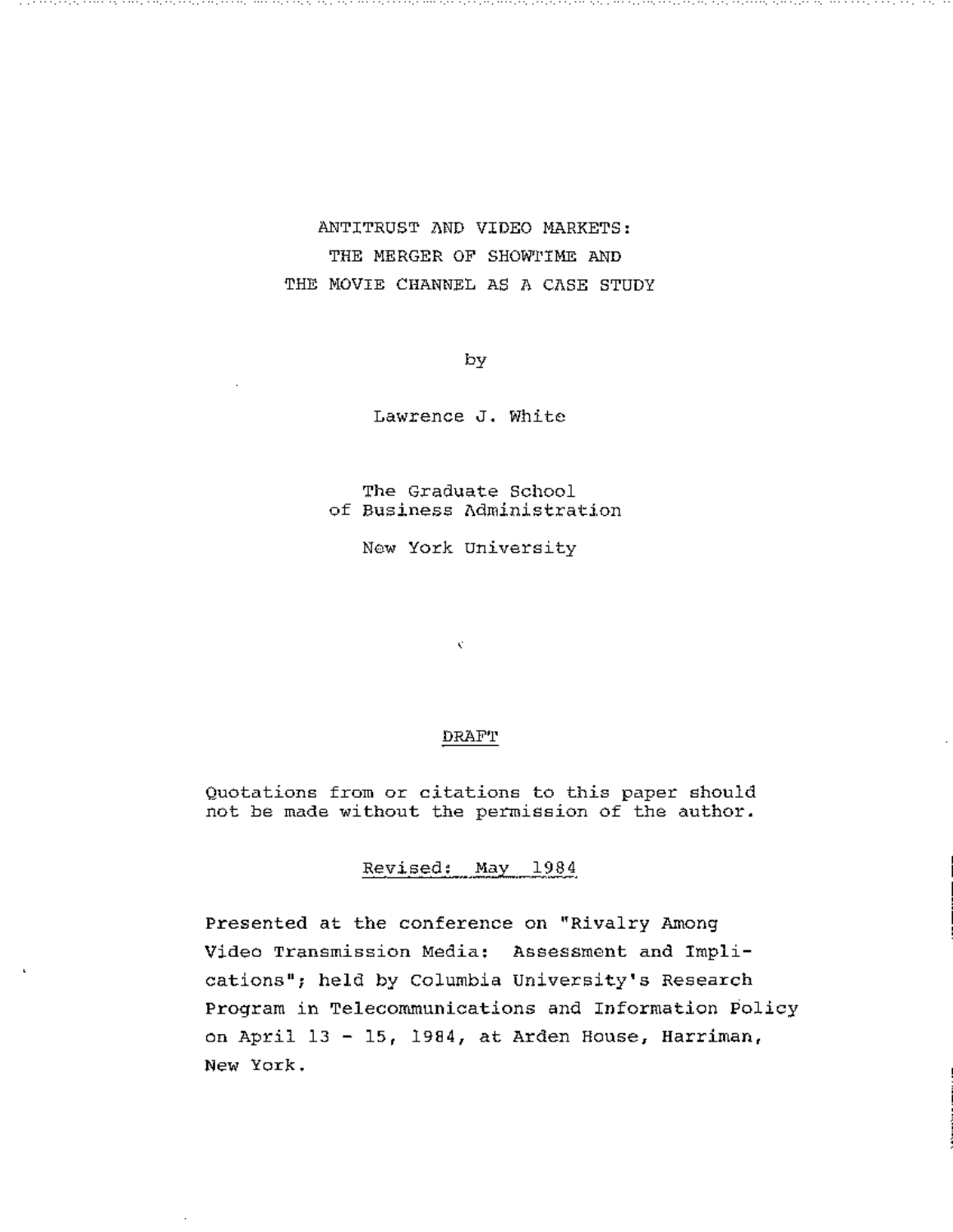a and negative the theory of the theory of the the season of the second theory and the angle of the theory of n ann talan an a-nan n-taltan an an chomainn na t-an t-an t-aan n-t-an a-n-n-t-a-n-n-n-n-n-n-n-n-t-

 $\label{eq:2} \mathcal{L}_{\text{max}} = \mathcal{L}_{\text{max}} \left( \mathcal{L}_{\text{max}} \right)$  $\mathcal{L}^{\text{max}}_{\text{max}}$  , where  $\mathcal{L}^{\text{max}}_{\text{max}}$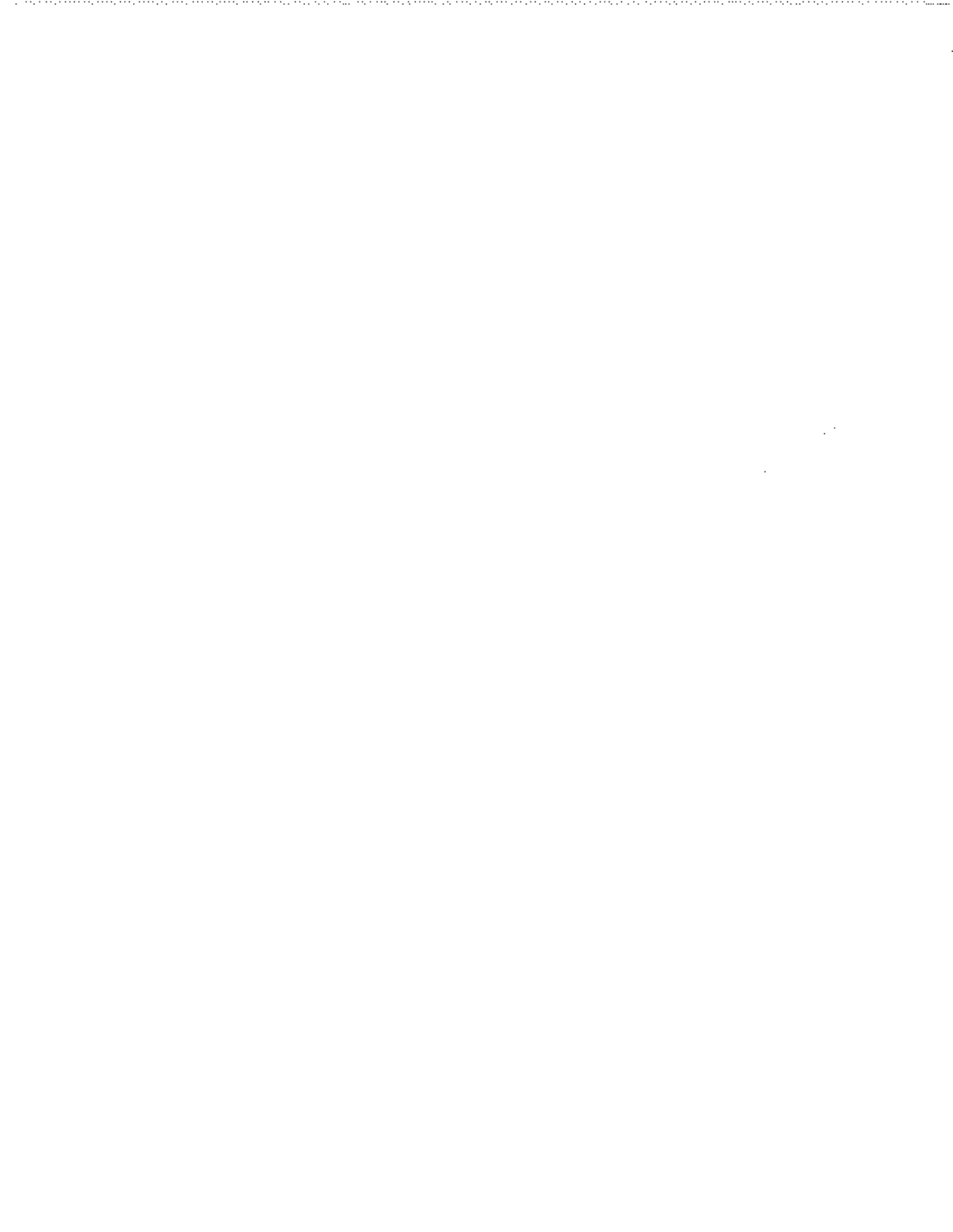# TABLE OF CONTENTS

I. Introduction

计数据 化对称分析 医手足 计分布式 计分布式 计分类 计分析 计分析 医心包 计分析 化十二烷基 化对称 医对称 医水平 医

- II. The Proposed Merger and the Antitrust Division's Procedures
	- A. The Venture
	- B. The Procedures
- III. The General Legal and Economic Analyses
- **IV.** A Specific Analysis
	- A. A Conceptual Framework
	- B, Definlng the Product Markets
	- C, Defining the Geographic Market
	- **D.** Determining Appropriate Market Shares
	- E. Entry
	- F. Simple Upstream Collusion?
	- G. The Vertical **Link**
	- V. The Outcome
- VI. Conclusions

ra matra na mpinda mbina na hana na mpindimbena na mpinda na maana ma mata na mpindimbena na na mpindimbena mp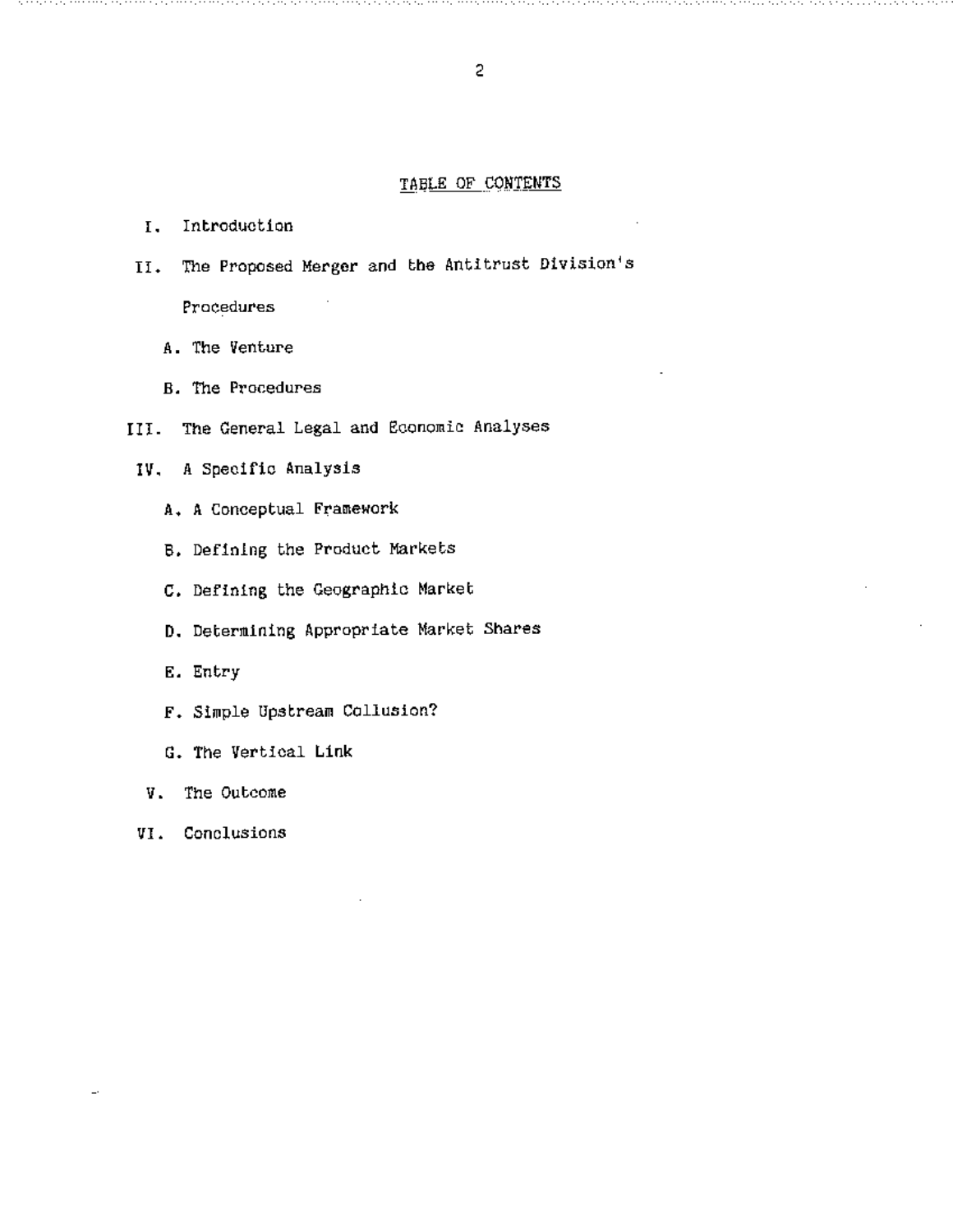a dan mengembung mengembung memampung mengengan pada pada mengengan pengemaan dan dan pengengan dan dalam peng a kacamatan di sebelum dan dikenal

 $\mathcal{A}^{\text{max}}_{\text{max}}$ 

 $\mathcal{L}^{\text{max}}_{\text{max}}$  , where  $\mathcal{L}^{\text{max}}_{\text{max}}$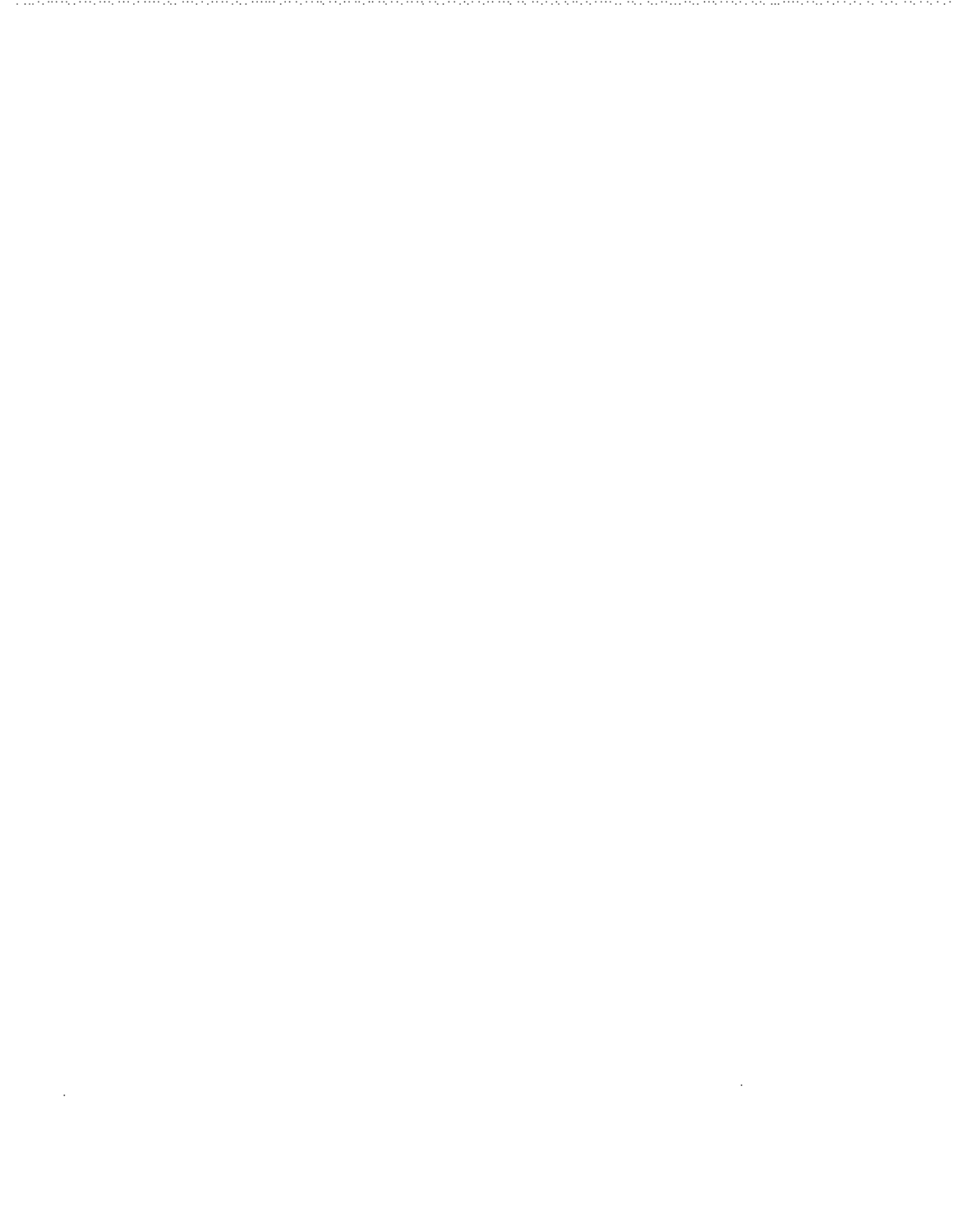ANTITRUST AND VIDEO MARKETS: THE MERGER OF SHOWTIME AND THE MOVIE CHANNEL AS A CASE STUDY

Lawrence J. White Graduate School of Business Administration New York University

# I. Introduction

Rapid advances in electronics and telecommunications technology in the past two decades have meant substantial changes in entertainment, and especially video, markets. New opportunities have arisen; new markets have been created; some firms have entered, others have exited; new business relationships have been established.

Some of these markets, especially television since its inception, have been heavily regulated by the U.S. Federal Communications Commission (FCC) (and cable television services have been heavily regulated by the FCC and by local communities). Nevertheless, antitrust has played a substantial role in affecting the structure of these markets,<sup>1</sup> and recent events have indicated that antitrust is likely to continue to be important.

This paper will report on one recent antitrust action that could have important consequences for these markets: the merger of Showtime and the Movie Channel, the second and third largest providers af pay programming

3

a nona taona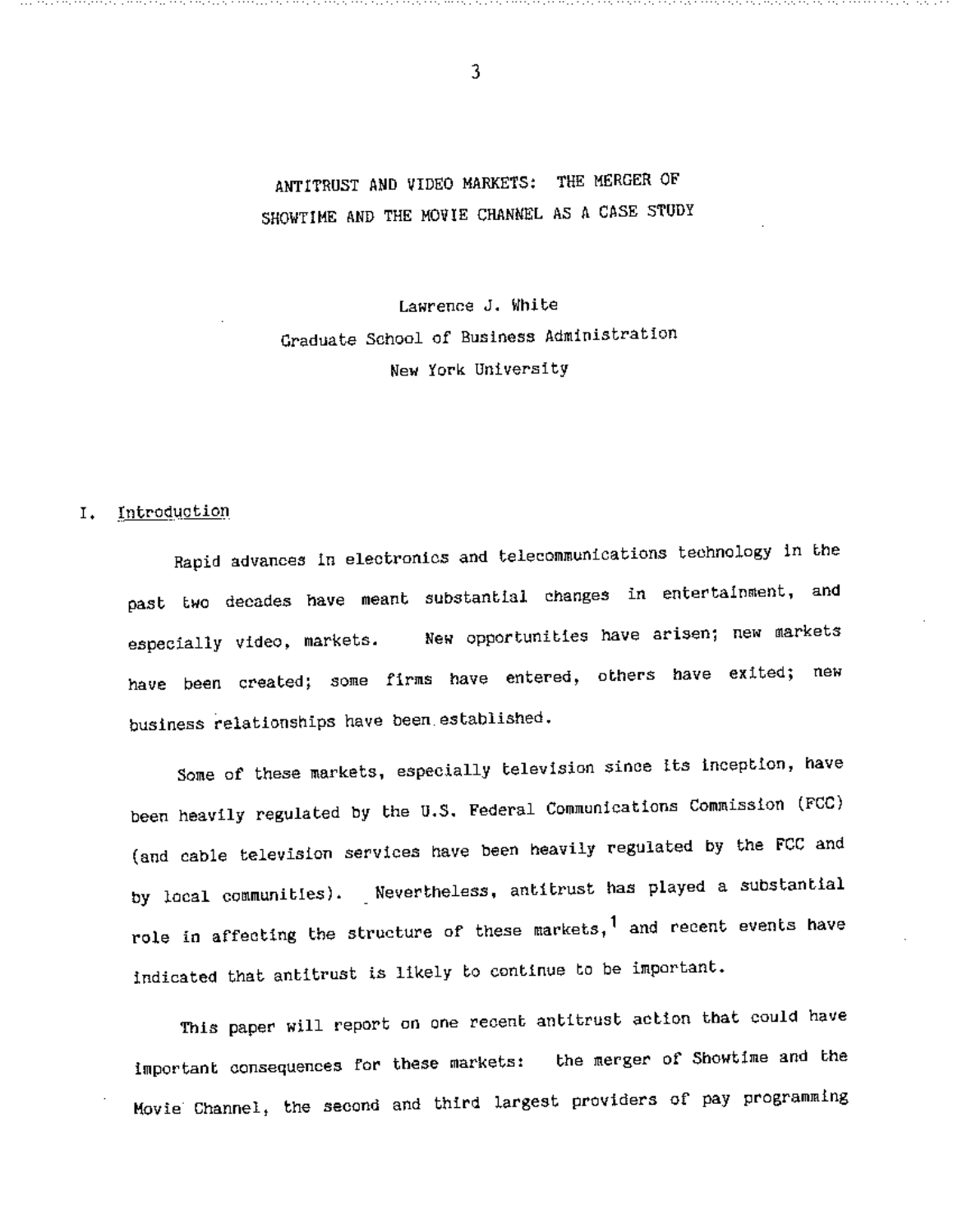services for cable viewer5, This merger, originally quite complex in its proposed structure, was reviewed by the Antitrust Division ln 1983 and emerged **in** a limited form. **This** case study should serve as a useful vehicle for understanding the structure of and competition in video markets. It should also be useful for showing the value of the revised Merger Guidelines (U.S. Department of Justice, 1982), issued by the Antitrust Division in June 1982, for structuring and illuminating the antitrust analysis of mergers.

Section II of this paper will provide a description of the merger partners, the proposed structure of the merger, and a brief review of procedures within the Division with respect to mergers. Section III will provide the general legal and economic background for the analysis of the case, including a brief description of the Merger Guidelines. Section IV will provide a more specific analysis of the details of the merger and the antitrust- problems that they appeared to raise. Section **V** reports the Antitrust Division's decision and its aftermath. Section **VI** provides some conclusions.

4

nga ang ng pang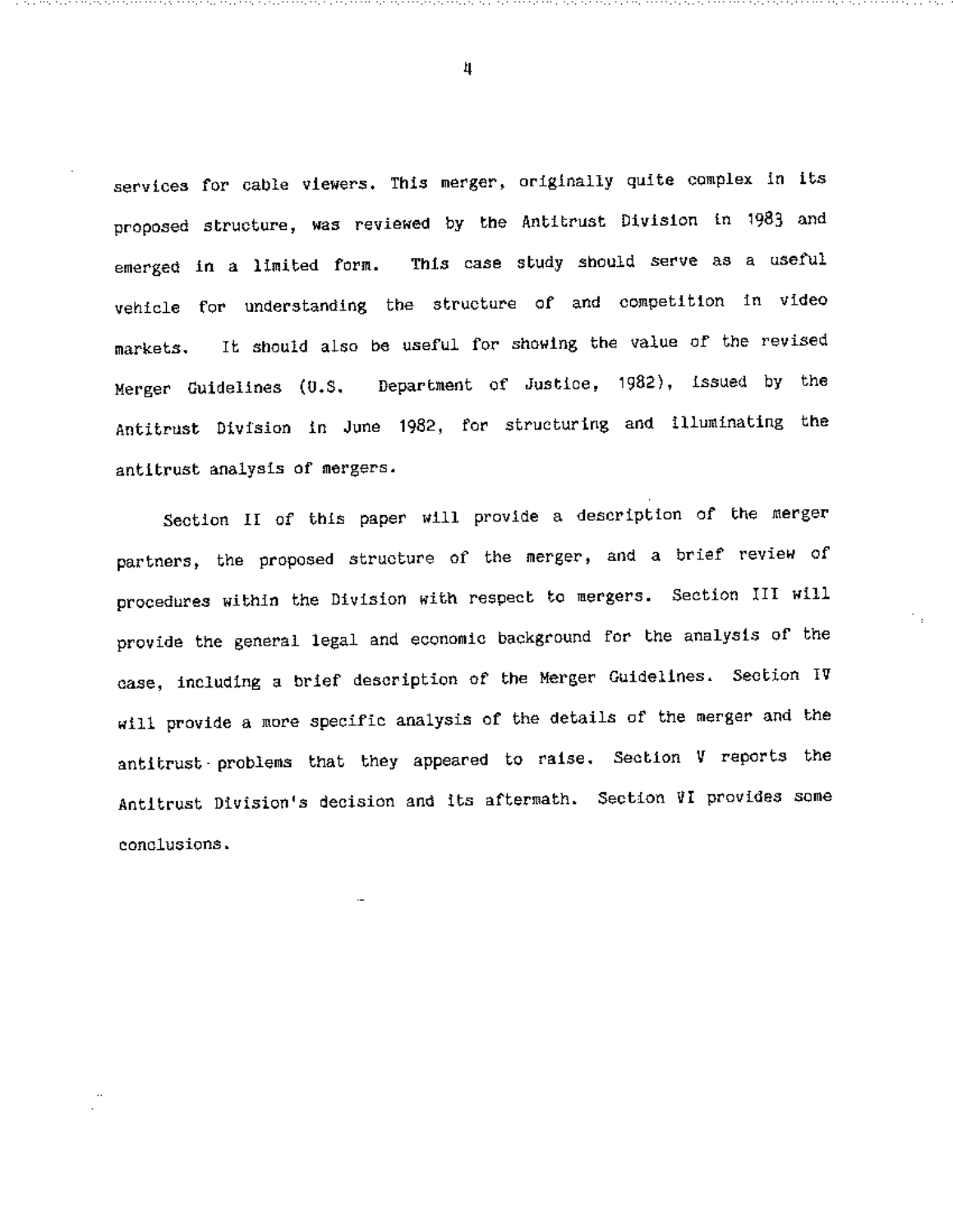# II. The Proposed Venture and the Antitrust Division's

# Procedures

# A. The Venture

As of 1982, Home Bax Office (including its "sister service", Cinemax) (HBO), Showtime, and The Movie Channel (TMC) were the three leading providers of pay programming service to cable television viewers. HBO accounted for about 60% of the subscriptions to pay TV services, Showtime  $for$ about 20%, and TMC for about  $10\%$ .<sup>2</sup> HBO was (and still is) a wholly owned subsidiary of Time, Inc. Showtime was a subsidiary of Viacom International, Inc., a leading syndicator of television programs (and also the owner of a number of local cable systems). TMC was a joint venture owned equally by Warner Communications, Inc. (parent of Warner Brothers and owner of a number of local cable systems) and the American Express Company.

In November 1982, Paramount Pictures (owned by Gulf & Western), Universal Studios (owned by MCA), Warner, and American Express announced a proposed joint venture for the purpose of owning and operating TMC. The three movie studios involved in the deal aocounted for 40%-50% of theatrical motion picture exhibitions in the late 1970s and early 1980s (based on gross rental fees) and are considered to be three of the six "major" studios;  $3$  the six accounted for 80-85% of theatrical exhibitions in recent years. In January 1983, Viacom entered the picture, and the proposed venture then involved a merger of Showtime and TMC, with Paramount, Universal, Warner, American Express, and Viacom jointly owning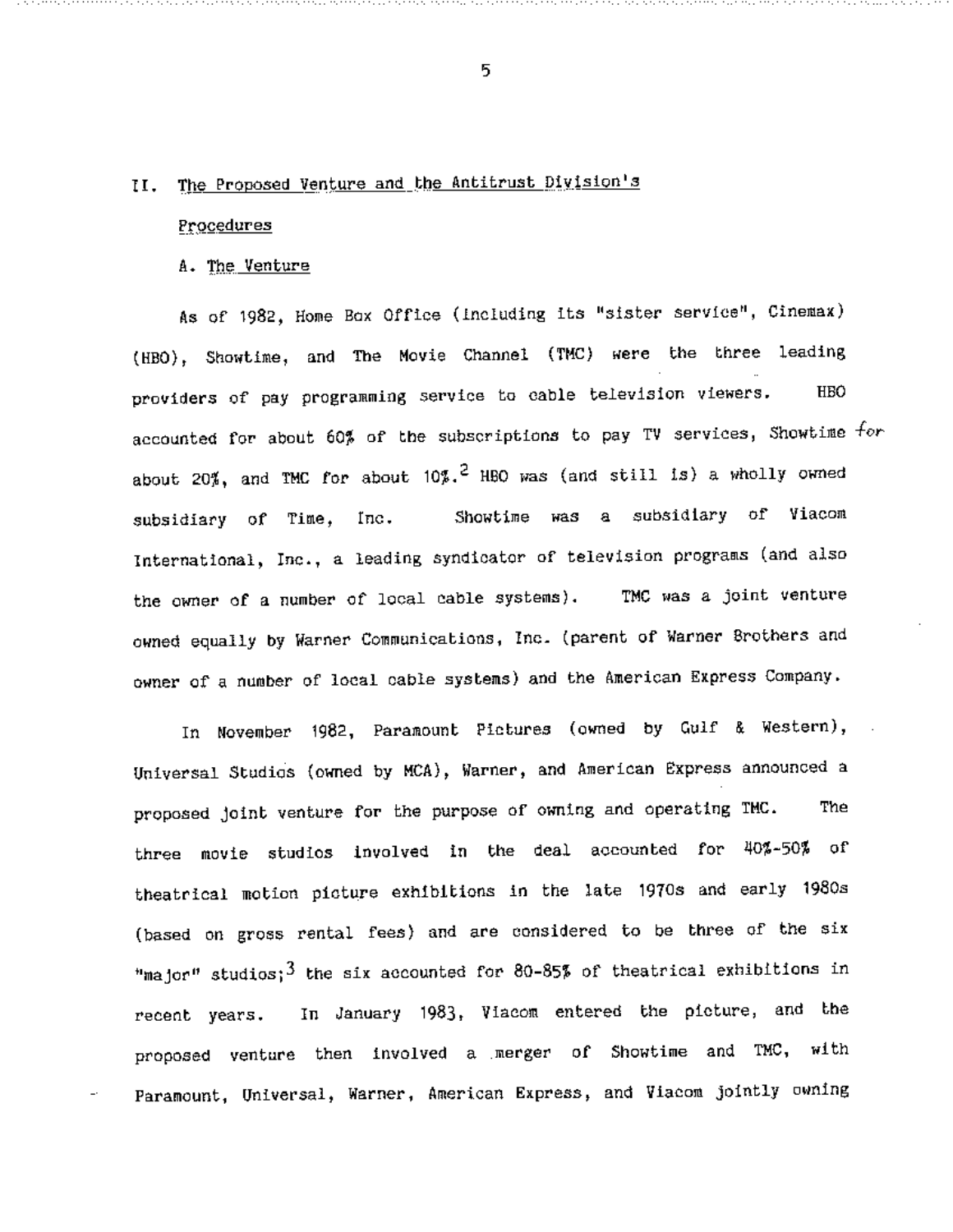the merged entity. The three movie studios and Viacom would each own 22.58% of the joint venture; American Express would own 9.68%.

# B. The Prgcedures.

Under the terms of the Hart-Scott-Rodino amendments (passed in 1976) to the Clayton Act, the parties to a proposed merger or acquisition that exce $\mathcal{A}$ s certain size criteria  $^4$  are required to submit information pertinent to the merger or acquisition to the U.S. Federal Trade Commission (FTC) and to the Antitrust Division of the U.S. Department of Justice; the parties are then. required to wait thirty days before consummating the deal. During this time the FTC and the Division make quick scans of the information. If either agency believes that antitrust problems may be involved, that agency asks for "clearance" from the other and begins an investigation. On or before the thirtieth day after submission of the initial information, the investigating agency can ask for more information (make a "second request"} pertaining to the merger or venture; the parties must then wait another twenty days from the time they deliver this information before consummating.5

The intent behind the Hart-Scott-Rodino amendments was to give the FTC and the Division more time to investigate proposed mergers before their consummation and to seek preliminary injuncticns from the courts for those proposed mergers that appeared to pose antitrust problems. Prior to the amendments, the agencies sometimes discovered mergers at the last minute or after the fact and had to rush into ocurt with incomplete information and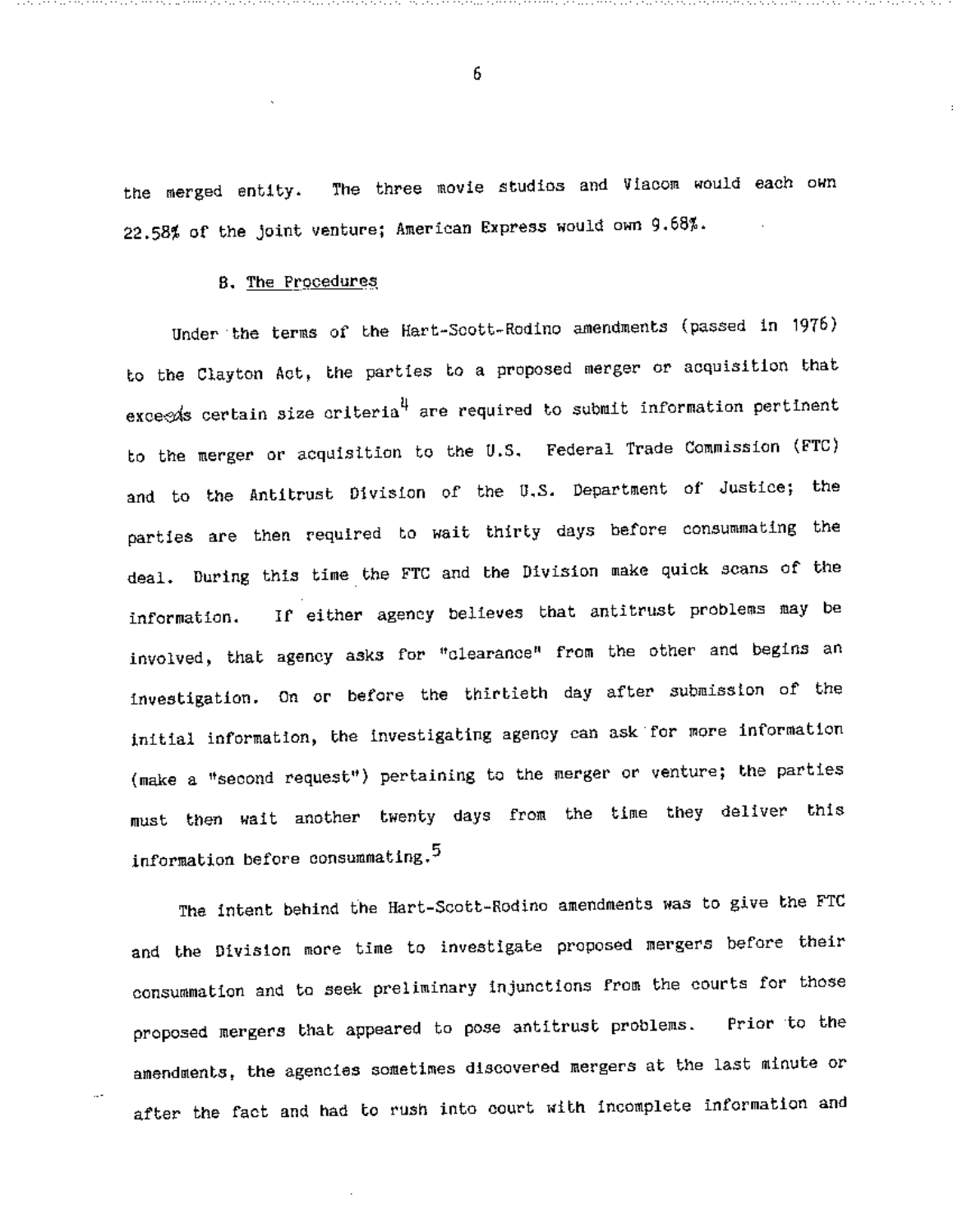hastily-assembled arguments; if a merger was already completed and then challenged, and the agency eventually won its case, the untangling of the merger and the re-establishment of the original entities might be difficult.<sup>6</sup>

The two agencies usually divide responsibility for investigations along lines of historically-developed expertise.<sup>7</sup> In this case, the Division had had experience with antitrust cases in movie and video markets stretching back to the 1920s, and the Division had recently (1980) brought and won a case challenging a joint venture ("Premiere") that involved movie studios and other entities and that would have created a new pay programming service;  $8$  thus, it was natural that the Division would get responsibility for investigating the Showtime-TMC proposal.

The proposed venture described above was submitted to the Antitrust Division for review in January, 1983. The procedures of H-S-R- were not formally brought into play,  $9$  but the parties to the venture cooperated with the Division as if the H-S-R requirements had been in effect. The Division's investigation and decision-making processes extended over the following five months. Such extensions beyond the fifty days specified by H-S-R are frequent in complex cases. Sometimes, as was true initially in this case, the parties do not press for a quick decision. Sometimes a significant amount of time is required for the parties to provide the information demanded in the "second request", And sometimes, as the end of the second period approaches, the parties are told by the Division, "We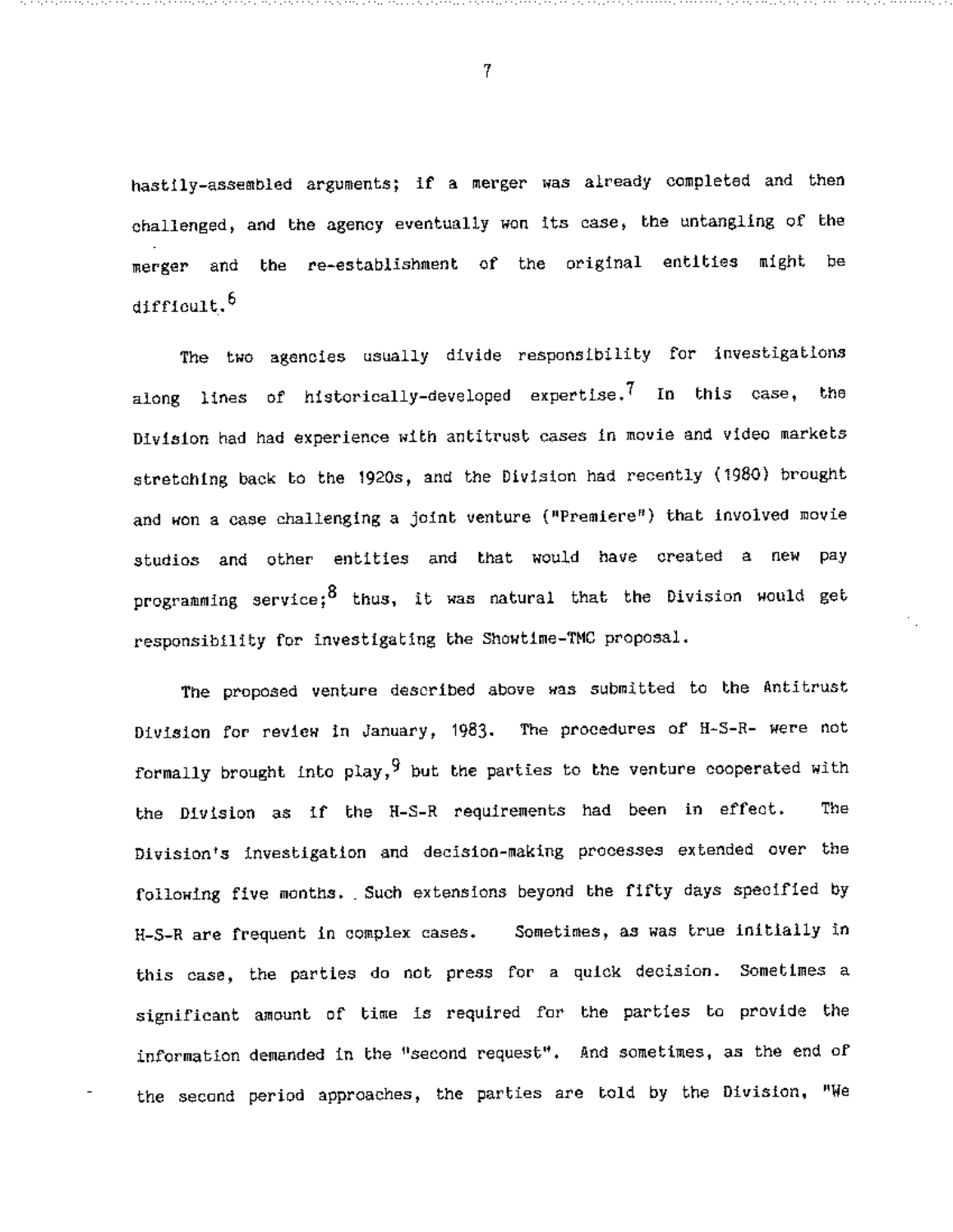have not yet made up our minds as to whether we will or will not challenge this merger. With more time we may convince ourselves that the merger does not create antitrust problems or that they can be remedied. But our current doubts are sufficiently great so that if you insist on consummating at the end of the second period, we will seek a preliminary injunction to try to stop you." waited until June. The parties usually prefer to wait. In this case they

and the second company of the second company and second the second second second second second second second second second second second second second second second second second second second second second second second s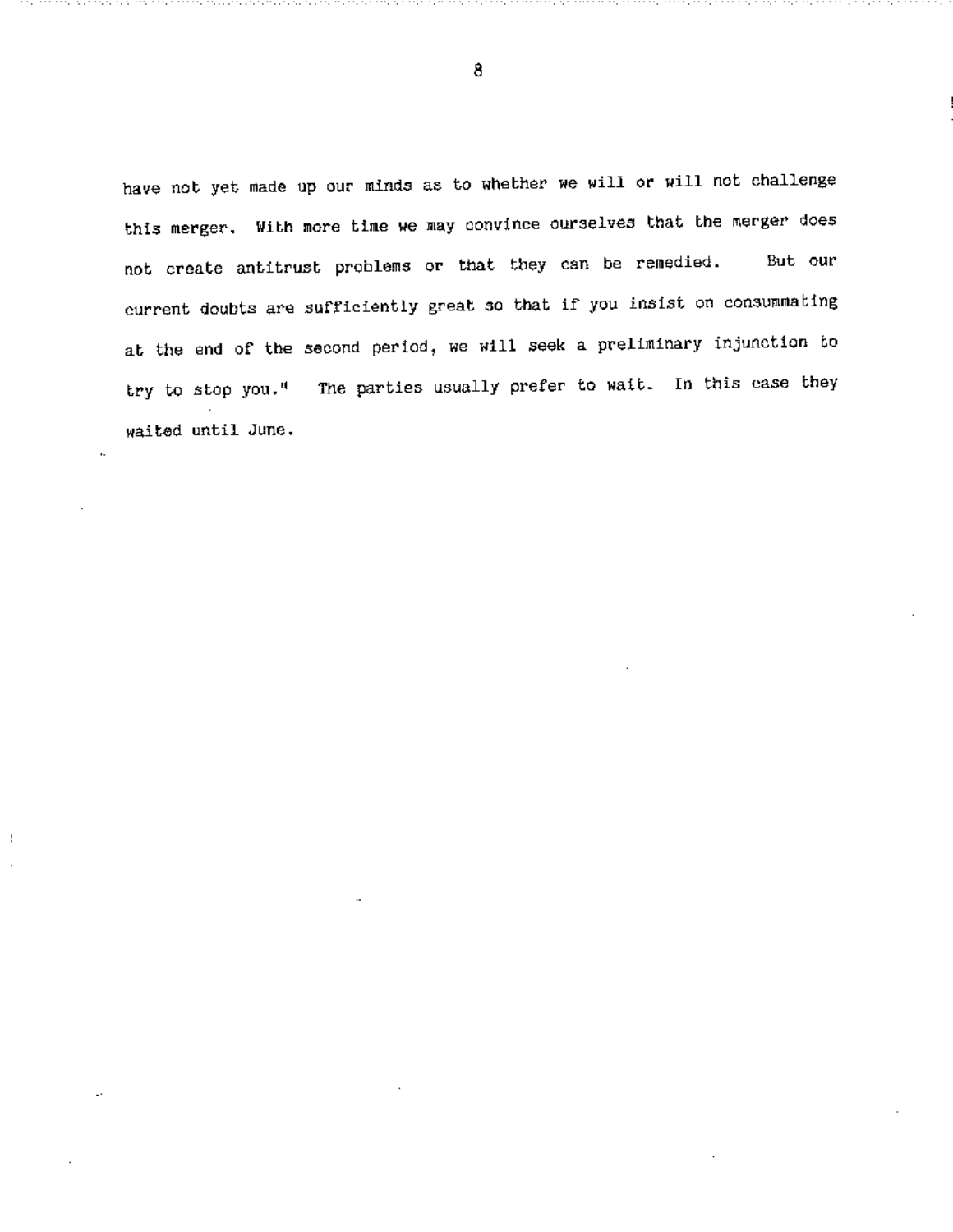# III. The General Legal and Economic Analysis

The Showtime-TMC proposal involved a somewhat complicated structure for antitrust analytical purposes. It entailed the outright merger of two providers of pay programming services (horizontal competitors), Showtime and TMC; it involved the addition of two movie studios (horizontal competitors), Universal and Paramount, to the joint venture that already involved a third studio (Warner) and controlled one programming service (TMC) and that would now control both; and the programming services were major purchasers of major theatrical films from the studios, so customersupplier (vertical) relationships were also involved. of Showtime and TMC clearly called for merger analysis, relevant Section 7 The specific merger  $f_{\nu r}$ of the Clayton Act. The joint venture aspects of the proposal could either be treated as a type of merger, and hence also to fall under the Clayton Act, or to be considered as a "contract, combination...or conspiracy, in restraint of trade..." and hence to fall under Section 1 of the Sherman Act.

From this author's economics perspective, merger analysis seemed clearest and provided the best framework for understanding the possible competitive consequences of the proposed venture. Accordingly, the remainder of the discussion in this paper will also be in terms of merger analysis.

Section 7 of the Clayton Act instructs the FTC and the Division to challenge mergers and acquisitions, "where in any line of commerce in any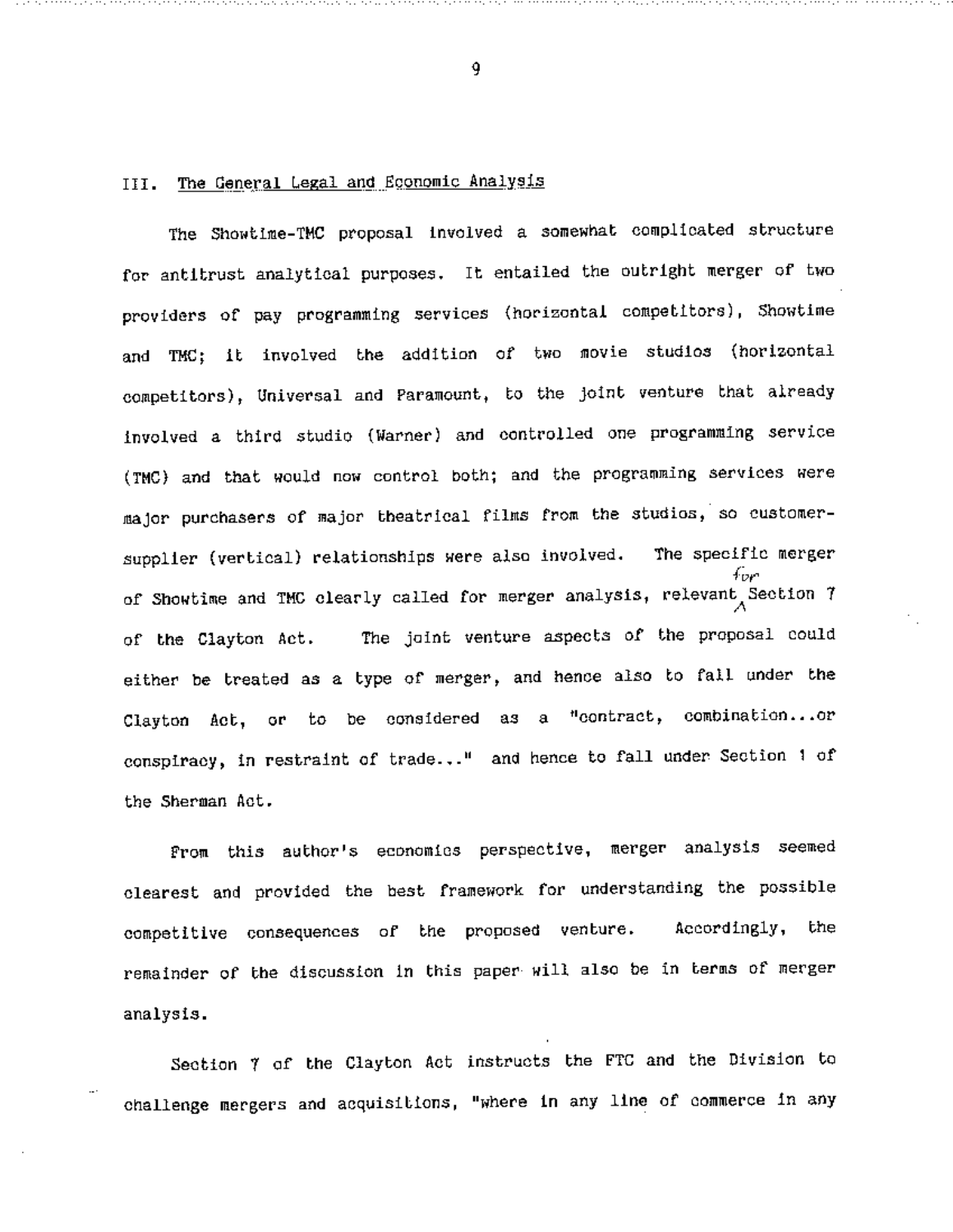section of the country, the effect of such acquisition may be substantlally to lessen competition, or to tend to create a monopoly." After a series of Supreme Court victories in merger cases tn the 1960s, the Division issued a set of Merger Guidelines (U.S. Dept. of Justice, 1968) in 1968, attempting to provide guidance to the private antitrust bar (so that the latter could better advise their clients) as to the ways in which the Division would analyze mergers and the types of mergers the Division would be likely to challenge. In June 1982, the Division issued a revised set of Merger Guidelines (U.S. Dept.of Justice, 1982), which has served as the basis for the Division's analysis of the merger proposals that have come before it, including the Showtime-TMC proposal. Accordingly, a brief review of the revised Guidelines is worthwhile.  $^{10}$ 

Which mergers are likely "substantially to lessen competition, or to tend to create a monopoly"? In trying to answer this question, the Guidelines rely heavily on a body of thinking about seller behavior (oligopoly theory) that has been developed over the past half-century. Chamberlin ( 1956, chapter III) first expressed these propositions in the early 1930s, and they were later modified and extended by Fellner (1949), Bain (1956), and Stigler (1964), among others.<sup>11</sup> In essence, they argue that sellers in a market are more likely to behave in a non-competitive fashion (i.e., succeed in coordinating their actions so as to raise their prices above, or modify the quality or variety offerings from, the levels that would prevail in a more competitive industry and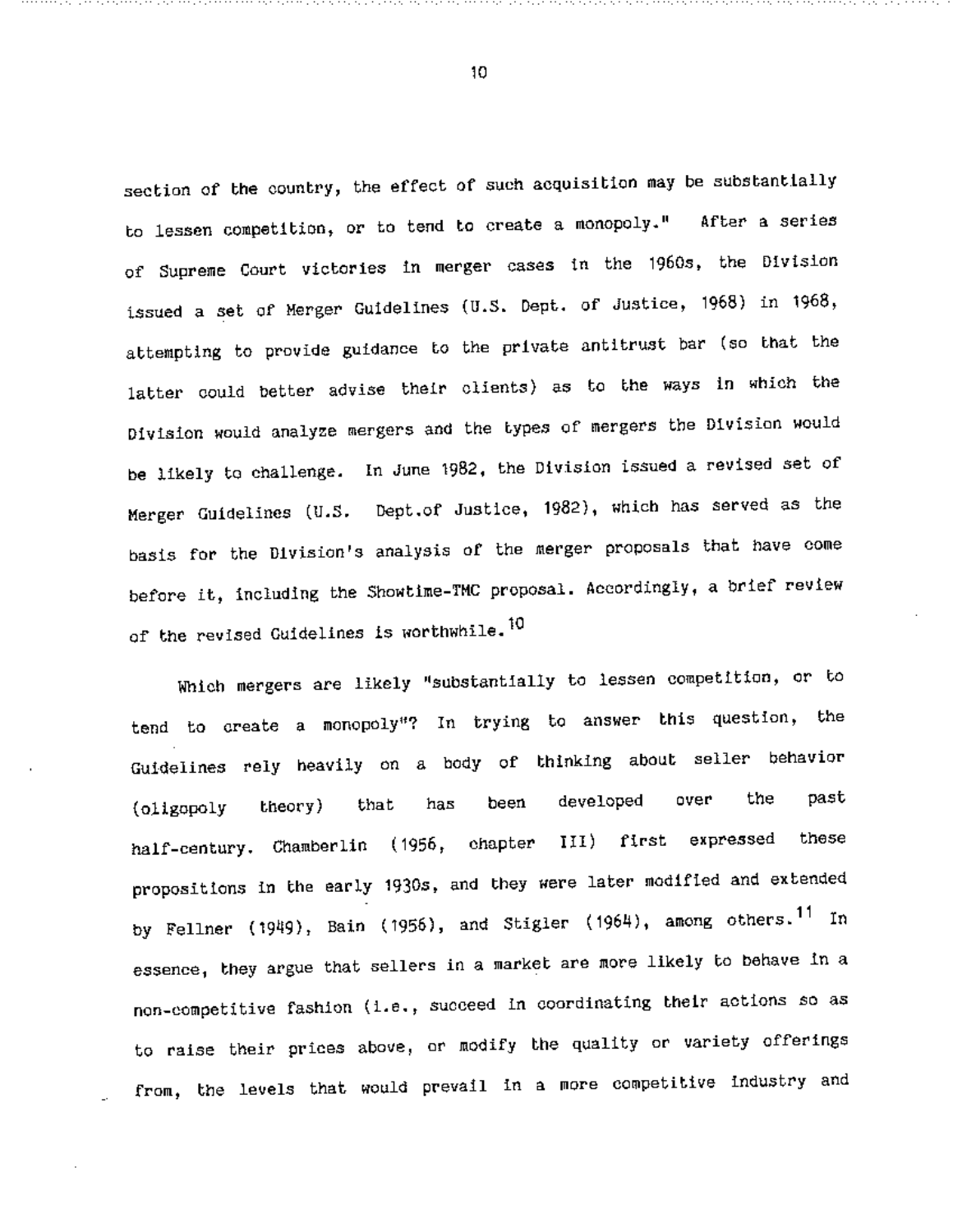hence succeed in earning profits above competitive levels) if a number of structural conditions prevail in the relevant market. Specifically, the following structural features make non-competitive behavior more likely: fewer sellers in the market; greater inequality in their relative sizes (as measured by sales shares of the relevant market--these first two conditions are usually summarized by a measure of sales concentration in the market); greater difficulty of sales expansion by existing (especially small) sellers; greater difficulty of entry into the market by entities that are not currently selling in it; a larger number of buyers (for any given volume of sales) and less concentration among them; and greater standardization and simplicity of the product being sold.<sup>12</sup> The Guidelines use these propositions--especially the role of seller concentration--to establish the conditions under which the Division is likely to challenge a merger as potentially or actually anti-competitive.

The application- of these propositions--again, especially the role of seller concentration--presupposes the delineation of the proper market for antitrust merger analysis. If the market is not properly specified, then the market shares used for concentration measures are unlikely to be correct, entry conditions are unlikely to be correctly stated, etc., and the specific analytical conclusions may well be incorrect. Unfortunately, the economics profession has not applied much specific thought to the problem of market definition, and the general ruminations of economists on market definition, relying on the concepts of cross-elasticities of demand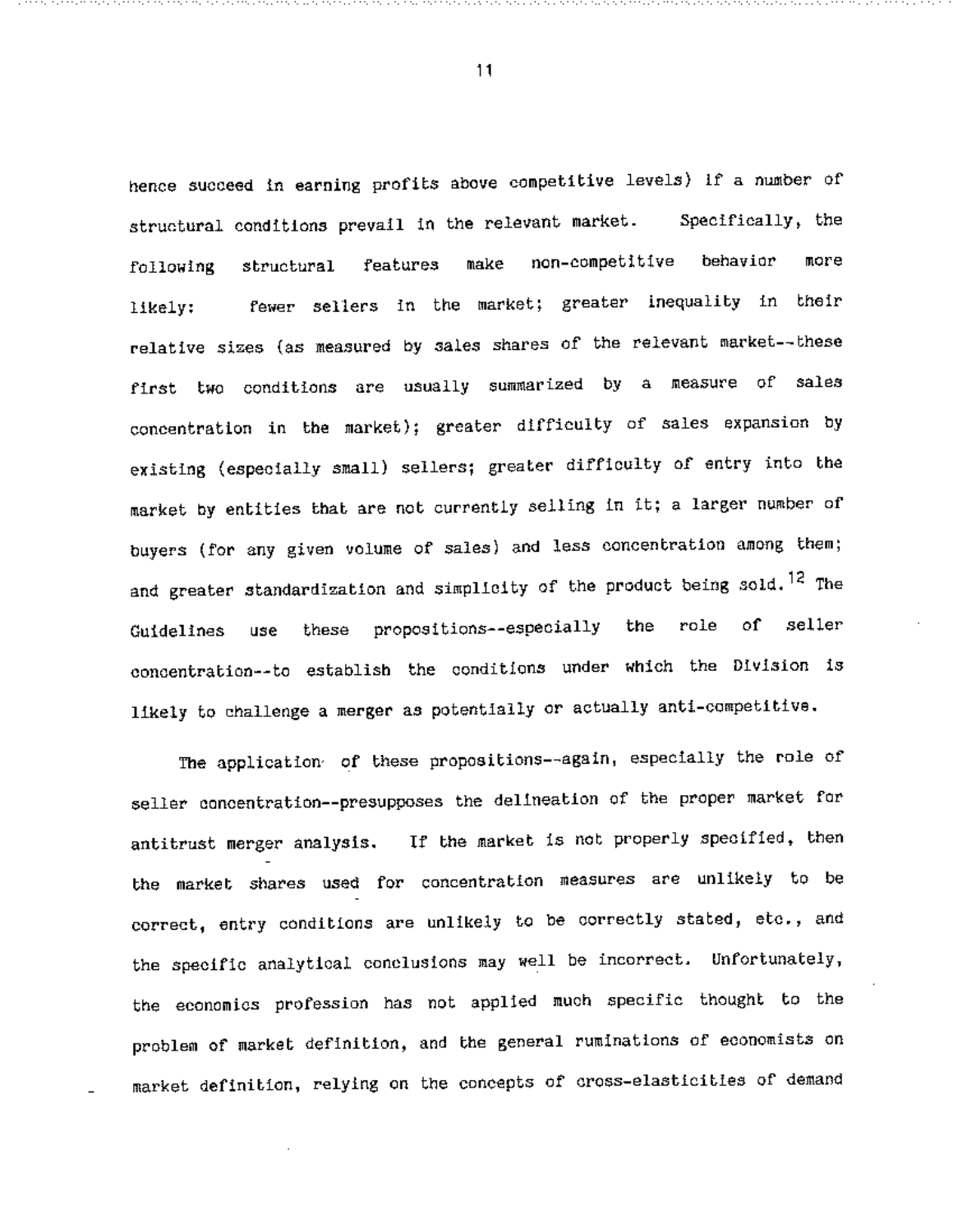and supply among related goods and services, have not been useful in providing specific guidance for antitrust purposes.<sup>13</sup> It is, perhaps, in this area that the Guidelines have been most useful in furthering analytical thought on antitrust merger issues.

Noting that market boundaries must encompass both a product dimension (summarized by the Clayton Act as "in any line of commerce") and a geographic dimension ("in any section of the country"), the Guidelines indicate that a market (for merger analysis purposes) will generally be the smallest group of present or potential sellers (i.e., encompassing the smallest group of products and smallest geographic area) that, if they chose to act in a collective fashion (i.e., tried to act as a monopolist), could succeed in exercising significant market power. "Significant" is derined as the ability of this collective entity to be able profitably to raise selling prices by at least five percent (from where they currently are or could reasonably be expected otherwise to be in the future) and maintain them at that level for at least a year. In essence, a market is defined primarily on the basis of demand-side substitutability. The practical question to be asked is, "Would the demanders (of a group of products sold by a specific group of sellers located in a specified geographic area), in response to a significant price rise, switch away (to sellers of other products and/or sellers located in other geographic areas) in sufficient numbers so as to thwart the price rise in the first place?" If the answer to this question is "no", then the products sold by

 $12$ 

and name and new steamers and the search of the state of the management of the state of the search of the management of the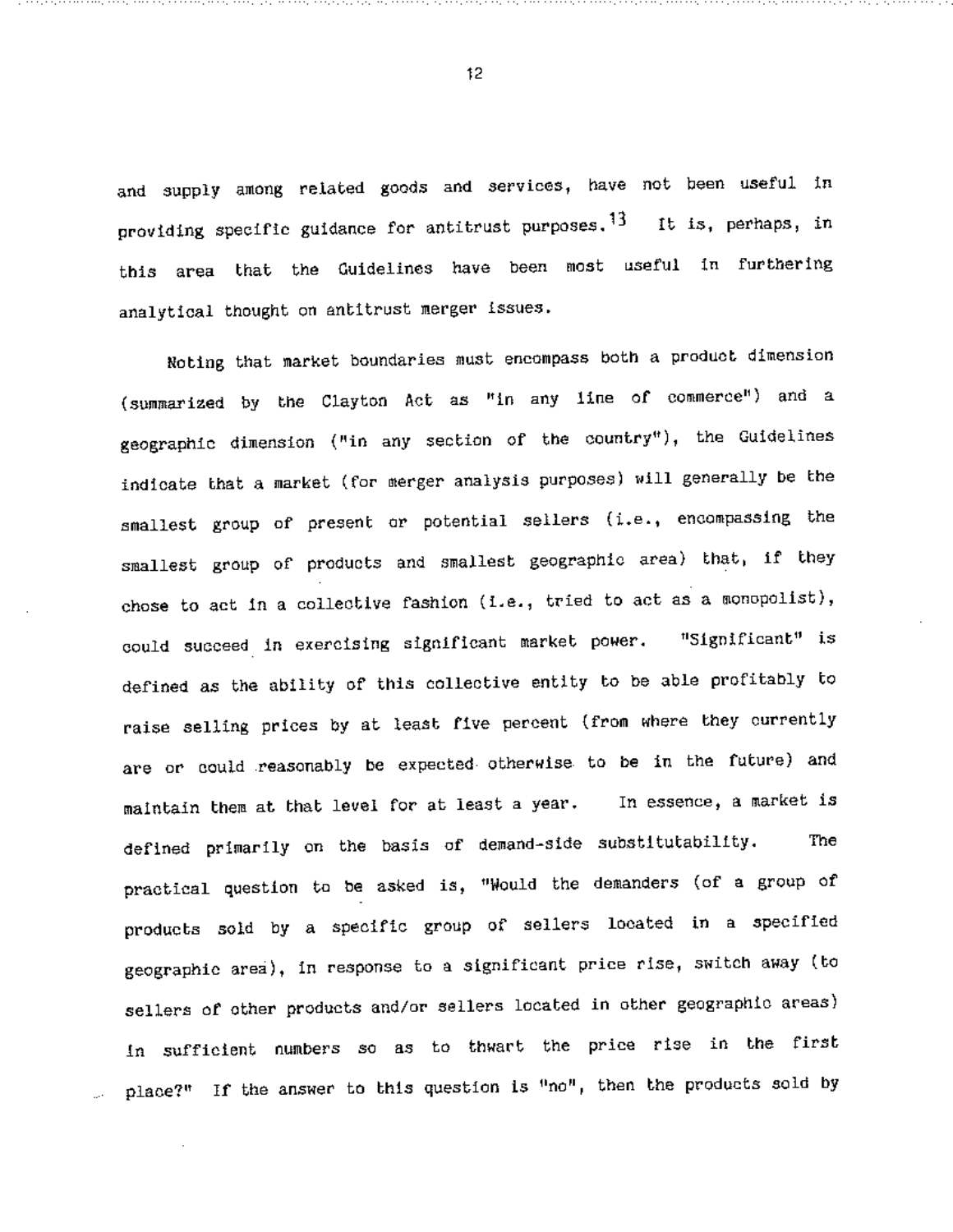those sellers from those locations constitute a market; if the answer is "yes, the price rise would be thwarted", then the tentative group is too narrow, and a wider group or sellers (in "product space" and/or geographic space) must be included and the question posed again.

The logic behind this general approach can be explained as follows: The purpose of antitrust merger analysis (and of market definition as part of it) is to detect those mergers that pose a threat to competition. If the most anti-competitive merger Imaginable among a group of sellers--the combination of all of' them into a single entity--could not affect prices significantly (because too many demanders would switch away in response to any attempt to exercise market power), then that group of sellers cannot constitute a market for antitrust merger analysis purposes; the relevant market must be wider.

This procedure implies that the market def'inition "circle" should be drawn primarily around sellers (since it is sellers who might coordinate their actions and exercise market power). A partial exception would apply to the oase in which a group of sellers might not be able to raise their prices generally (because too many customers would switch away) but might be able to raise their prices successfully to a smaller group of their customers (identified by geographic area or by some other characteristic) -i.e., to practice systematic price discrimination against some smaller group of customers. In this case, the appropriate market definition would include both the group of sellers who could exercise this market power and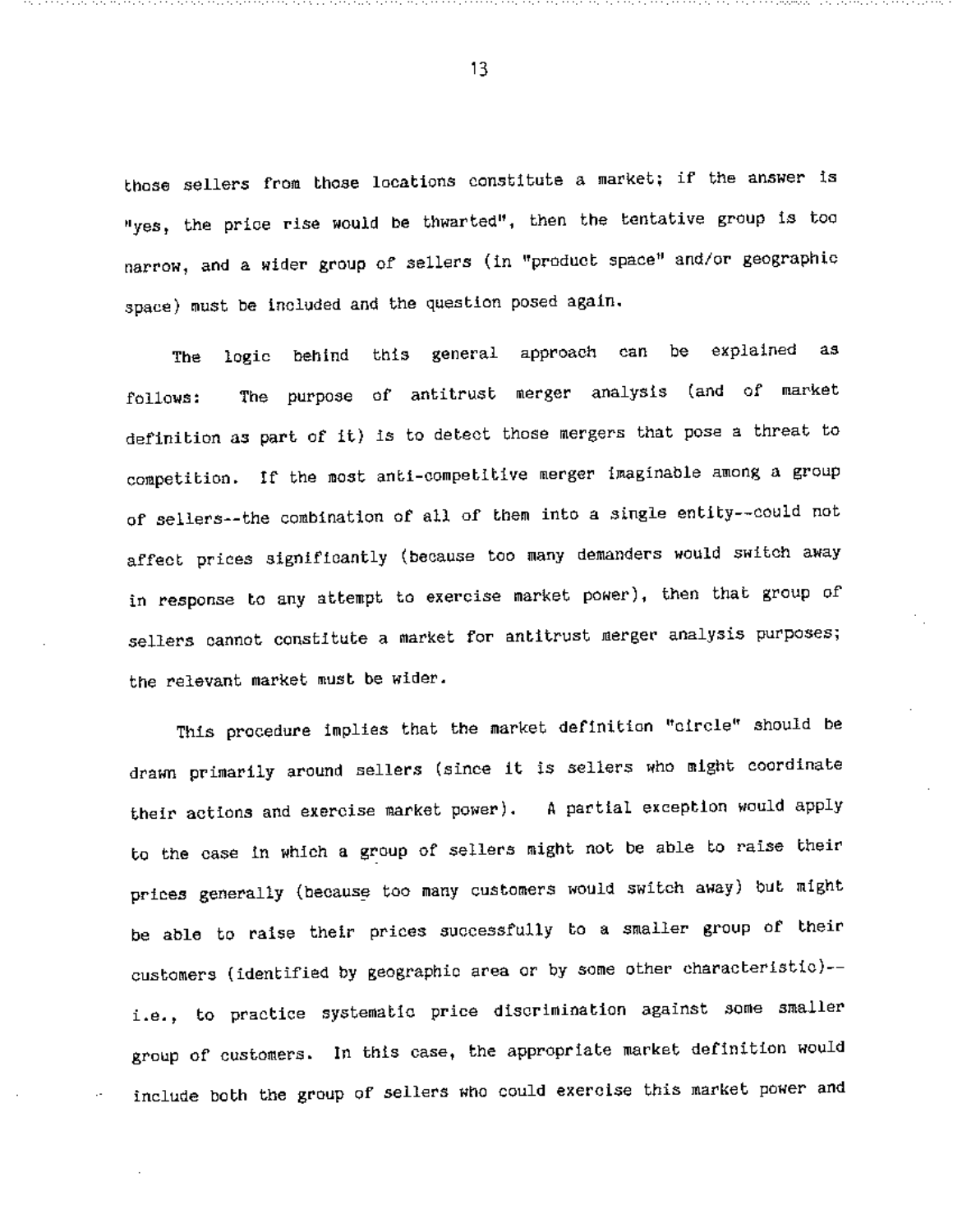the group of customers who would be subject to the price discrimination.

Supply-side substitutability does not enter directly into the Guidelines' definition of a market, but it enters the Guidelines (as it must in some fashion) at two later points in the analysis. Ftrst, any firm that is not now producing the product or products in question but that could do so within six months in response to a five percent price rise without a major investment in new plant or equipment (i.e., could begin production primarily by modifying existing facilities) shall be counted as "in the market" (along with existing producers) and assigned an appropriate market share. Second, conditions of entry generally (and specifically within two years in response to a five percent price rise) are considered among the extenuating and exacerbating circumstances that could cause the Division to alter judgments drawn from market share criteria alone.

After indicating that the basis (e.g., sales revenues, physicat unit sales, or production capacity} for determining market shares should be that which the sellers in the market would most likely choose as the basis for any anticompetitive coordination, the Guidelines establish "cut point" market share criteria for the likelihood of Division action on a merger. The criteria are expressed in terms of the Herfindahl-Hirschman Index (HHI), which is computed by squaring the market share of each firm in the market (e.g., if a firm's market share is 15%, the squared value would be 225) and summing all of these squared values. The HHI for a market can range from a value close to zero (if there are many firms, each with a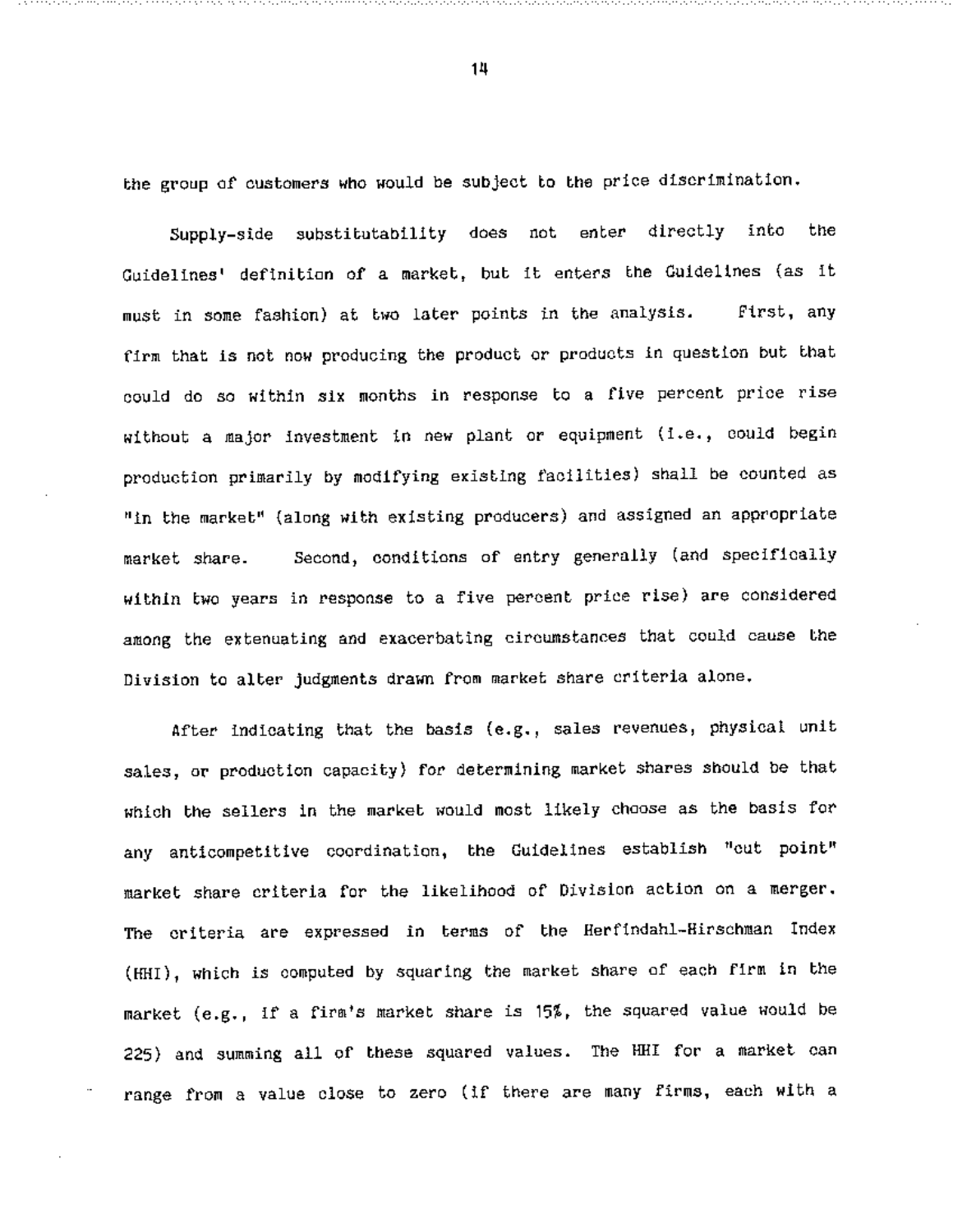small market share) to 10,000 (if there is a single firm in the market).

The criteria are as follows: If the post-merger HHI is less than 1,000 (which translates empirically to roughly a four firm concentration ratio of 50), the Division is unlikely to challenge the merger. If the post-merger IIHI is between 1,000 and 1,800 (which translates roughly to a four firm concentration ratio of 70) and the increase in the HHI caused by the merger (which, algebraically, must be equal to twice the product of the market shares of the merging firms) is above 100, then the Division is more likely than not to challenge the merger, depending on other conditions in the market. Finally, if the post-merger HHI is above 1,800 and the increase in the HHI caused by the merger is above 50, the Division is more likely than not to challenge the merger, and if the increase in the HHI is above 100, the Division is likely to challenge the merger.

Guidelines then discuss extenuating exacerbating The oircumstanoes--primarily the conditions of entry, the buyers' side of the market, the nature of the product, behavioral practices in the industry, and the antitrust history of the industry.

Next, the Guidelines discuss mergers between a seller in a market and a potential entrant into that market and between customers and suppliers (i.e., vertical mergers). The former area did not appear to be important as is discussed below, issue in the Showtime-TMC proposal (though, the movie studios could be considered as potential entrants into the programming area), but the latter clearly was. The Guidelines emphasize that a vertical merger should have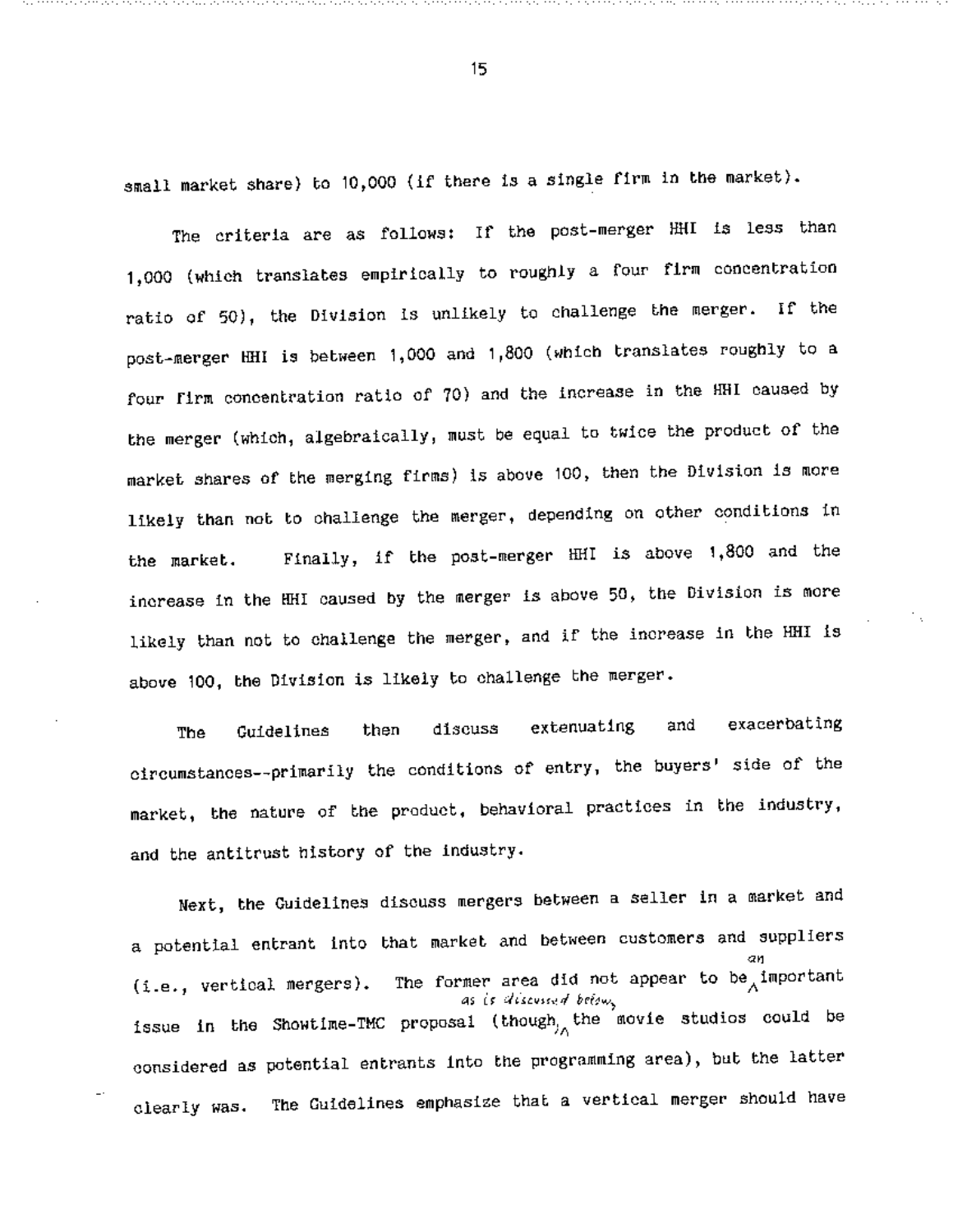antitrust significance only if it has horizontal consequences in one or more markets--i.e., if it somehow raises barriers to entry or otherwise facilitates coordinated behavior in one or both markets.

Finally, the Guidelines address the question of the possible efficiencies that might be yielded by a proposed merger (the Guidelines state that they will be considered only in exceptional circumstances) and discuss the exceptions that might be made for mergers involving a firm that was near bankruptcy (the "failing firm doctrine", which was not an issue in the Showtime-TMC proposal).

けいし かしかし かけしいかし かけがたし けいしゅかい けがか けがたい かかがたしかい

na na na sanaran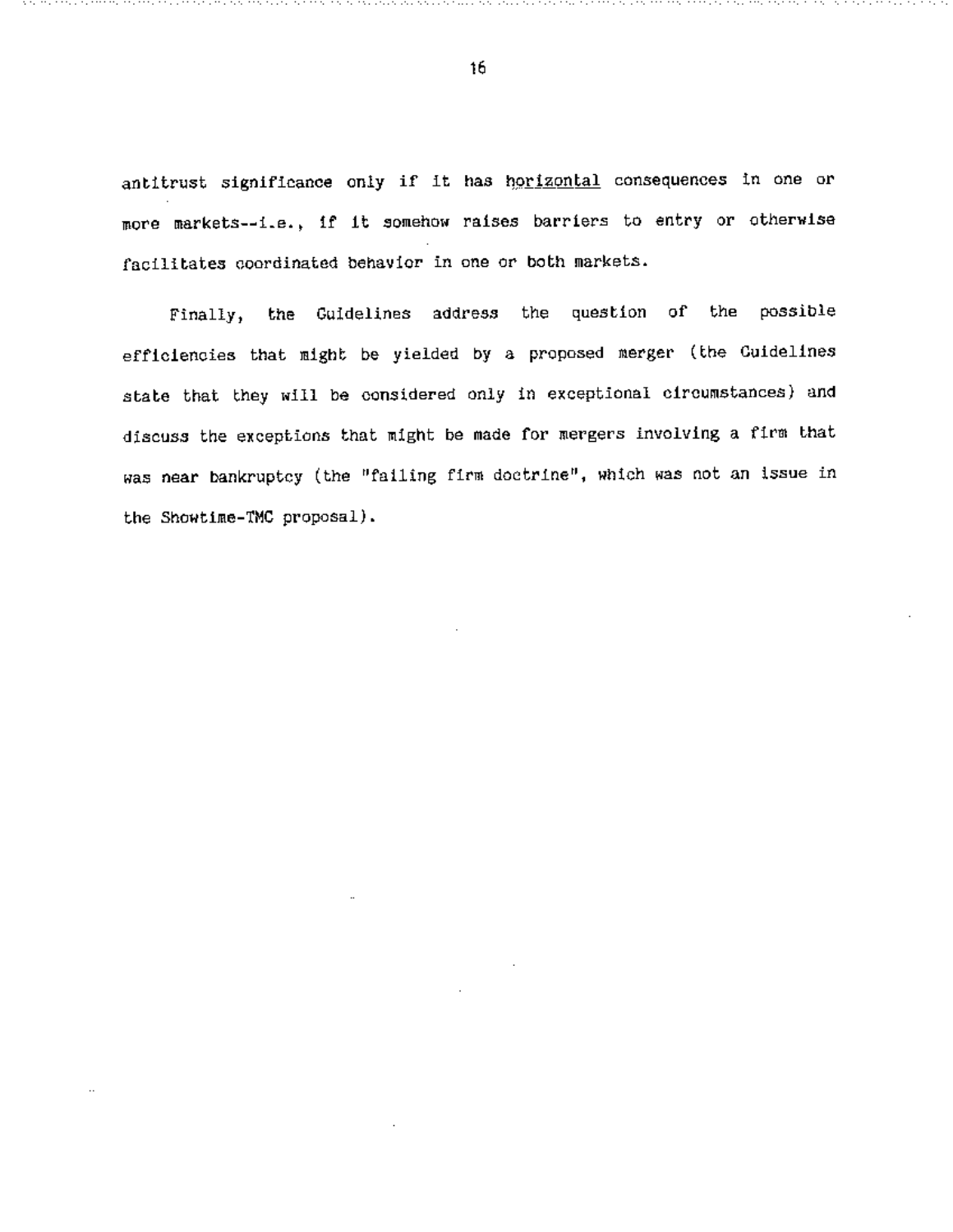# IV. A Specific Analysis

This section will provide this author's specific analysis of the Showtime-TMC proposal. Since over a dozen attorneys and economists in the Antitrust Division were involved in the Investigation and evaluation at some point, it would be improper to present this analysis as "the Division's position". In the end, it was William F. Baxter, the Assistant Attorney General for Antitrust, who made the decisions in this case, and it is only he who truly knows what specific analyses and arguments led to the specific decisions.

#### A Conceptual Framework А.

At the beginning, it is convenient to have a framework for understanding the roles, positions, and relationships of the major participants in the video industry. Table 1 provides a framework that this author has found particularly useful. At the top are the producer-owners of programming that eventually appears in video markets: the movie studios-distributors, the "independent" producers, and syndicators. Next are the "packagers", who usually buy (or receive licenses for) material from the first group, "package" it into a schedule of entertainment offerings, and sell (or license} the package to the third group. This last group--the cable systems, over-the-air pay stations, and local VHF and UHF television stations--distribute the programming to viewers. The distributors receive payments from viewers, from advertisers directly in return for time devoted to advertising messages, and/or from packagers {who

17

ng pangalang at pangalang at nagalang pang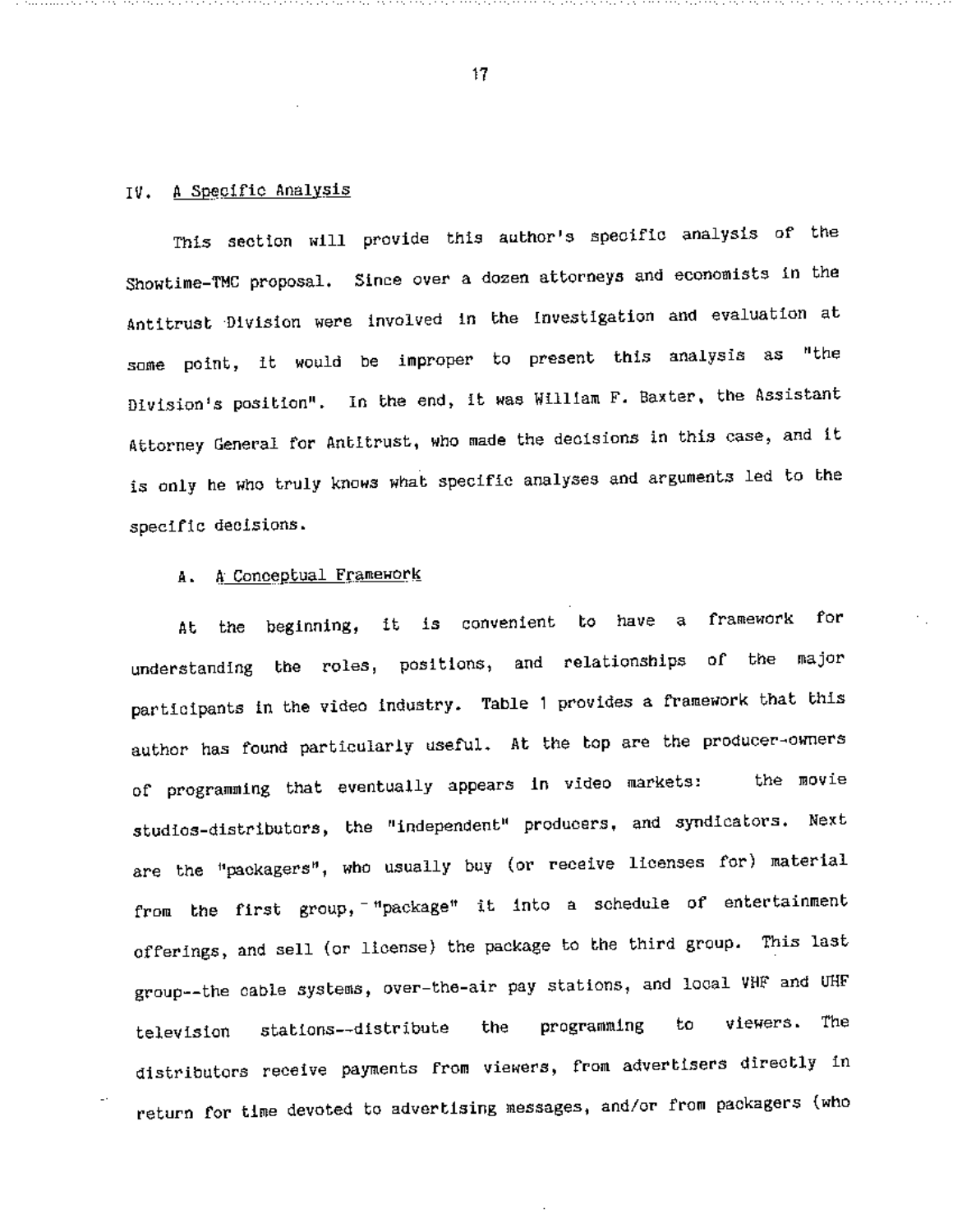in turn have received payments from advertisers whose messages have been included as part of the package provided to the distributors).

These compartments are not air-tight. Many participants in the video industry extend beyond one category. The networks, for example, produce some of their own material<sup>14</sup> and own a few local television stations.<sup>15</sup> A syndicator may also be considered to be a packager if he tries to sell his programa directly to local stations. And a company like Warner participates in all three levels of the industry, through its movie production, its part ownership of TMC (and now Showtlme), and its ownership of cable systems. organizing device. Nevertheless, the schematic framework is a useful

In the context of this framework, it is clear that the main activities of the participants in the Showtime~TMC proposal were concentrated in the first two levels of Table 1. (The ownership of cable systems by Warner and by Viacom did not seem important for the analysis.) And it was on these two levels that this author's analysts was focused.

# B. Defining the Product Market

A crucial task for analysis was to determine the relevant product markets. Sales (or licensing) of programming by packagers to distributors was one important focus; the inputs into the packaging level (i.e., the sales or licensing of programming by producers to packagers) was a related, but separate, area that required market analysis. With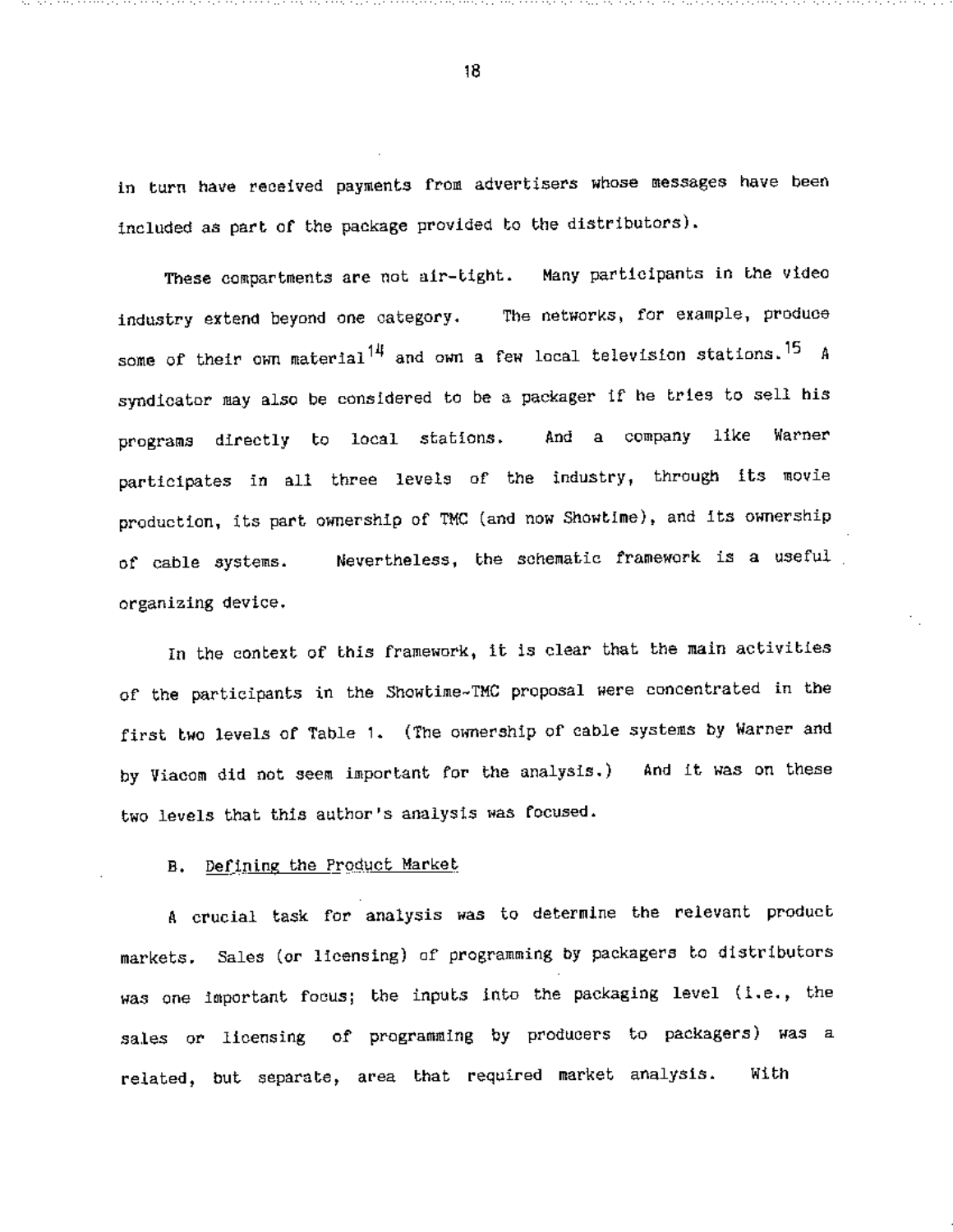wnc. respect to sales by programmers,  ${}$  the relevant market comparatively narrow (pay programming services that relied primarily on theatricallyreleased movies), somewhat broader (all cable programming services, including free "basic" services), yet broader (all television services, including network and independent stations), or most broad (all forms of entertainment, including watching video cassettes at home, going bowling, attending sports events, going to theatrical movies, etc.}. A very broad definition would have meant that the Showtime-TMC merger would have little expeded competitive impact, since the merging of two packagers would involve the loss of only one entity among a large number of providers of entertainment. At the other extreme, a narrow definition would have implied that the merger would yield a significant increase in concentration among current sellers. (Whether this increase would have competitive consequences would still depend on the other structural characteristics discussed below.)

Which market definition was appropriate? In principle, there were varying degrees of substitutability among these services and activities, even extending to substitution possibilities between watching a movie on pay cable at home and going bowling. There was no strictly logical basis for choice in market definition on an a priori basis.

Fortunately, the Merger Guidelines provided, in principle, the conceptual basis (albeit, a somewhat arbitrary one) for determining the relevant market: find the smallest group sellers who, if they could

19

one could lok whether

the total that they are a total to the state.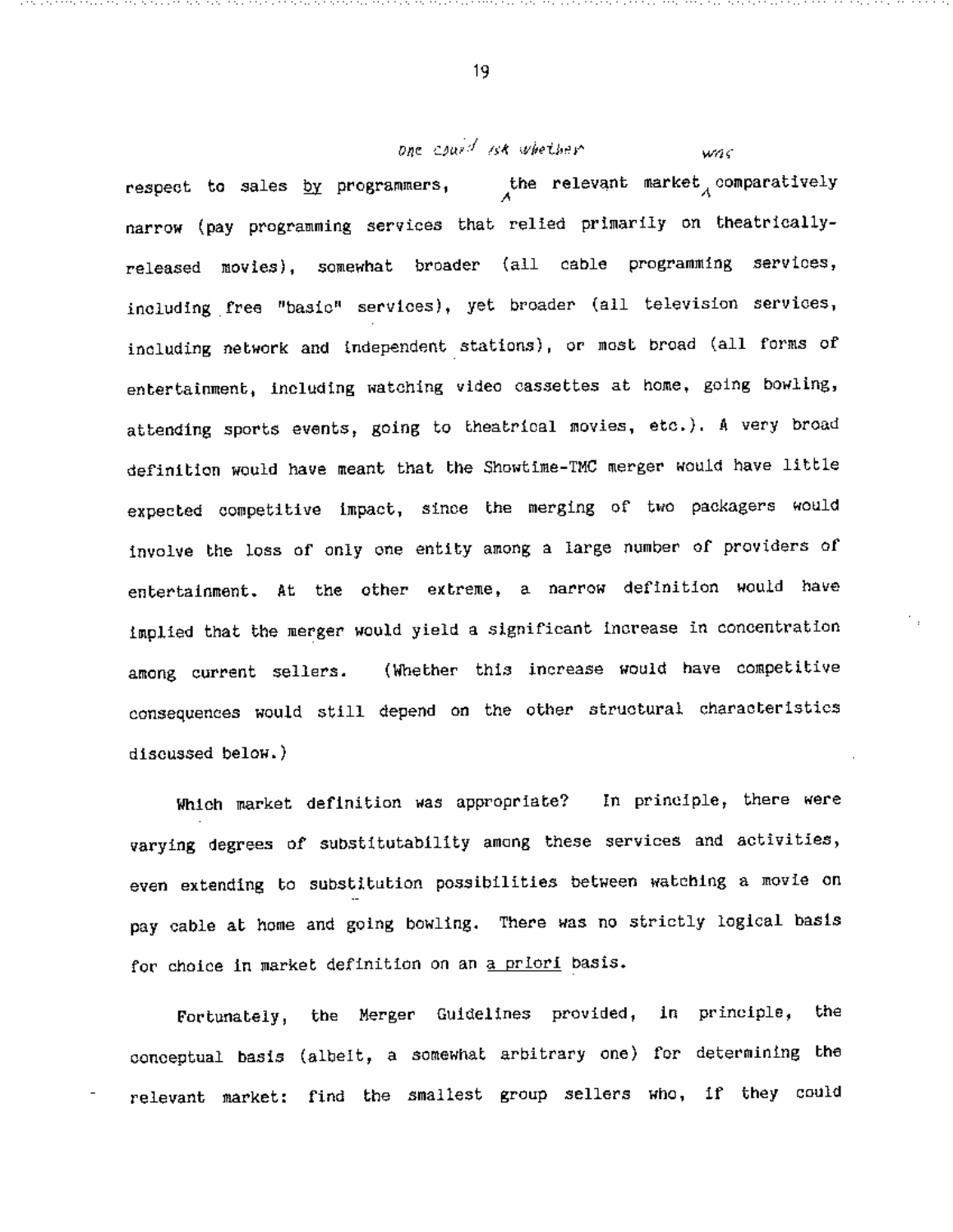coordinate their behavior, could raise their prices by five percent and find it profitable to do so for at least a year.

On the basis of this criterion, it appeared to this author that pay programming services that relied heavily on theatrically-released motion pictures (or, as a paraphrase, "movie-driven pay services") constituted the relevant produot market. All of the leading pay programming services featured and promoted heavily thetr showing of recently-released theatrical films. Though many of them also provided other types of programming (and hence there wes some possibilities for substitution between theatrical films and other programming--a crucial point for the argument developed below), recent theatrical films appeared to be crucial to their customer appeal. Marketing studies and general industry perceptions indicated that movies were the major appeal of these services. Unfortunately, there were no econometric or other statistical studies providing estimates of or inferences as to the elasticity of demand for movie-driven pay services, which would have indicated the extent to which demanders would have diverted their purchases to other things in the event of a general price rise for movie-driven pay services. Consequently, one was left relying on impressionistic evidence, but that evidence seemed to point to the narrow definition. Even if the market had been broadened to all pay programming services, the analysis would have been little different, since the moviedriven services accounted for a very large fraction of the viewer subscriptions in this broader category. It did not appear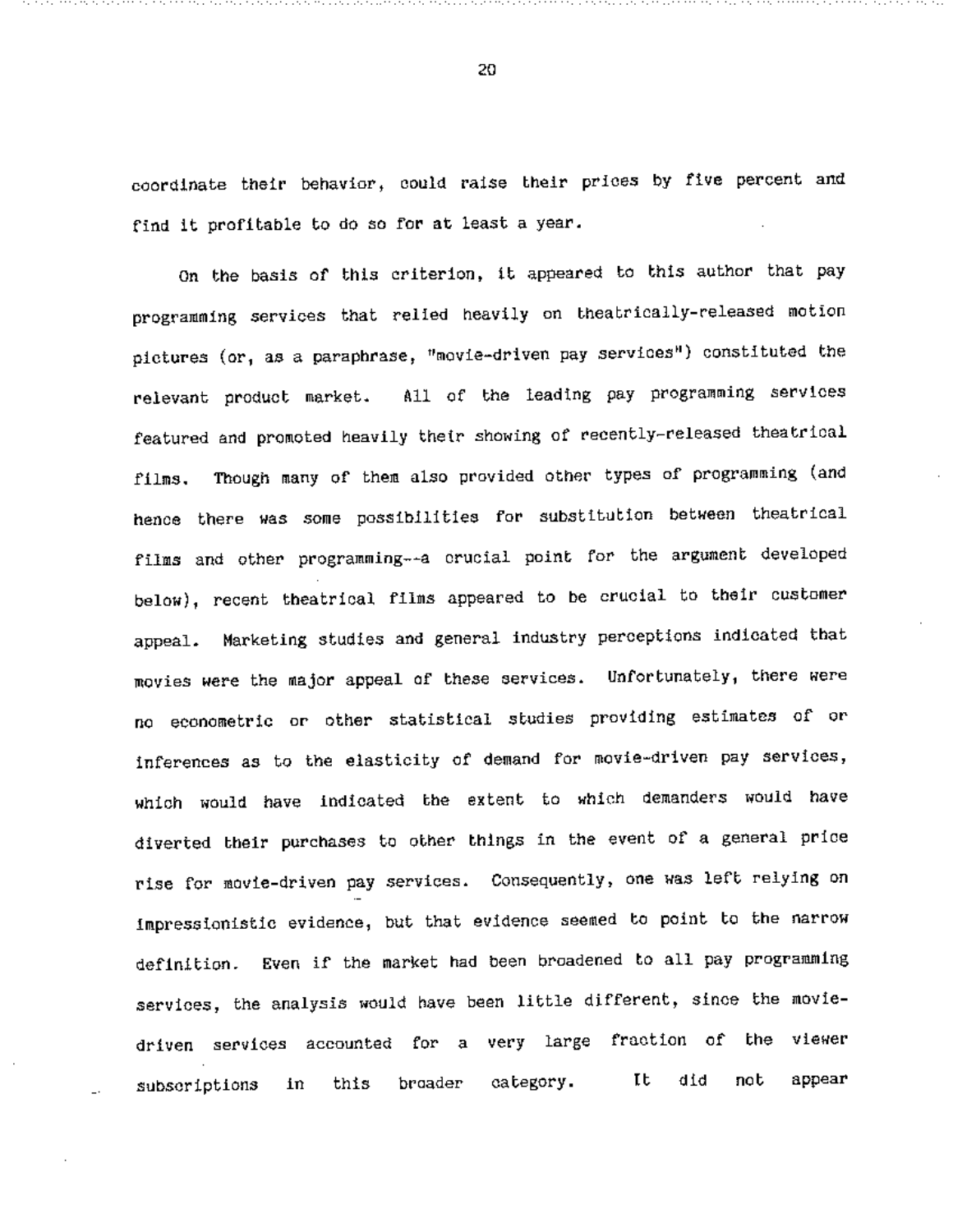{impressionistically) necessary to extend the market any wider to satisfy the Merger Guidelines' test for the definition of a market.

The attorneys and experts representing the prospective Showtime-TMC owners argued (naturally) for a broader definition or the product market. They argued that viewers were interested generally in first-run, network-quality programming and did not particularly care if that programming was in the form of theatrical movies or other types of programs. They cited the fact that HBO and Showtlme had recently expanded the amount of non-movie programming on their services. They also claimed that cable system owners, especially those operating older systems that offered only a comparatively small number of channels, were in a position to limit the market power of the movie-driven pay services by substituting other cable services if the prices of movie-driven services rose. But the arguments in favor of a broad market definition were also based on impressionistic evidence and lacked a statistical or econometrics base.

In the end, at least to this author, the impressionistic evidence pointed toward a narrow product market definition.

The identification of the relevant input market for packagers followed easily from this narrow definition of the packaging product market. If movie-driven pay services was the relevant market the *Product*<br>for packagers<sup>,</sup> then packagers'<sub>A</sub>'<br>"<sup>'</sup> theatrically released films was the relevant input market. (The two following sections will concentrate largely on the movie-driven pay services market; further discussion of the input market will be delayed

21

and a management of the state of the state of the state of the state of the state of the state of the state of

and the state of the state of the state of the state of the state of the state of the state of the state of the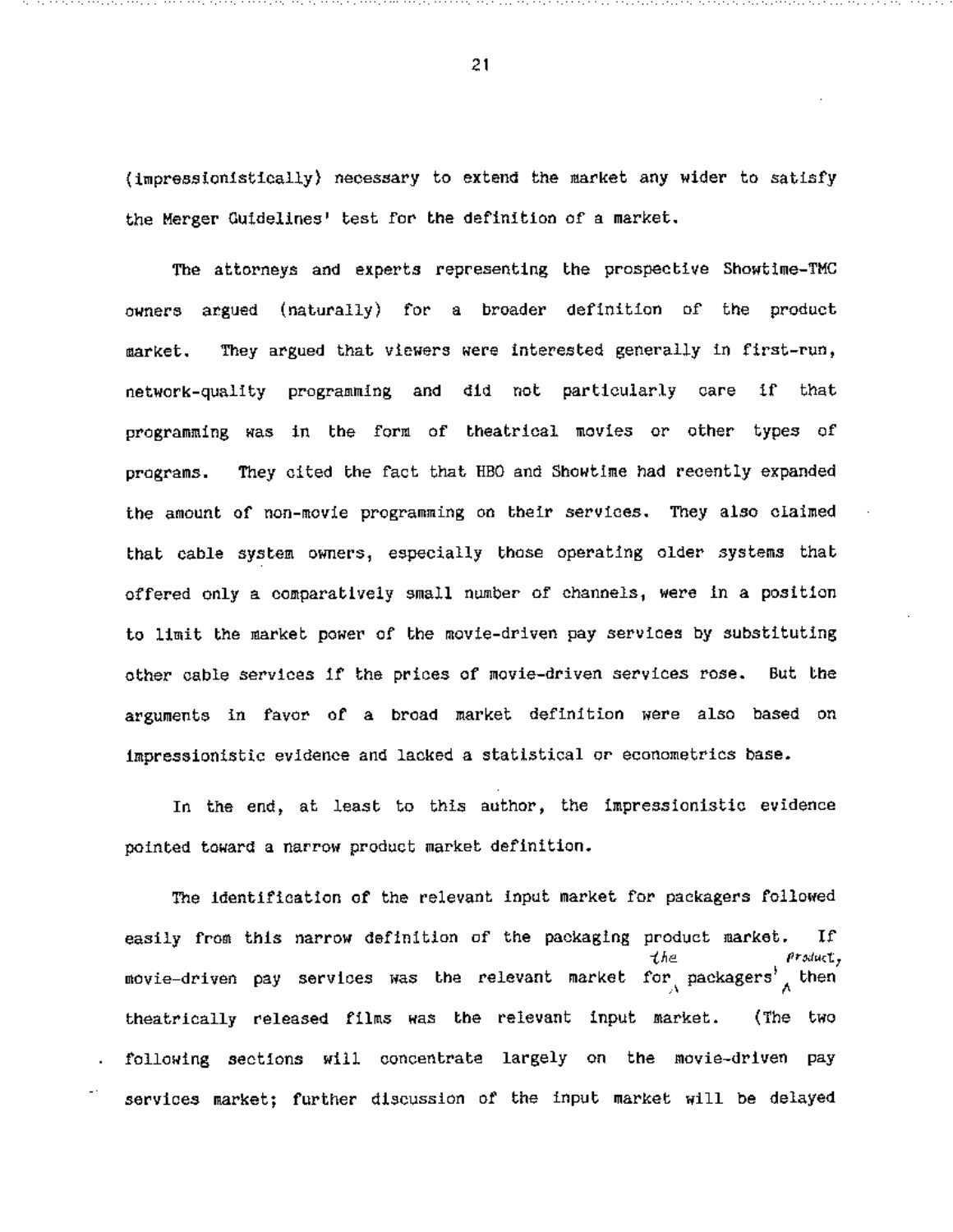until sectioniE-G.)

# C. Defining the Geographic Market

The definition of the geographic market was less difficult. All of the leading movie-driven pay services distributed their programs nationwide via satellite. Regional location did not seem to matter. Hence, any erfort to exercise market power would have to include the nation-wide group of firms, Further, though a group of packagers in principle might have been able to raise prices selectively to one region or even to one cable operator, this type of systematic price discrimination did not appear to be likely in practice. All packagers quoted prices to cable operators from standard "rate cards". Special deals (i.e., unsystematic price discrimination) with some cable operators might be possible, but systematic price discrimination seemed unlikely. And even if it could take place, the market share, entry, and vertical arguments made below would still apply in roughly the same way.

Accordingly, a national market seemed appropriate for movie driven pay services, (Similar arguments pointed toward a national market for the crucial input, theatrically-released films.}

#### Determining Appropriate Market Shares Đ.

The subscriber market shares, as of the end of 1982, indicated that HBO accounted for approximately 60% of the market, Showtime had about 20%, and TMC had about 10%, with the remainder divided among a few other

22

and the sending to the contract of the total transitions.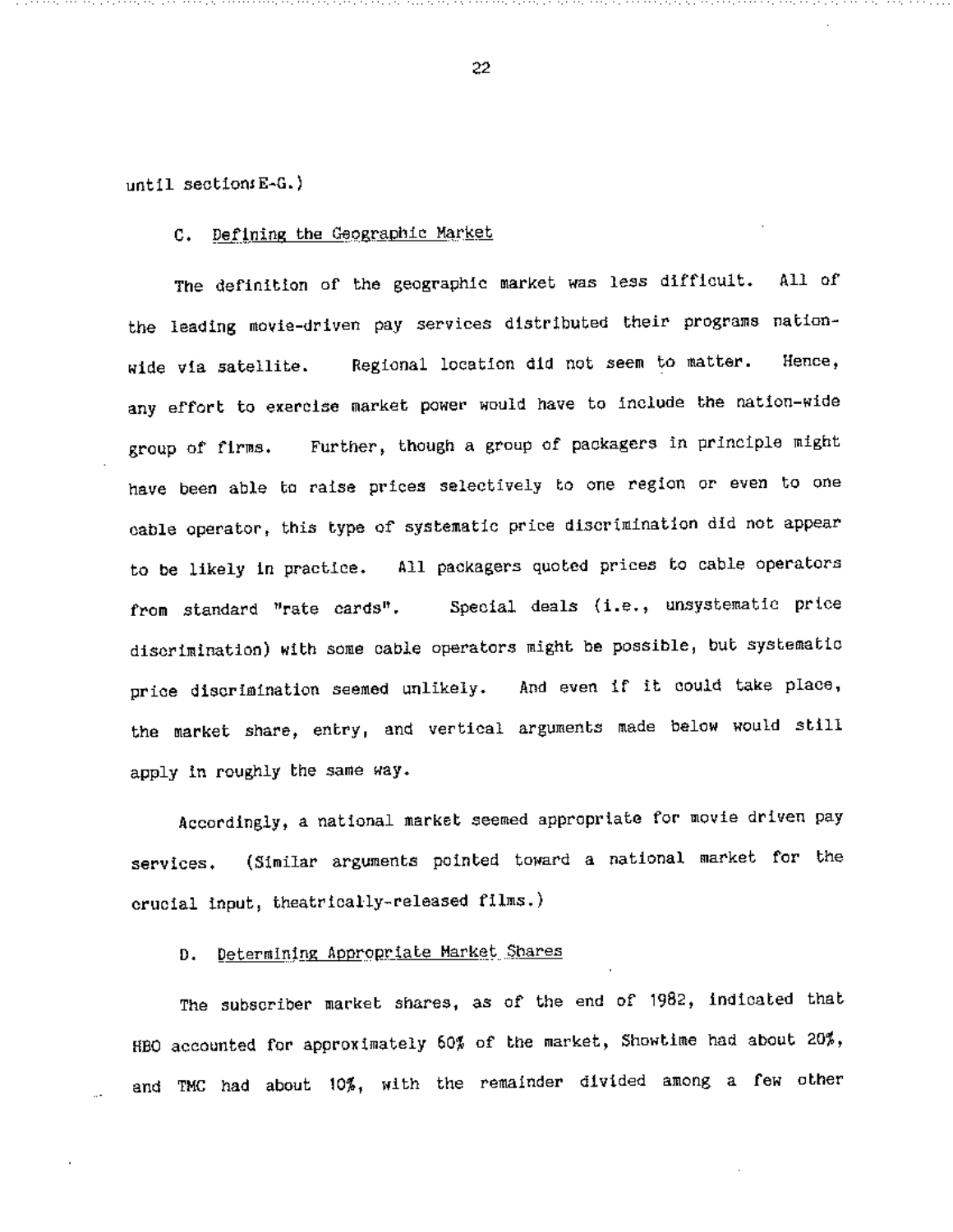services. These data indicated that the relevant market was quite concentrated (with an HHI of about 4,000) and that the merger would increase concentration substantially (the change in the HHI would be about 400}.

The attorneys and experts for the joint venturers argued that these market shares vastly overstated the true abilities of these firms to exercise market power. Since virtually all programming services (packagers) did (or would soon) distribute their programs via nation-wide satellite systems, they could expand their sales easily; there were no physical production problems. They only had to convince more cable viewers to subscribe to their service in cases where the cable system offered it, convince more cable systems to offer the service, and/or convince more homeowners to subscribe to cable {and to their particular service) in communities where it was offered. And (according to this argument}, since viewer preferences for any given programming service {or even to movie-driven pay services generally) were not strong, these expansions could take place easily in response to any effort by the moviedriven pay services to raise their prices. Hence, one ought to consider each packeger (regardless of current market shares) as having a more-orless equal capability to attract viewers. Further, there were at least forty or fifty programming services (some pay, some free) in existence and new ones being announced frequently. Accordingly, concentration in this market was quite low, and the merger of Showtime and TMC would not impair

23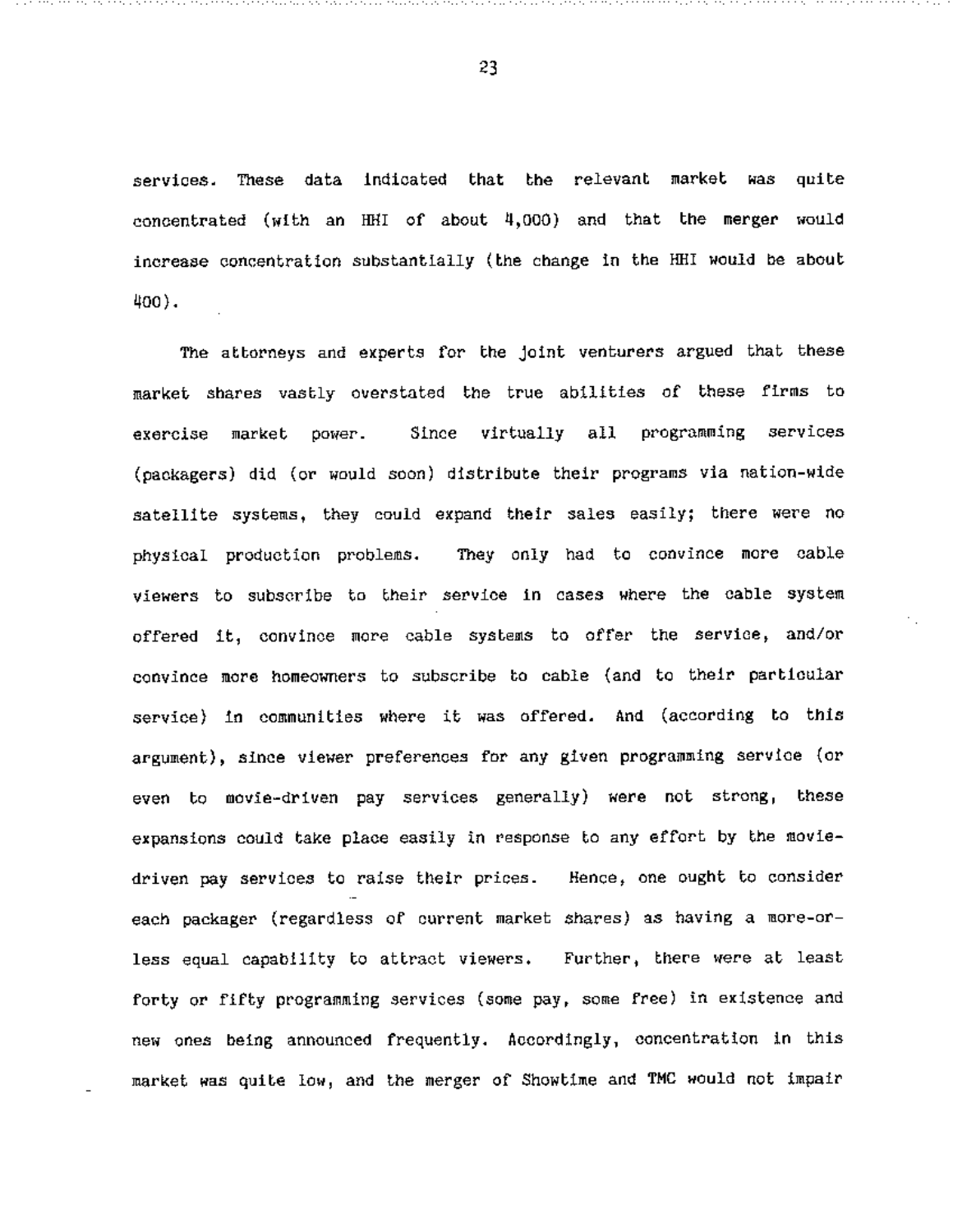competition.

计算机 计算术的过去式和过去分词 化对称 化乙基苯乙酸 医抗生殖 医心包 化二乙基 化二乙基 化二乙基乙基 计数字 化聚合物

Again, there was no hard evidence to support these assertions. These arguments downplayed the significance of any brandname reputation or recognition among packagers. And they denied the existence of a relevant market consisting of movie-driven pay services, To this author, in any event, they did not appear convincing.

E. Entry

Even if one was not convinced by the claims of easy substitution discussed in the previous paragraphs, there was a more limited question that could be asked: With the relevant market limited to movie-driven pay services, how difficult was entry into that market? And here the answer appeared to be "not overwhelming". In principle, it appeared possible for current packagers (either of other pay services or of free services) or for de novo entrants to become a movie-driven pay service. They would simply have to obtain the licenses for a package of films from one or more movie distributors and then convince cable operators to offer their service. The entrant might encounter brand-name recognition problems; HBO, especially, appeared to have strong brand-name recognition. But adequate advertising, a good selection of films, and (perhaps) a good brand name in other aspects of the entertainment business (as, for example, the movie studios might bring to this area if they chose to enter it) could probably overcome these difficulties.

24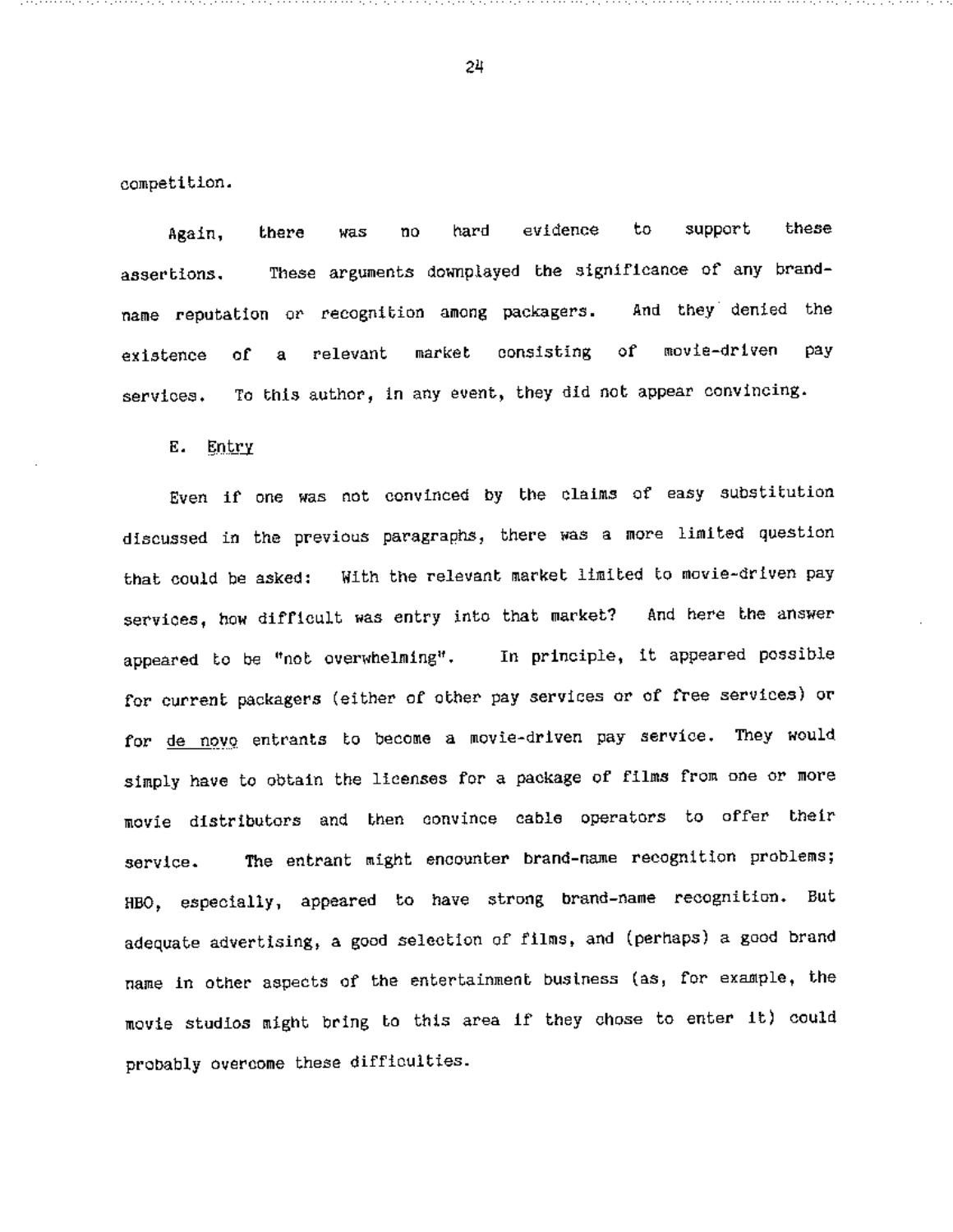Indeed, at the time of the investigation, one firm (Disney) had recently expanded into movie-driven pay services, another (headed by Rupert Murdoch) had announced plans for a direct broadcasting (over the air) service that would feature movies, and a small movie-driven pay service ("Spotlight", owned by five cable operators and offered, at the time, only *to* their subscribers) had earlier announced plans to "roll out'' their service to a national audience. (The Spotlight owners, however, suspended their expansion plans after the Showtime-TMC proposal was announced.)

The experts for the joint venturers argued that entry was quite easy, It is worth noting, though, that this argument conflicted with the arguments made by the executives of the three movie studios involved in the Showtime-TMC proposal. This latter group felt that HBO had been exercising market power--monopsony power--in its purchases of films and hence had been paying prices for films that were too low. Thus, in addition to any direct efficiencies that might be gained through the joint venture, they saw the venture as providing an opportunity to offset (to some extent} HBO's market power. (The same three studios, plus Twentieth Century Fox, had been joint venturers in the earlier effort, Premiere, that the Division had successfully challenged in court in 1980; their arguments in support or Premiere had also involved claims of offsetting of HBO's monopsony power.) Monopsony power by HBO and easy entry into movie-driven pay services were logically incompatible.

In any event, to this author the question (or whether entry into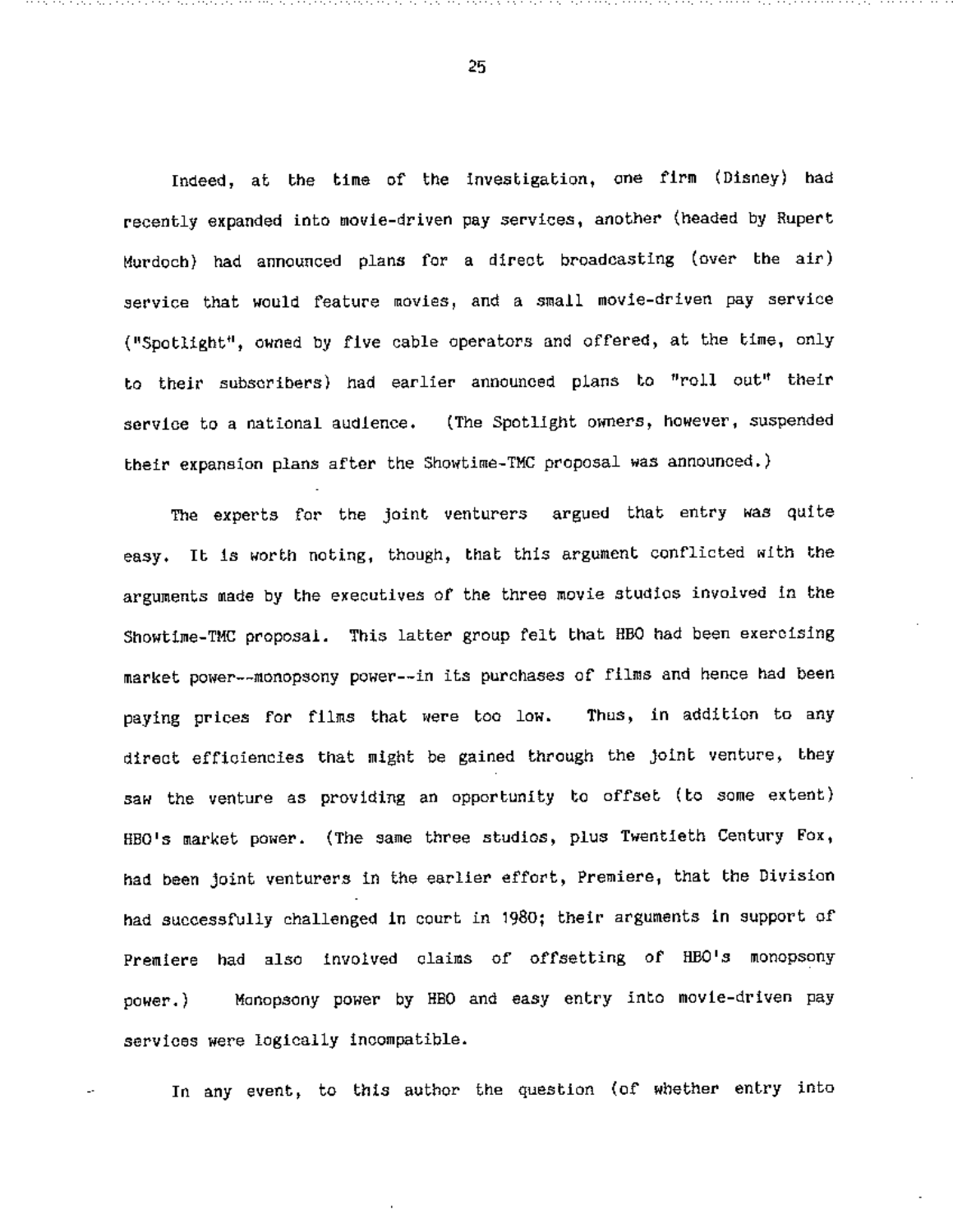movie-driven pay services was easy enough to provide an adequate check on the exercise of market power) was a close one. Entry was surely not as easy as the joint venturers' experts claimed, but recent experience and the simple technology of entry indicated that it could not be impossibly difficult either. In the end, if the supply of theatrically-released films were adequate (as will be explained below), it appeared that entry would probably be a sufficient check of the exercise of market power (on either the buying or selling side). Thus, opposition to the simple merger of Showtime and TMC did not seem warranted.

But the proposal before the Division was not limited to this simple merger. The proposal also involved the inclusion of Universal and Paramount, joining Warner, as co-owners of the joint venture controlling Showtime-TMC. And it was this strengthend vertical link between the movie studios and the merged packagers that posed more serious competitive problems.

## F. Simple Collusion Upstream?

At first glance, it might seem that just the joining of the three movie studios in a joint venture might by itself give rise to added opportunities for coordinated, anti-competitive behavior in the pricing of movies to pay programming services. But the structure of the joint venture was too loose to provide much support for this notion. The studios were not required to provide any or all of their films to the joint venture, nor was exclusivity (the practice of promising that only one programming

26

a ang pang-panahanang ang panganganan ng mga man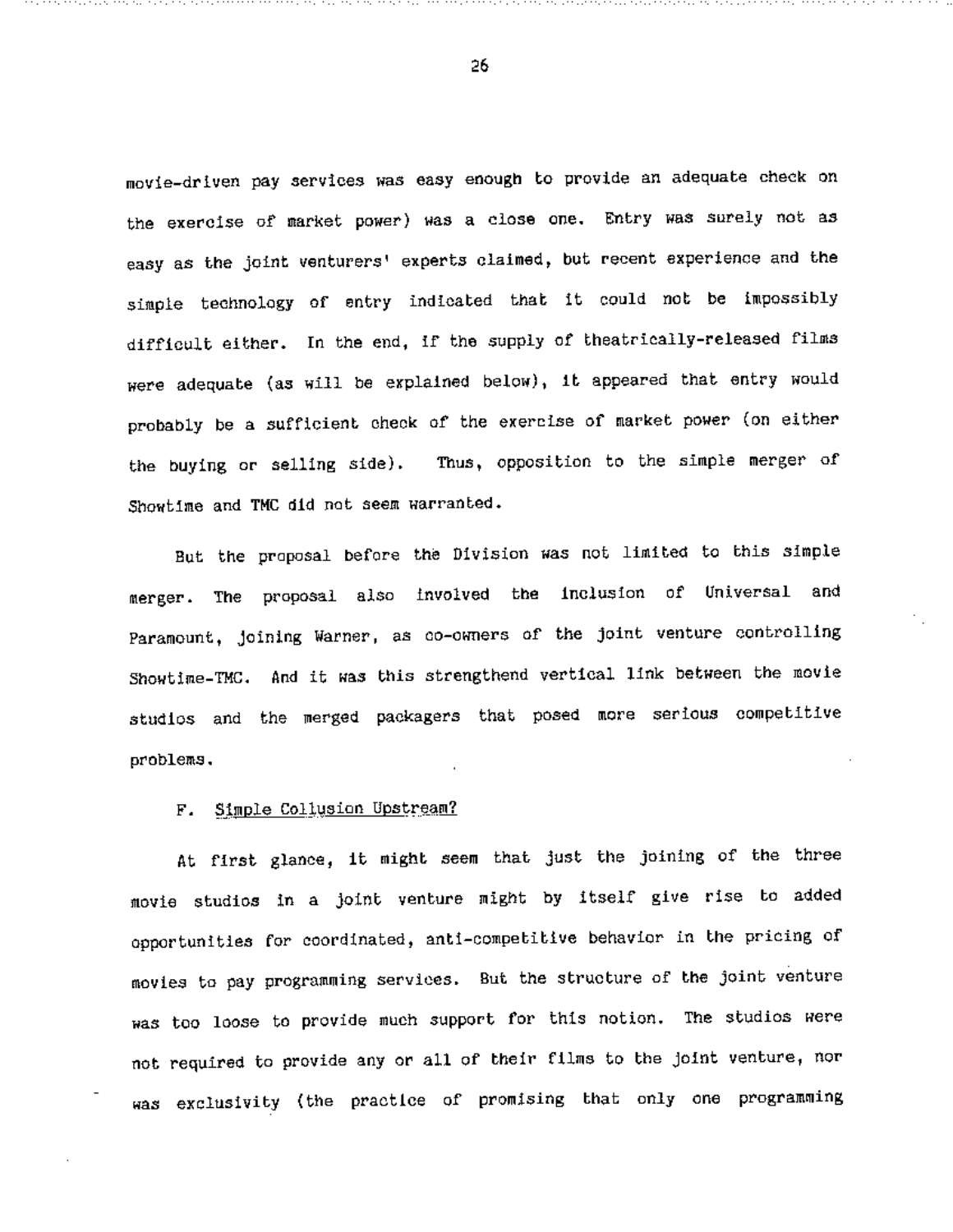service would have the right to show a given film, at least for a limited period of time) required for any films provided to the joint venture or forbidden to the studios in their dealings with other packagers. The joint venture might provide studio executives with an extra forum for coordination of their activities, but the industry (like virtually all other industries) already had many other opportunities for coordination (such as industry association meetings and conventions, the conventions of suppller and customer groups, joint ventures far activities outside the U.S., etc.) if they were so inclined. One extra forum did not appear to be important.

Further, even if they did coordinate their behavior among themselves, the three studios together might not be able to exercise market power. That ability would rest on the nature of the demand for the output of the three together and the nature of the supply response by the rest of the industry. <sup>16</sup> As elsewhere, there were no data that could shed light on this question. The answer was far from clear, This author was prepared to accept the proposition, at least for the purposes of argument, that the three studios together could not exercise market power.

#### G. The Vertical Link

The Showtime-TMC proposal envisaged a joint venture in which three movie studios, accounting for 40%-50% of theatrical rentals (and about the same percentage of license revenues to pay programming services), would own (along with 1/iacom and American Express) a major packager (Showtime-TMC)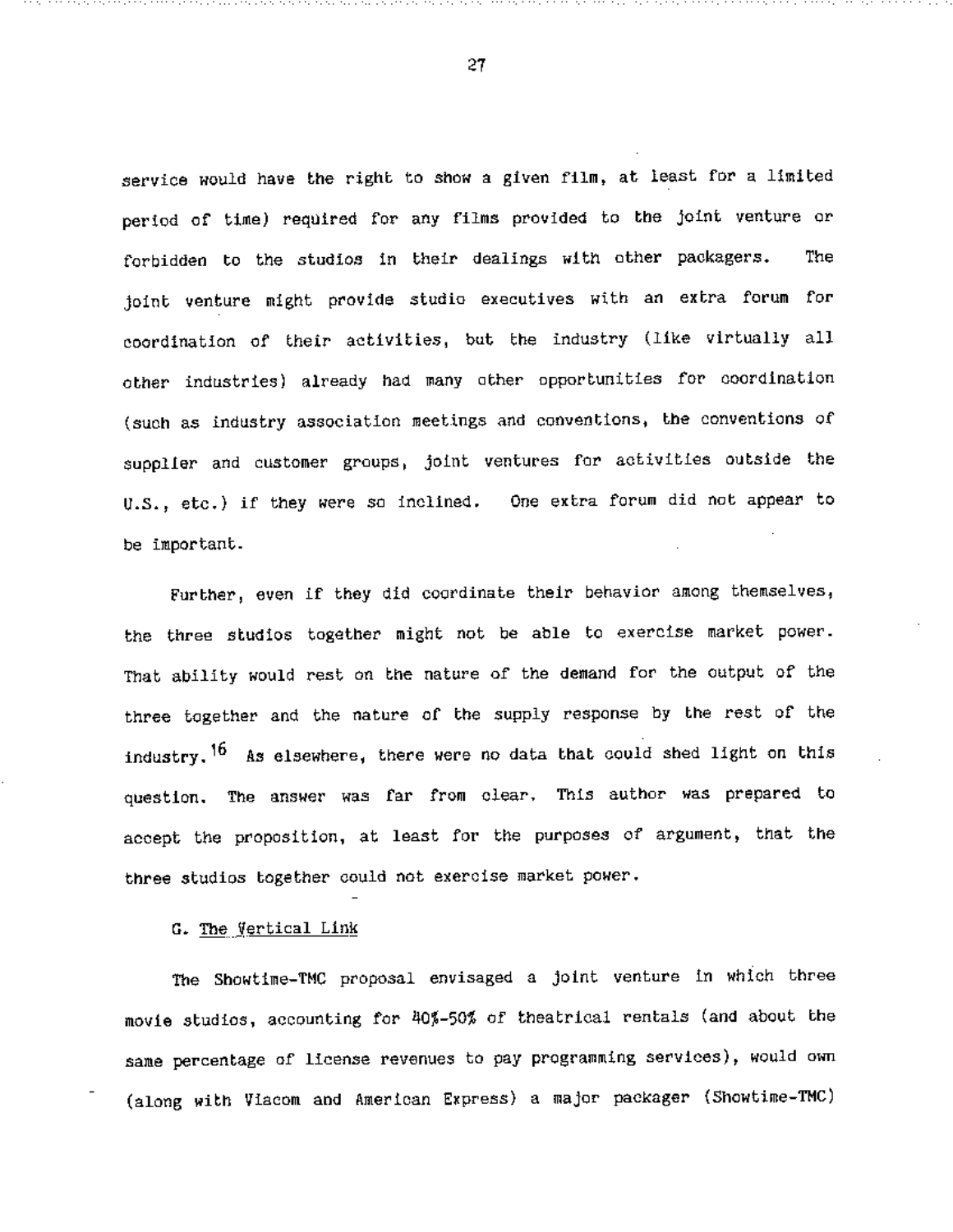accounting for about 30% of the relevant downstream market and using movies as a crucial input to its service. Thus, the joint venture created a major vertical (customer-supplier) link between these two groups of producers. Was there potential competitive harm that could develop from this vertical link, and how could it arise?

Unfortunately, much traditional legal thinking (and some economic thinking) on vertical relationships has not been productive. In the merger area, specifically, theories of "foreclosure" and of "leverage" have been developed that (too simplistically) argue that vertical mergers will allow a firm (or firms) with market power in one market to enhance its market power (and profits), more-or-less automatically, through expansion into the second, vertically-related market.<sup>17</sup> Unfortunately, the means by which this enhancement occurs is frequently not specified. And, for the simplest case--that in which the customer (downstream) industry uses the input from the supplier (upstream) industry in fixed proportions with the other inputs Reverage it buys from other sources--the  $\rho$  argument is simply wrong. With fixed proportions, a monopolist in the upstream industry, facing a competitive downstream industry, can fully capture all of the potential monopoly profits inherent in the final product by charging the appropriate wholesale price to the downstream competitors. The upstream monopolist cannot gain more by integrating into (and monopolizing) the downstream industry.  $18$ 

Thus, even if one believed that the three movie studio joint venturers could exercise market power individually or jointly, if one also believed

28

and the state

of the total probability the trade of the co-

the common state of the common state of the com-

and the state of the state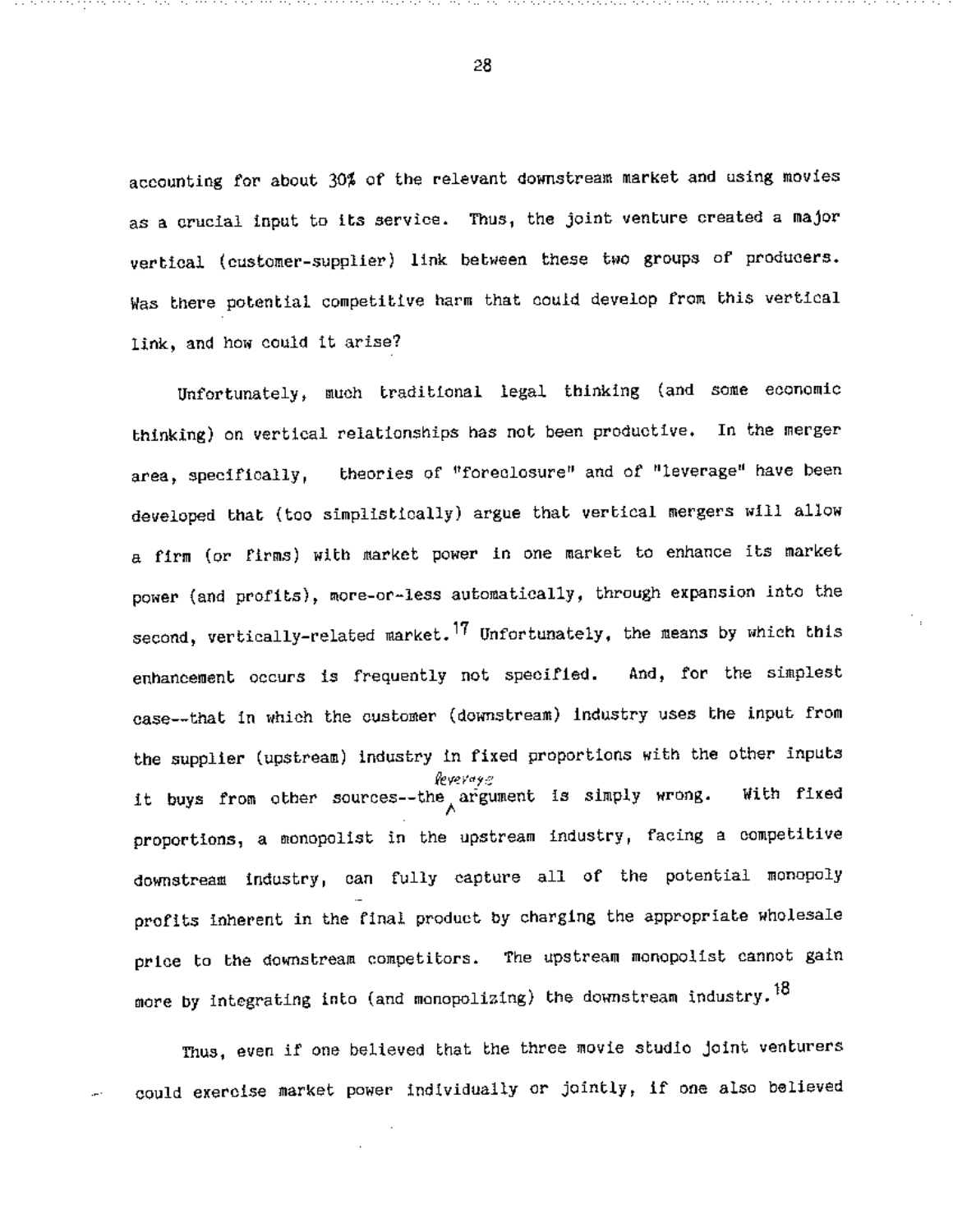that the downstream packagers used movies in roughly fixed proportions with other inputs, then the joint venture could not enhance their market power and could not be anticompetitive on those grounds.

If fixed proportions in the use of inputs downstream does not hold--if some substitutability among inputs is possible--the case becomes more complicated. The downstream firms, in response to the high (monopoly) price charged by the upstream monopolist, will try to substitute away from the over-priced input toward other inputs. This substitution causes a reduction in sales and profits for the monopolist and causes him to maintain a price lower than it would be in the absence of substitution. The substitution also represents a social inefficiency, since the substitution takes place only because of the high monopoly price; if competitive prices were charged for this input, the substitution would not take place.

In these circumstances, the upstream monopolist can enhance his control over the downstream market by integrating into and monopolizing it. In so doing, he prevents the inefficient substitution, and this capture of the improvement in efficiency becomes one source of increased profits for him. Further, his elimination of the substitution possibilities also enhances his monopoly power over the sales of' his upstream product, providing another source of increased profits. After integration, social efficiency (including both the improved production ef'ficiency downstream and any change in allocative efficiency from the enhanced monopoly power,

29

计算机数据 化聚合物 化热电阻 计数据 计数据 医神经性 计数据 计数据 计数据 计数据 计数据 计数据数据

and the company of the company of the company of the company of the company of the company of the company of the company of the company of the company of the company of the company of the company of the company of the comp

and the state of the state of the state of the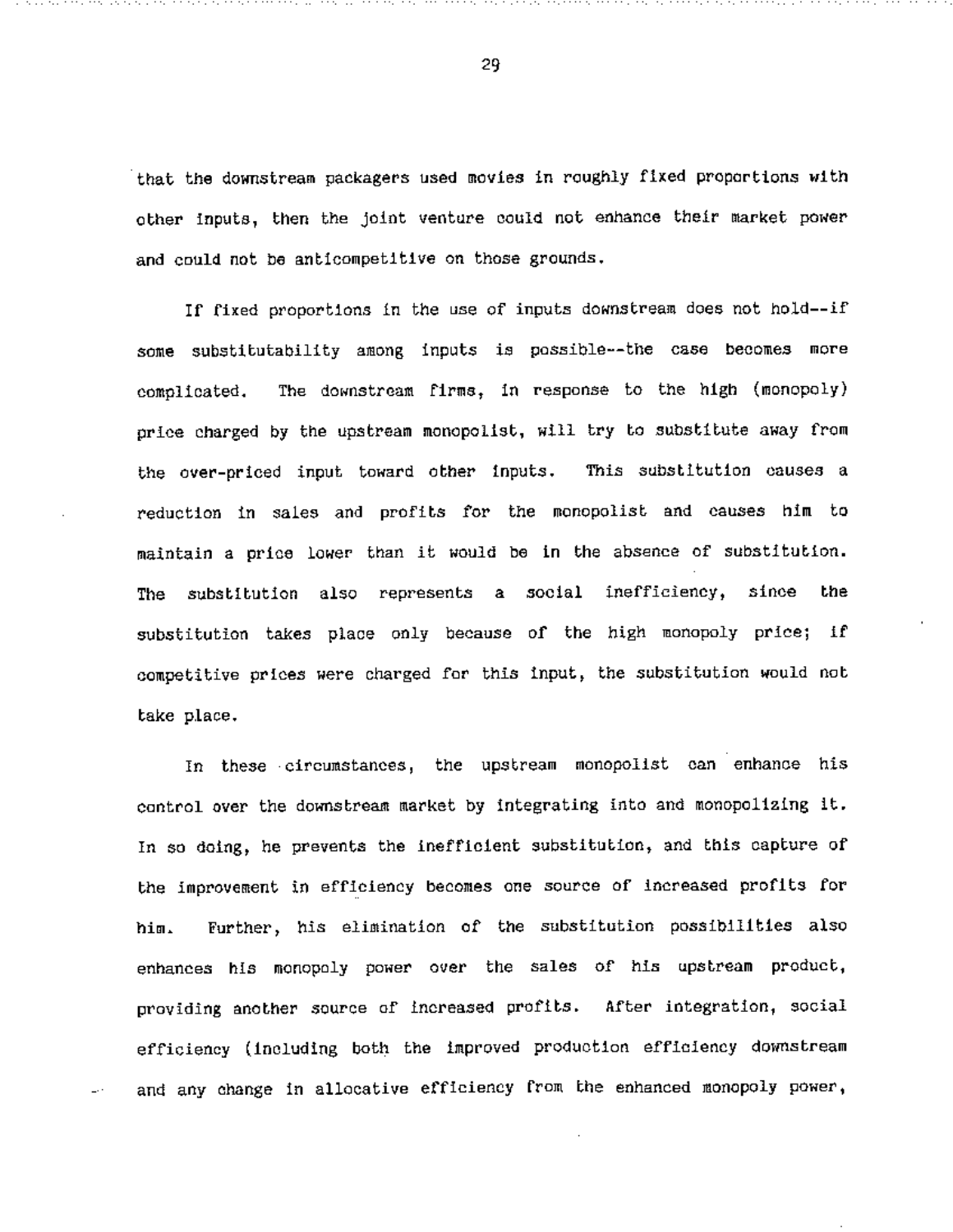but ignoring any direct transfer of profits from demanders of the downstream product to the monopolist as a pure transfer) may increase or decrease. If the downstream product price decreases as a consequence of integration, social welfare surely improves; if the downstream price increases, the social welfare change can go in either direction. In any event, the outcome is theoretically indeterminate, depending on a crucial set of empirical parameters (such as the elasticity of substitution among the inputs and the elasticity of demand for the downstream product).<sup>19</sup>

Did this more compllcated scenario provide a good fit to the proposed joint venture? The downstream packagers were able to do some substituting of other programming inputs for movies, as the recent experience of HBO and Showtime had indicated. But the three movie studio joint venturers, by themselves or jointly, arguably could not exercise market power. Further, it was not clear how they could achieve the monopolization of the downstream market solely through the ownership of a firm accounting for only 30% of the downstream market. And, finally, even if the two previous conditions were met, the social efficiency consequences, and even the direction of the price change that might face cable operators and viewers, of a possibly monopolizing vertical merger of this kind could not be predicted. This complicated scenario did not appear to this author to provide a solid basis for deciding that the joint venture was anticompetitive.

Instead, a more novel theory, partially encompassing the complicated

30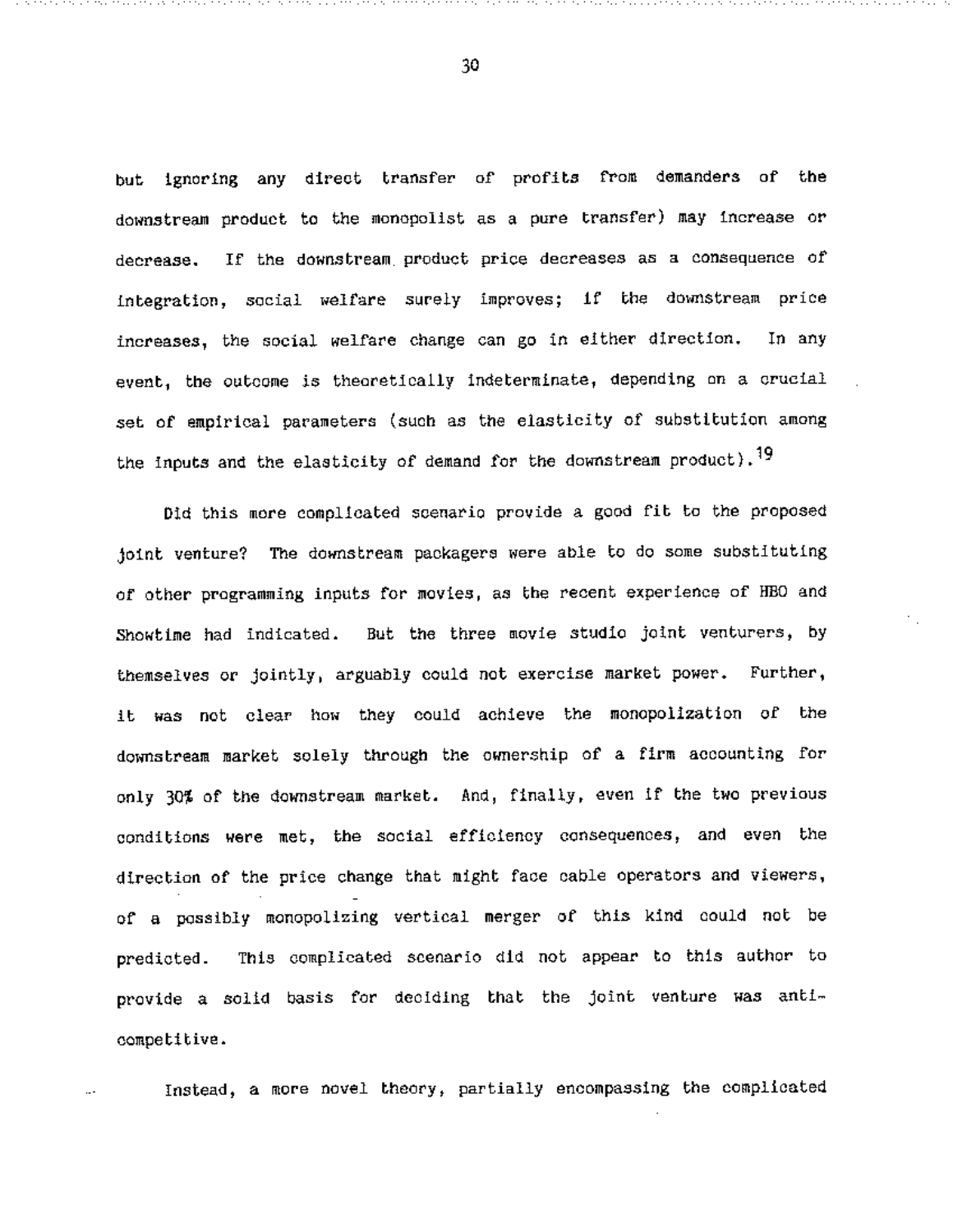substitution scenario from above and partially encompassing the "raisingcosts-to-rivals" theory of Salop and Scheffman (1983), provided a better basis for fears that the joint venture could be anti-competitive.<sup>20</sup> This new theory was consistent with the Merger Guidelines' admonition that the anti-competitive effect of a vertical merger should occur through enhanced opportunities for horizontal coordinated behavior.

The theory requires a number of circumstances to be present. First, there needs to be some possibilities for substitution of inputs by the downstream industry.<sup>21</sup> Second, the downstream merger partner should be a sizable (but not necessarily dominant) entity in its market (or a small firm that could readily expand its market share); but neither high concentration nor difficulty of entry downstream need be present. Third, the upstream industry should be at least moderately concentrated, with moderate-to-high barriers to entry, so that increased market power {i.e., increased coordinated behavior} among the upstream firms is a realistic possibility, And, fourth, the upstream merger partner should be a sizable (but not necessarily dominant) entity in its market.

Under these circumstances, a vertical merger could well be anticompetitive. The merged (integrated) entity would have an increased incentive to seek coordinated behavior among its upstream rivals that would raise prices to the downstream industry. The increased incentive arises because the downstream integrated entity does not have to buy its input at the high (non-competitive} price that results from the upstream coordinated

31

agagangga ama masa may ama maana mga maanaan mga magaan an ana ana maananag ana na manananag na na na na na na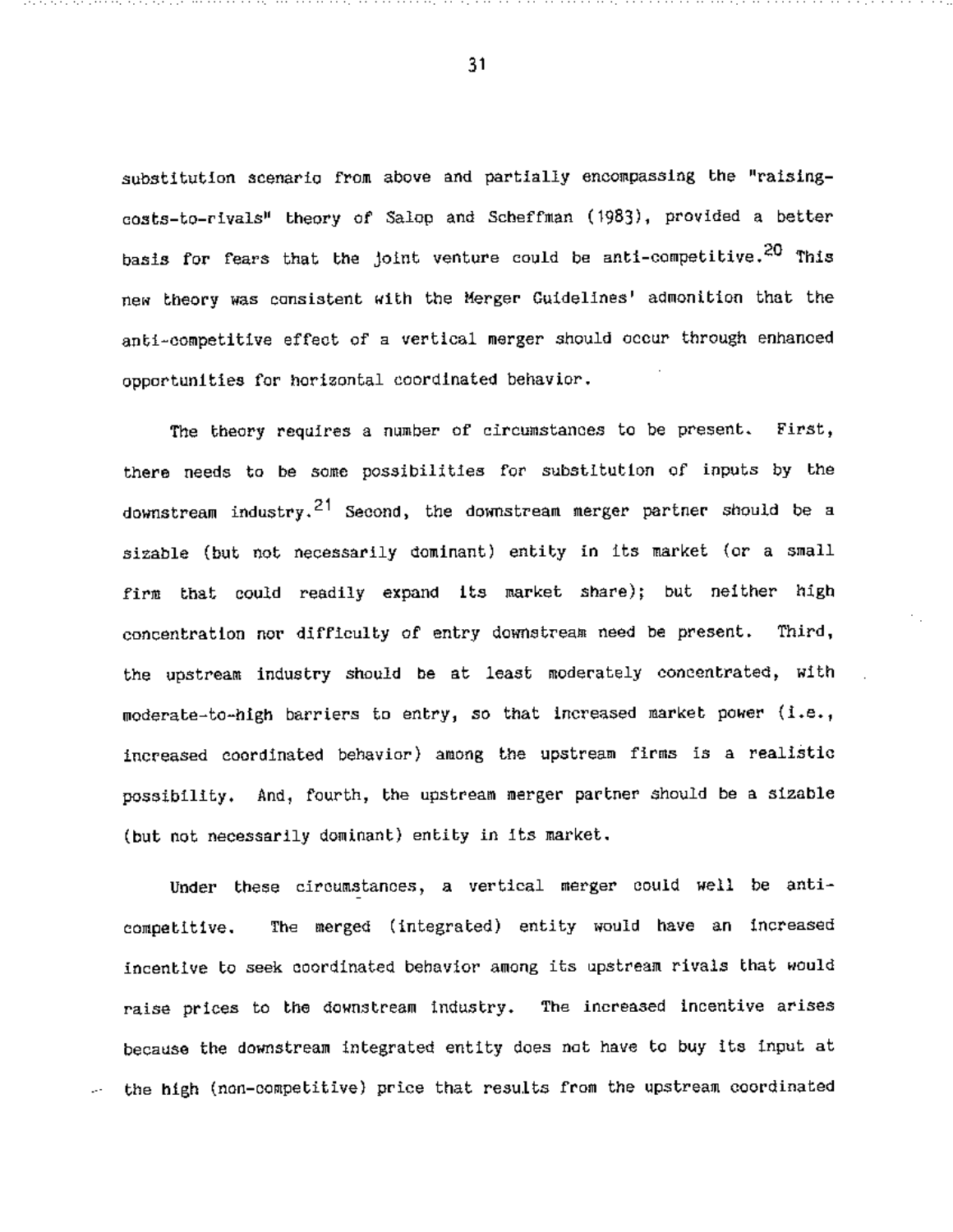behavior but instead buys from its upstream partner at the true oppportunity cost of the input. It thus avoids the higher costs that its downstream rivals experience as a consequence of the higher price of the input (and it avoids any inefficiency of substitution that the higher upstream price might induce). In essence, the integrated entity remains efficient and makes extra profits at the expense of its downstream rivals, whose costs have been raised.<sup>22</sup> The profits of the integrated entity are greater than those that the upstream entity alone would earn from the coordinated behavior in the upstream market. (Whether the integrated entity records the higher profits as accruing at the upstream or downstream level is purely an accounting technicality; the incentives of the integrated entity are unaffected.)

Note that, unlike either the simple or the complicated foreclosure theories, this scenario does not require that the upstream entity have market power at the time of the merger nor that coordinated behavior is occurring generally in the upstream industry at the time of the merger. Instead, it points to the heightened incentive of the integrated entity to engage in coordinated behavior upstream and hence the increased likelihood of coordinated behavior upstream, as a consequence of the vertical merger. It is true that profit-seeking firms always have an incentive to seek coordinated behavior with their rivals, 50 as to enhance their joint profits. This is the essence of modern oligopoly theory that, as was mentioned in Section III, stands at the heart of the Merger Guidelines.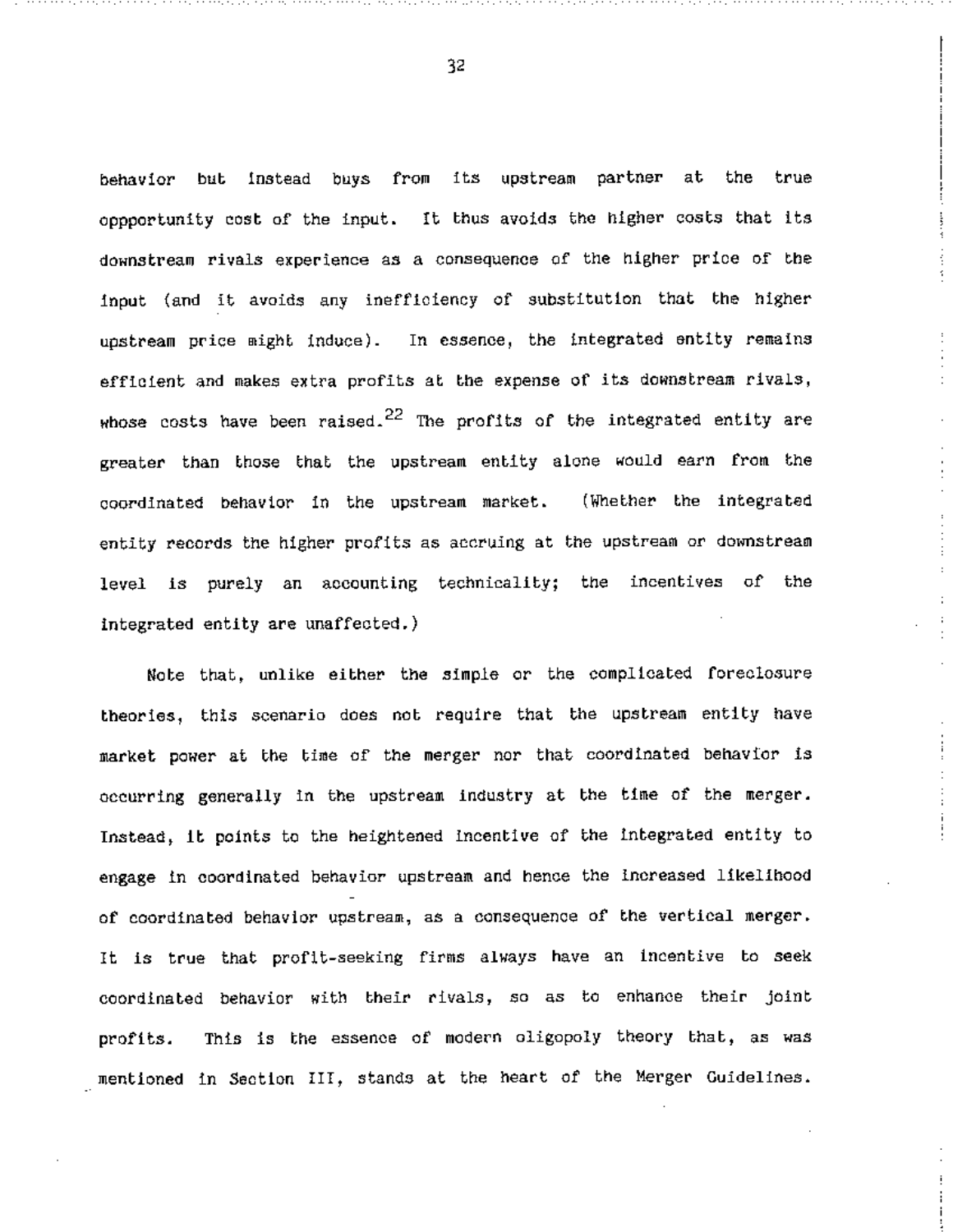But there are always risks to a firm's efforts to induce coordinated behavior by its rivals. The rivals may miss the signals provided by the initiating firm, or they may deliberately "cheat" on or "double-cross" the initiator. Further, these efforts may encourage entry that had not been expected. Or they may attract antitrust attention. Consequently, in this risks-and-benefits situation, a firm will engage in efforts to induce coordination only to a level at which marginal costs equal marginal benefits. The vertical merger should increase marginal benefits and thus induce more efforts at achieving coordinated behavior upstream.

How well did the Showtime-TMC proposal fit this yet-more-complicated scenario? First, downstream substitutability was a possibility. Second, the downstream partner (the merged Showtime-TMC) accounted for 30% of the downstream market; it was definitely a sizable entity. Third, the upstream market was moderately concentrated, with sizable barriers to entry. Though film production appeared to be competitive (with easy entry), film distribution was the bottleneck. As was noted above, the six major studios accounted for 80-85% of theatrical rentals in the late 1970s and early 1980s, No new major distributors have arisen since the end or the Second World War to challenge the position of the existing majors.<sup>23</sup> Finally, the upstream entities (Paramount, Universal, and Warner) were, collectively, a sizable entity, accounting for 40%-50% of theatrical rentals.

Accordingly, the circumstances of the joint venture appeared to fit the model quite well. Further, at the time that the Division was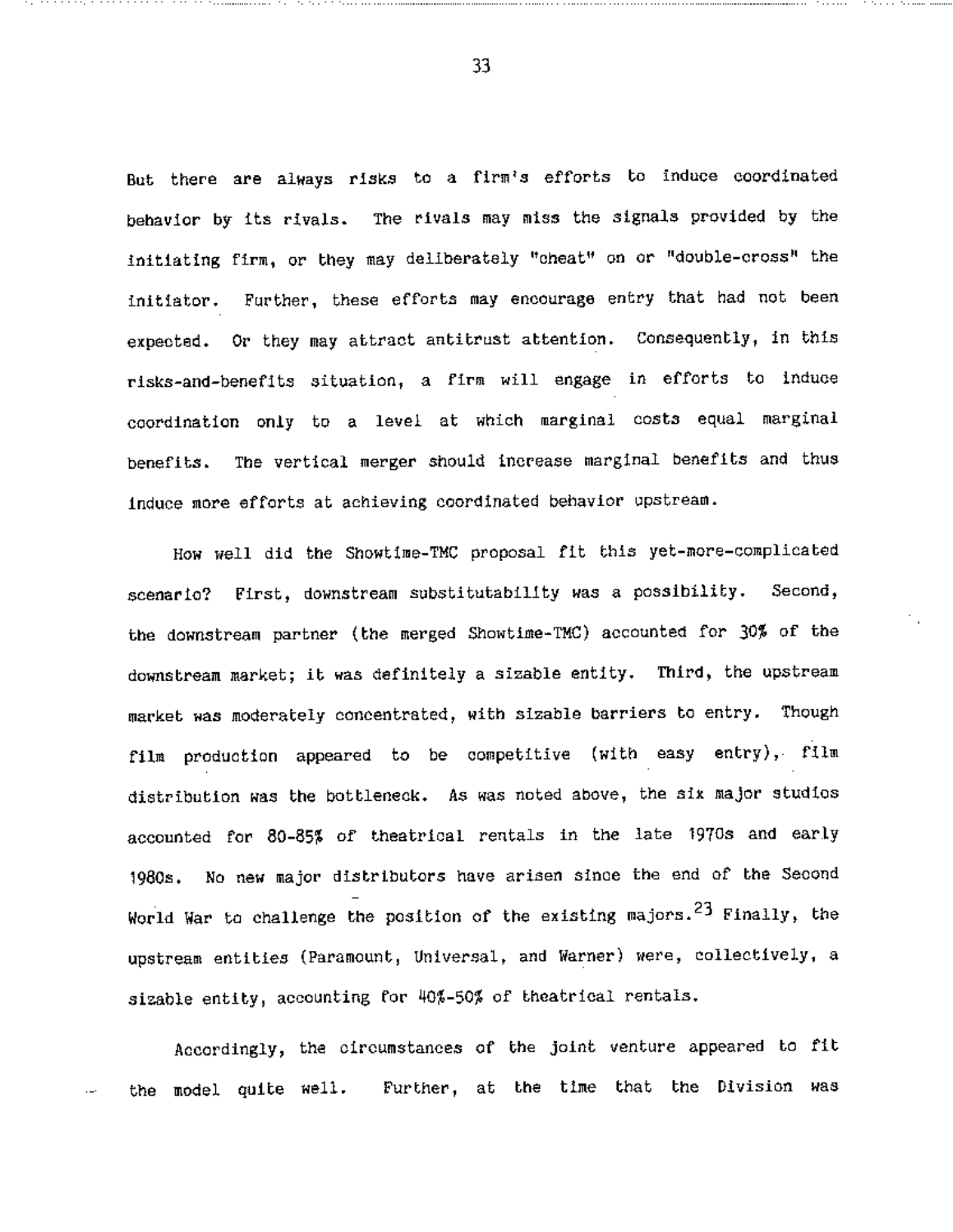evaluating the Showtime-TMC proposal, HBO had an exclusive distribution agreement with Columbia Pictures; and HBO, Columbia, and CBS had proposed a Joint venture ("Tristar", which the Division was also evaluating) to create a new production and distribution entity, $^{24}$  Though there are pro-efficiency arguments to support exclusive distribution arrangements (they encourage greater downstream advertising and other enhancement of the product), they may also achieve through long-term contracts many of the same outcomes achieved through vertical merger. Thus, it appeared that if the Division approved both the Showtime-TMC joint venture and the HBO-Columbia-CBS joint venture, four of the six major studios would be tied to the two major packagers in some fashion, and the incentives for upstream coordinated behavior would be yet greater.

The attorneys and experts for the Showtime-TMC joint venture argued that the provisions of the Joint venture greatly reduced the likelihood that coordinated behavior upstream would occur. First, the management of the joint venture was insulated, to some extent, from the managements of the movie studios, Second, the upstream studios were not required to bring their films to the joint venture. Thus {it was claimed), they would still have strong incentives to compete actively and would be unlikely to induce or engage in coordinated behavior. Third, in some cases the studios did not own the pay-cable rights to the films that they had theatrically distributed, or key figures in the production of those films had negotiated special pay-cable profit shares for themselves; thus, the studios' ability

34

.<sub>.</sub> . . . . . . . . . . . . .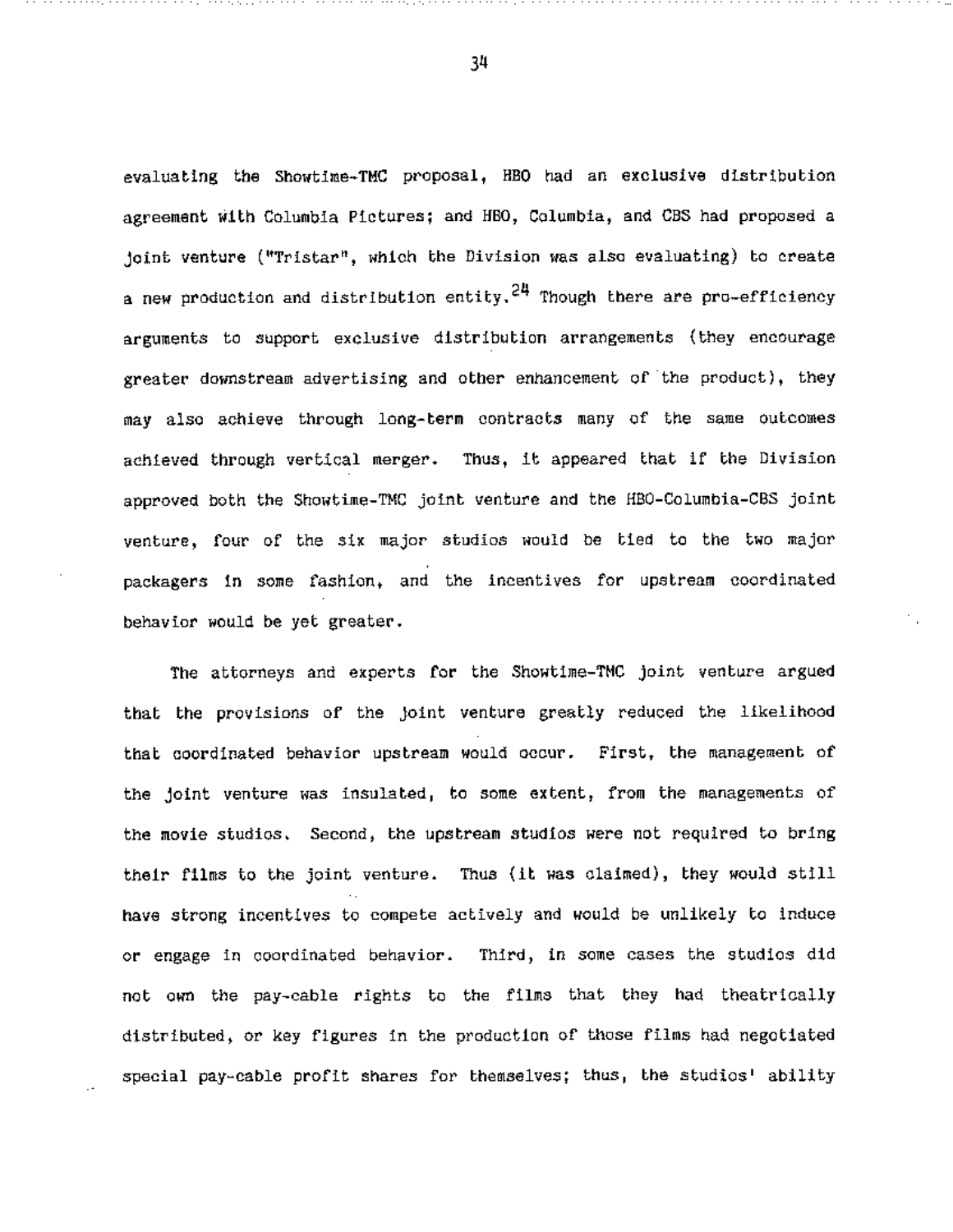to exert market power 1n the sale of films to the pay-cable (packager) market was not as great as their theatricai market shares indicated.

Fourth, suppose the movie studios tried to coordinate their' behavior by withholding films from other packagers and providing them only to the joint venture, thereby earning extra profits through the higher prices that Showtime-TMC could charge. But the studios each had fixed ownership and profit shares in the joint venture, which thereby provided each with an incentive to "free ride" and let the others withhold from the packagers and provide to the joint venture, while it tried to sell to the other packagers. This free riding would cause any coordinated efforts to raise price to unravel. Fifth, if the coordinated behavior took the form of simply raising the price of films, the additional profits would be earned upstream, by the movie studio joint venturers, at the expense of the downstream joint venture itself. Hence, Viacom and American Express, the other joint venturers, would be hurt by any such behavior and would surely complain and try to thwart these efforts.

These arguments were not convincing. So long as the three movie studios ultimately controlled the joint venture (through their majority ownership) and profited from its actions, their incentives to induce coordinated behavior among all upstream industry participants were clear. $^{25}$ No management structuring could prevent this incentive from arising, and any free-riding possibilities could only offset this basic incentive for coordinated behavior to a limited extent. Further, other pay-cable profit

35

医无足的 医内皮性皮肤 医生物 医抗原 医型的 医无核 医无核 医无核 医无核 医无核 医无核的 医无视 医血管 医下颌

and a state of the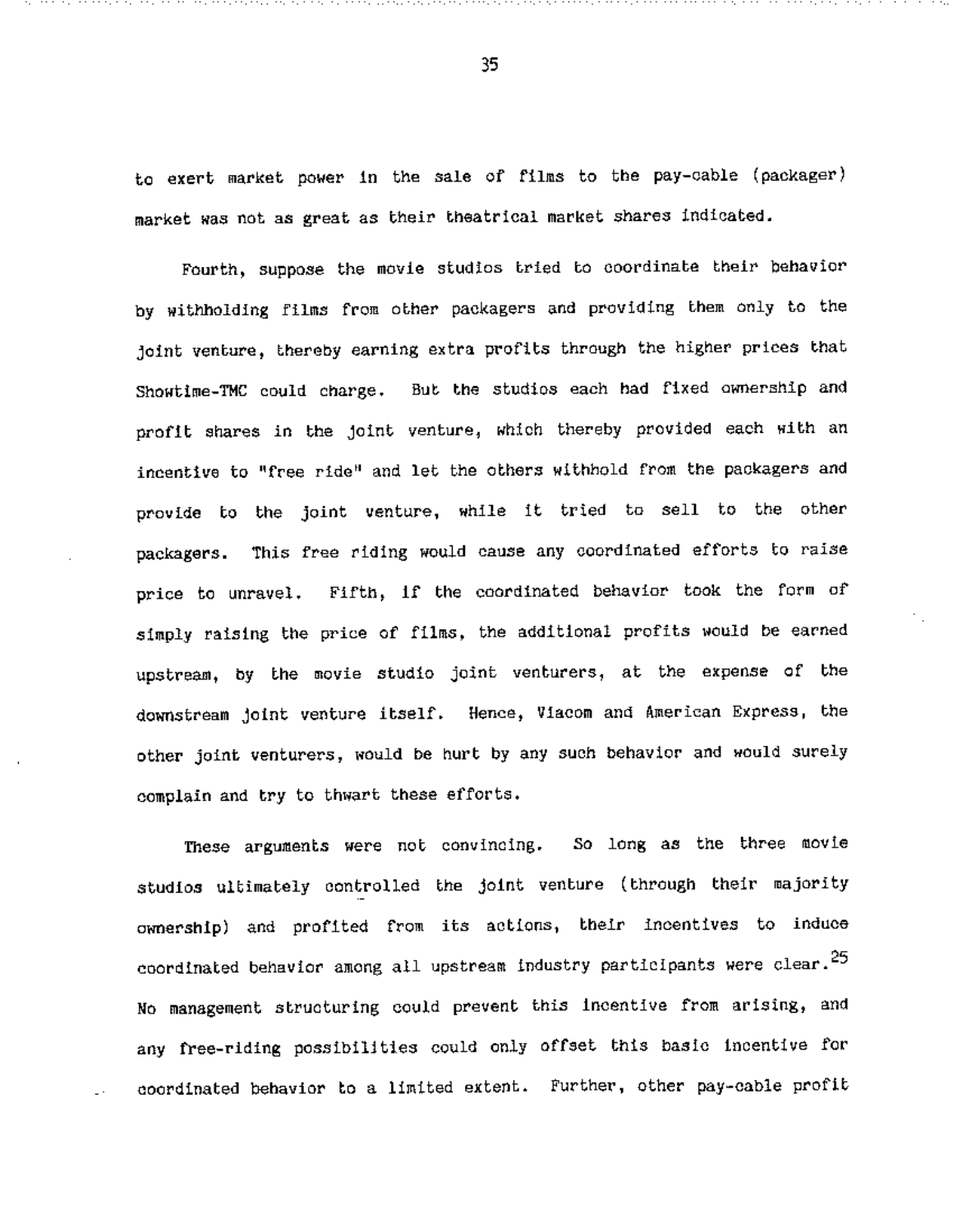participants would be the beneficiaries of coordinated behavior by the studios and would be unlikely to thwart that behavior; and the bottleneck position of the studios in theatrical distribution, where the primary value for pay-cable distribution was created, ensured that the studios would ultimately be able to extract {from the other participants) the gains from coordinated behavior. Finally, Viacom and American Express could quite possibly be molified through side payments, special purchases, or "creative accounting" within the Joint venture; if there were extra profits to be made, the studios could find some way of sharing some of them with the مِنْ )<br>• other joint venturers so as to keep them contented.

In swn, this complicated model of' the vertical link created by the joint venture appeared, to this author, to provide a reasonable basis for fearing **that** the venture could have an anti-competitive impact and hence would constitute a violation of the Clayton Act.

an dan bagain dan bagi dan dari dan bagi dan bagain dan dalam dan dan dan bagain dan dalam dan dan dan dan dan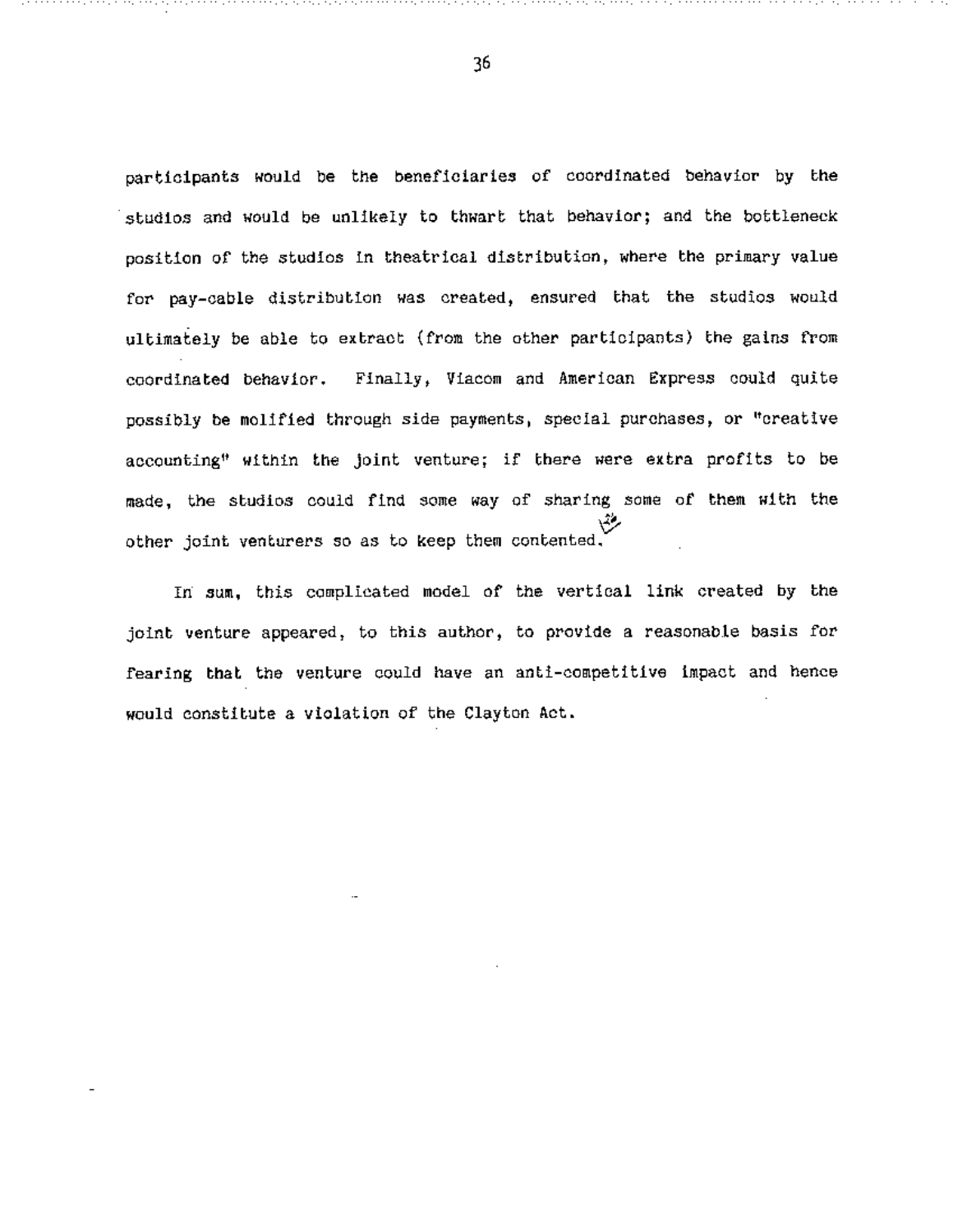# **V.** The Outcome

In June 1983, after a series of meetings with the representatives of the joint venturers, the Antitrust Division decided that the joint venture, in the form it had been proposed, raised potential anti-competitive problems. The Division informed the parties that they would be challenged in court if they tried to consummate the arrangement.<sup>27</sup>

A few weeks later the joint venturers returned to the Division with a set of proposals (a possible consent decree) that would have limited the joint venturers' behavior and possibly reduced the possibilities for coordinated behavior. After a few days' consideration, the Division rejected the modified proposal. So long as Paramount and Universal were part of the proposal,  $28$  the inherent structure of the joint venture provided unavoidable incentives for upstream coordination that behavioral restrictions could never erase. Further, the Division was generally reluctant to enter into consent decrees that involved an extensive amount of "regulatory" supervision of an industry's behavior, which the proposal would now require.

In August, the parties proposed a simple merger of Showtime and TMC, keeping Warner, Viacom, and American Express as the joint venturers but excluding Paramount and Universal. The Division indicated that it would not challenge the merger.

In December the cable system owners of Spotlight decided to abandon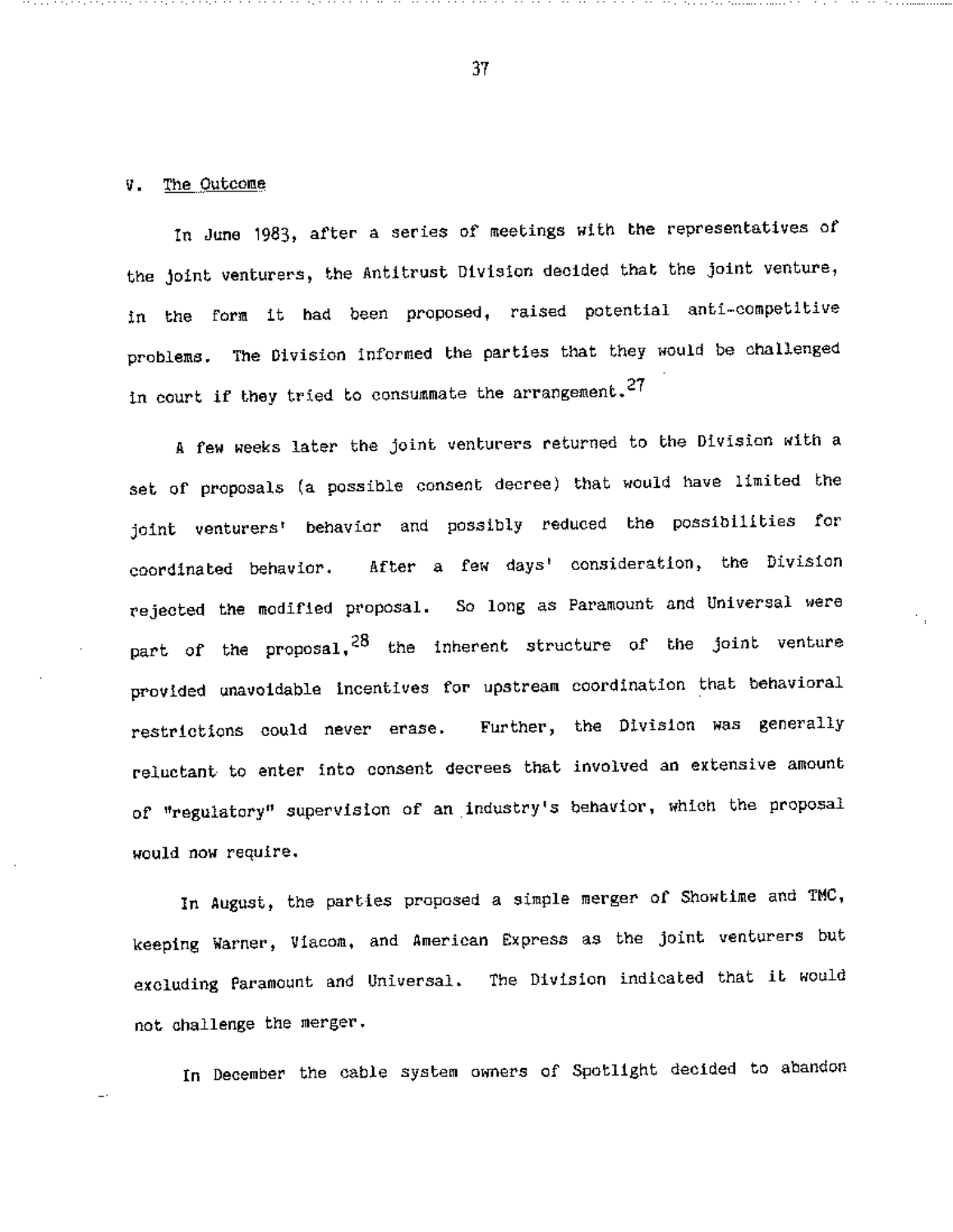their plans to expand the service and instead sold it to Showtime-TMC. And also in December, Paramount entered into a five year exclusive distribution arrangement **with** Showtime-TMC.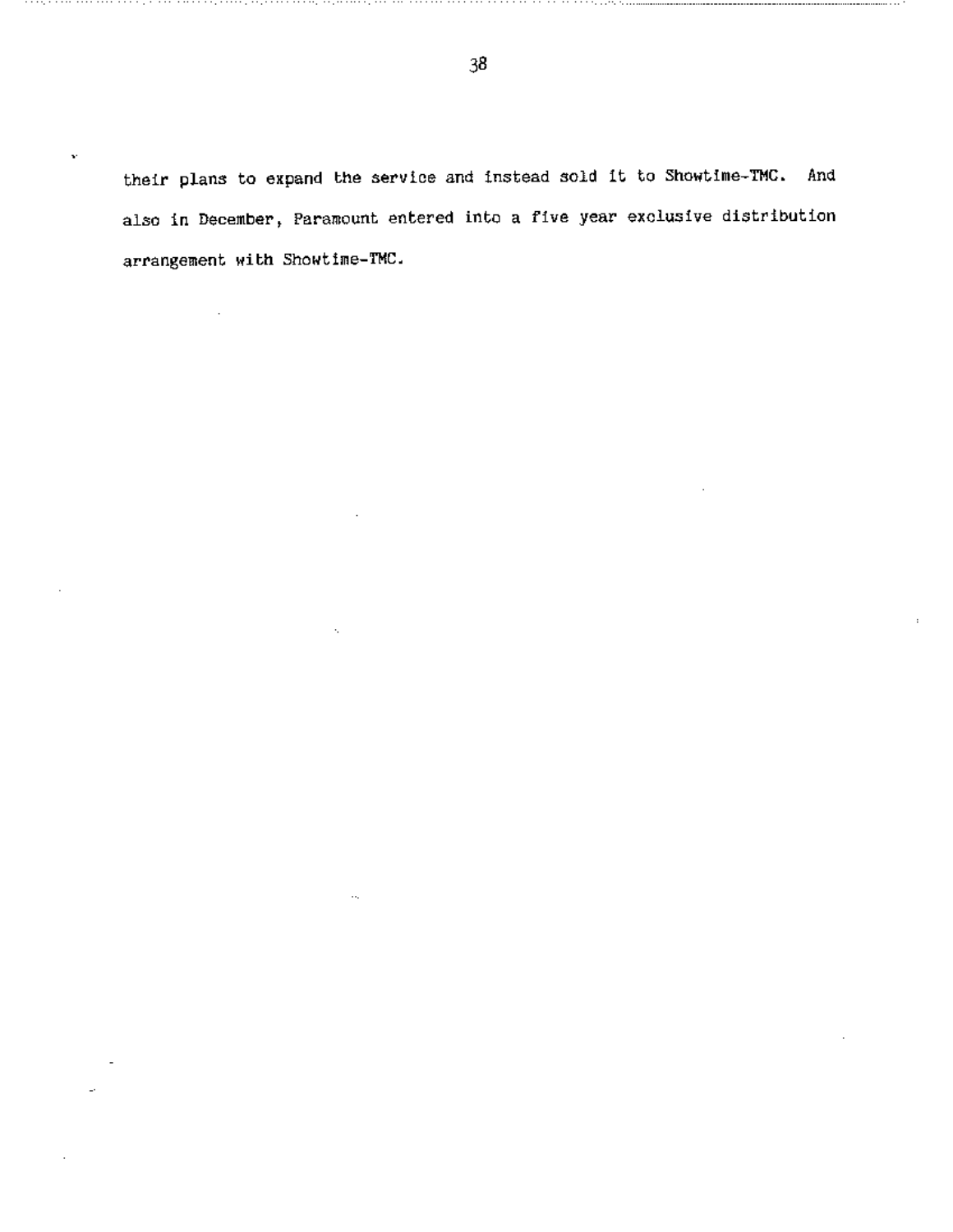## VI. Conclusion

The Antitrust Division's treatment of the Showtime-TMC proposal provides a good example of the fruitful use of the Division's revised Merger Guidelines. It also demonstrates a solid reason for being suspicious of vertical mergers in situations in which the upstream industry is at least moderately concentrated and entry is not easy. The possible efficiency gains from such mergers should not be neglected (at least in economics, if not in law), but neither should the possibilities of heightened incentives for anti-competitive conduct upstream.

In this author's view, the Division's decisions in this case, though not easy, were correct. It would have been useful to have had more information on which the decisions could have been based. But, in the time periods usually available for investigation and evaluation, complete information (however defined) is rarely available. In light of the limited information that was available, the decision appeared sensible.

The aftermath, though, raises one disquieting possibility. Paramount has entered a five year exclusive distribution arrangement with Showtime-TMC. Will other studios follow? Will the movie studios achieve through long-term contracts what they failed to achieve through more direct means? Again, there are pro-efficiency reasons for exclusive distribution arrangements in this Industry, but they can also create the same incentives for coordinated behavior upstream as do vertical mergers. In the absence of any knowledge of the details of the Paramount arrangement, this author

39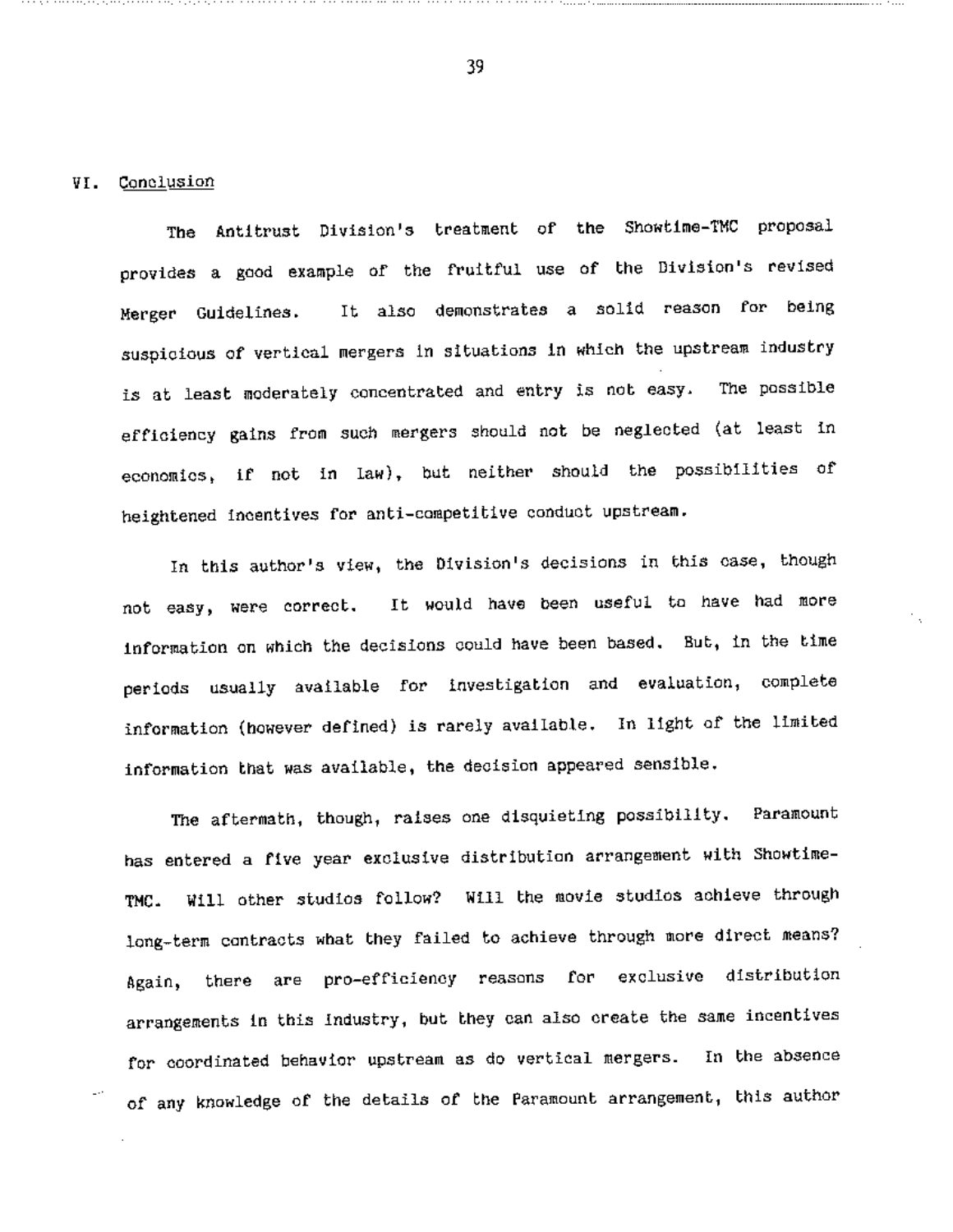should (and will) remain agnostic. But continued antitrust vigilance in these markets does appear to be warranted.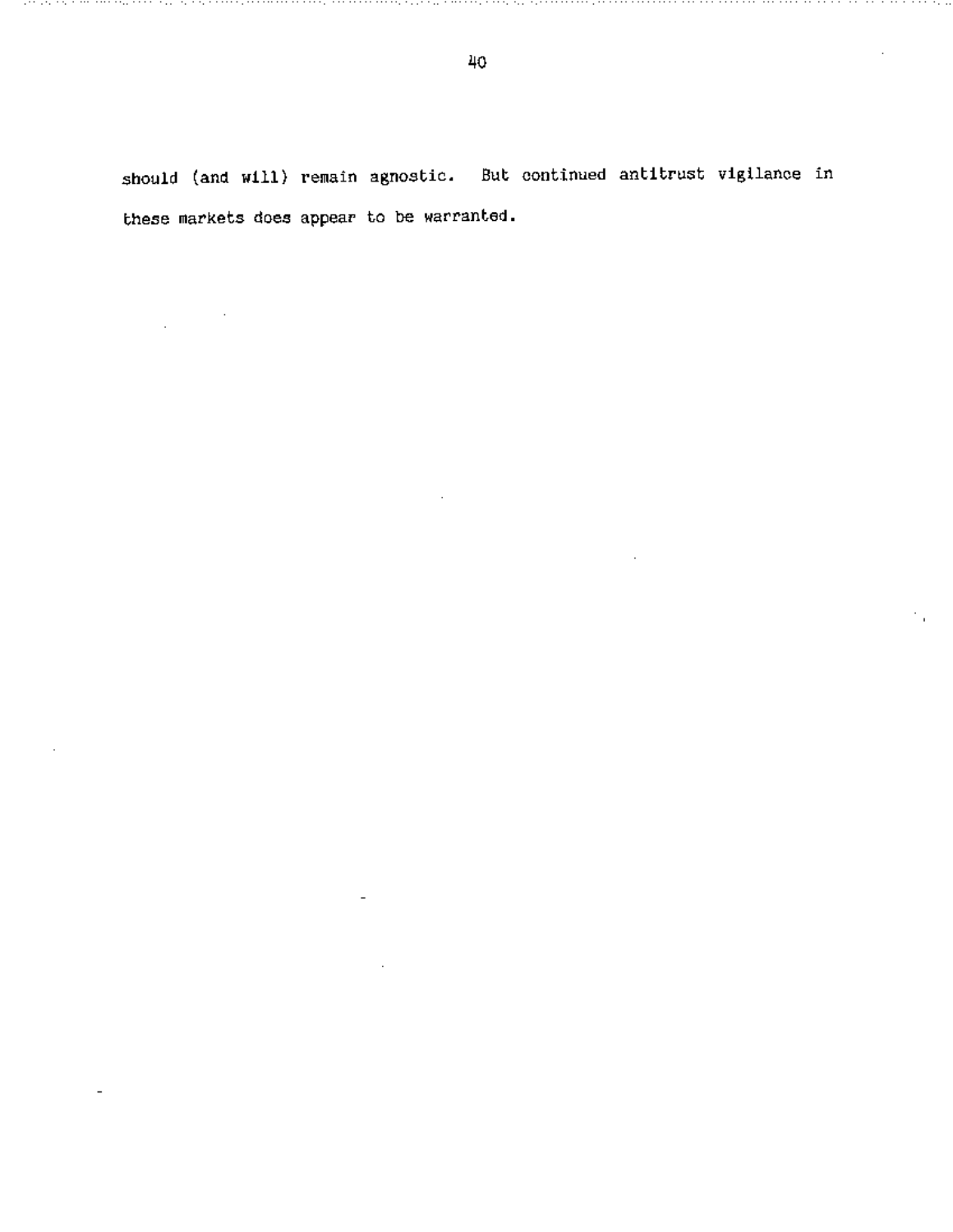# Table 1: Schematic Representation of the Video Industry

 $\mathcal{L}_{\mathcal{A}}$ 

| General Category of Activity | Ceneral Types of Participants                          |
|------------------------------|--------------------------------------------------------|
| Programming producers-owners | Movie studios-distributors<br>Producers for television |
|                              | Syndicators                                            |
| Programming packagers        | Pay television programmers                             |
|                              | "Basic" services programmers                           |
|                              | Television networks                                    |
|                              | "Super stations"                                       |
| Distributors of programming  |                                                        |
| to viewers                   | Cable systems                                          |
|                              | Over-the-air pay channels                              |
|                              | Local VHF and UHF television                           |

 $\ddot{\phantom{a}}$ 

stations

 $41$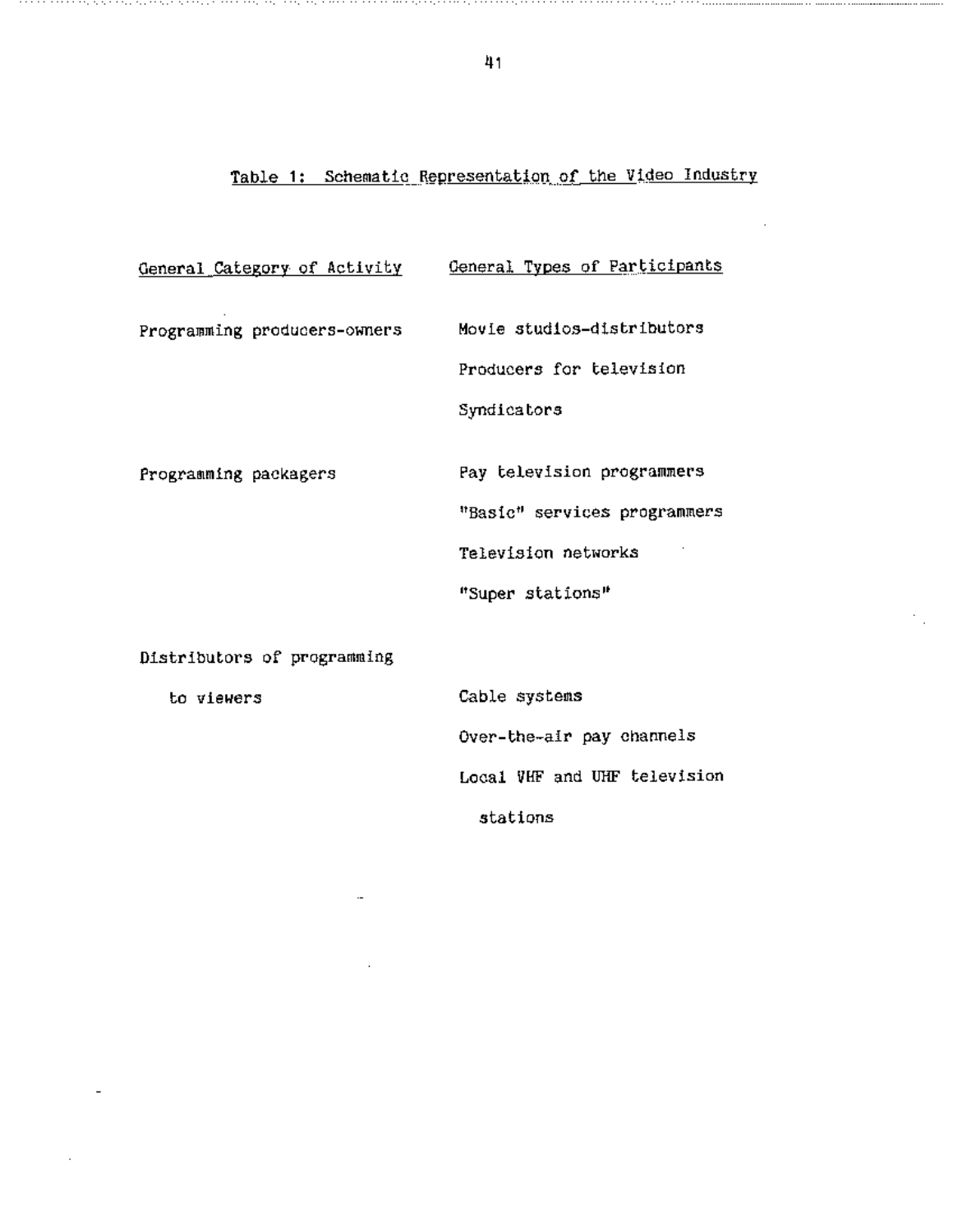#### Notes

\* Much of the information and analyses contained in this paper were generated while the author was the Director of the Economic Policy Office in the Antitrust Division of the U.S. Department of Justice. Many economists and attorneys in the Division contributed to the information and analytical insights that were developed as part of the investigation and evaluation of this case, including Bruce K. Snapp, I. Curtis Jernigan, Margo B. Faler, Timothy J. Brennan, and Sheldon Kimmel among the economists; and William F. Baxter, Wayne 0. Collins, Stanley M. Gorinson, Robert E. Hauberg Jr., Seymour H. Dussman, Gordon G. Stoner, Monica R.H. Roye, David Sohertler, Mark P. Leddy, and Neil E. Roberts among the attorneys. Thanks also are due to Steven C. Salop for helpful suggestions. The contents of this paper, however, are solely the responsibility of' the author and do not necessarily reflect the views of the above named individuals or or the U.S. Department of Justice.

1. The "Paramount decrees" substantially altered the structure of the motion picture business. See U.S. vs. Paramount Pictures, 334 U.S. 131 (19-48). In television; consent decrees limiting the three networks' abilities to produce and own programming were entered in 1977 and 1980. And in 1980 the U.S. Department of Justice successfully challenged a joint venture {"Premiere") that involved four movie studios and other entities and that would have established a new programming service for cable viewers. See U.S. vs. Columbia Pictures, 507 F. Supp. 412 (1980) and 659

42.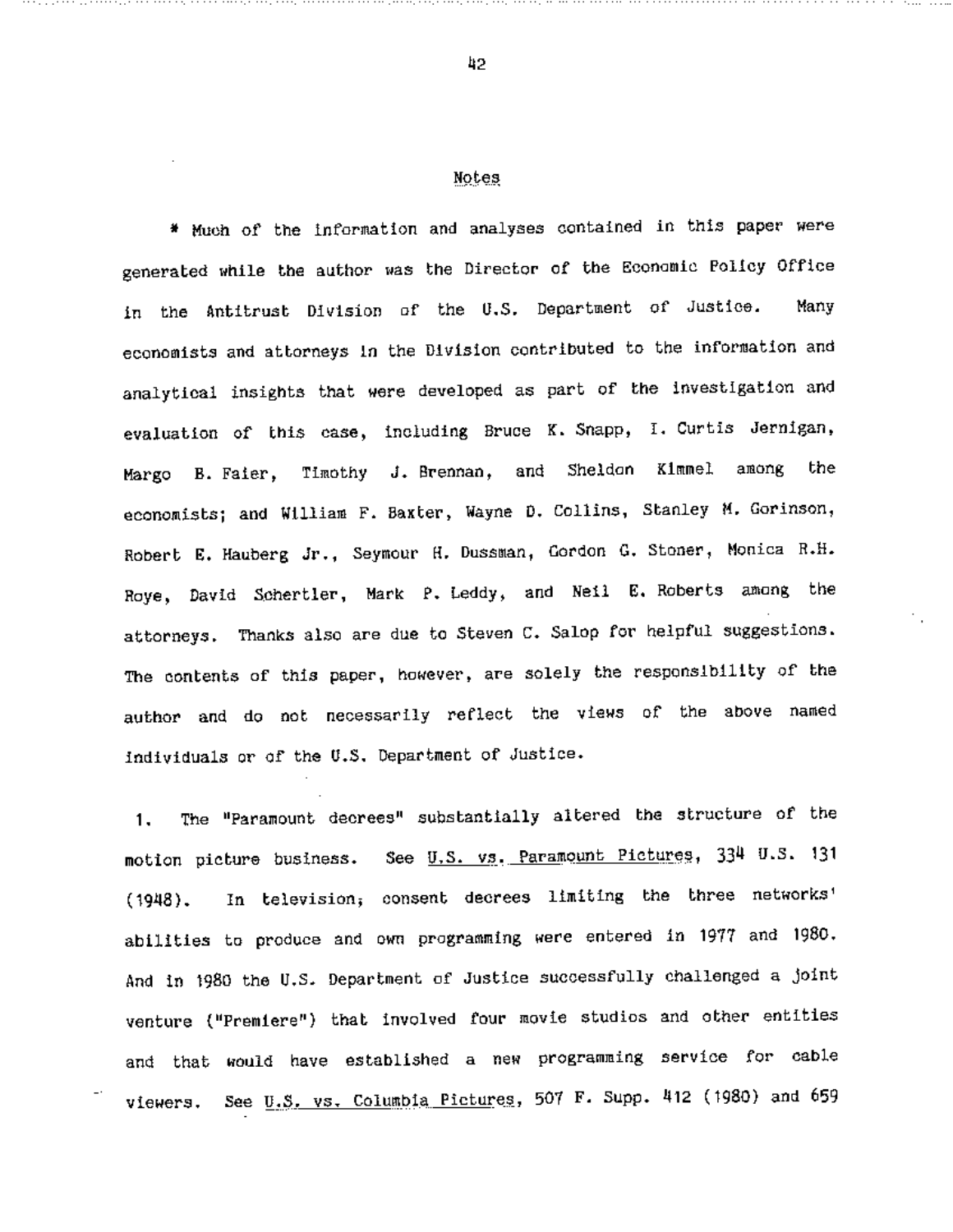F. 2nd 1063 (1981),

2. These figures can be derived from data found in various issues of CableVision.

3. Twentieth Century Fox, Colwnbia Pictures, and MGM-United Artists are considered the other major studios; Orion and Disney are considered to be second tier, or "mini-majors". The share figures can be derived from data found in various issues of Variety.

4. The acquiring firm must have total assets or annual sales of at  $\sigma$ E. from E. least \$100 million; the acquired firm must have assets or sales of \$10 million; and the acquiring company must acquire at least \$15 million in assets or 15% of the voting securities of the acquired company.

5. If the transaction involves a tender offer, the time periods are reduced from 30 and 20 days to 15 and 10 days, respectively. Also, consummation can occur earlier if the investigating agency indicates that it will not challenge the merger.

6. A common antitrust expression in the merger area is that "it is difficult to unscramble the eggs".

7. For example, cases involving companies in the petroleum and food manufacturing industries are usually taken by the FTC; cases involving companies in the steel industry and in regulated industries are usually taken by the Division.

8. See U.S. vs. Columbia Pictures, 507 F. Supp. 412 (1980) and 659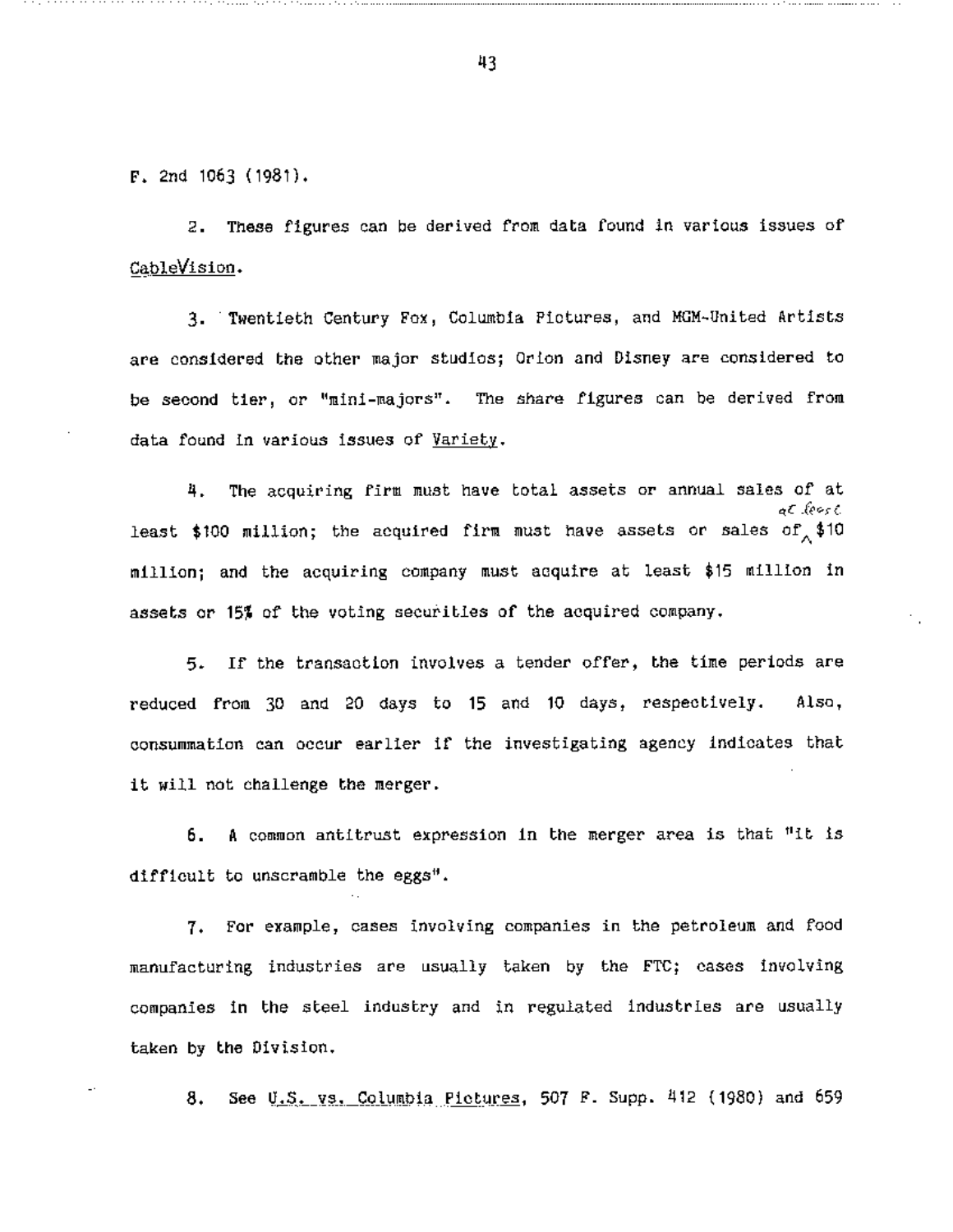F, 2nd 1063 (1981).

and a gang and a bailean and an agricagional and agricagion grand and an analysis and an analysis and an any

9, The reasons for the absence of formal H-S-R procedures in this case are not entirely clear to this author; apparently, under some circumstances, H-S-R does not apply to joint ventures.

10. For a further discussion of the Guidelines, 5ee Fox (1982), Symposium (1983), and Werden (1983).

11, The Guidelines also acknowledge the "dDminant firm" model developed by Landes and Posner ( 1981), but the main theory underlying the Guidelines is that of a group of oligopolists coordinating their actions.

12. Other factors encouraging oligopolistic coordination can be found in Scherer (1980, chapters 5-8).

13, See Stigler (1982, p. 9) and Scherer (1980, pp, 60-61).

14. They are restricted in this respect by the Division's consent decrees of 1977 and 1980.

15. They are restricted in this respect by FCC regulations.

16. See Landes and Posner (1981) and Reynolds and Snapp (1982).

17, See Posner (1976, pp. 197-201), Bork (1978, pp. 229-238) and Kaserman (1978).

18. See West field (1981) and McGee and Bassett (1976). ~ 19. Seo West field (1981). *'J*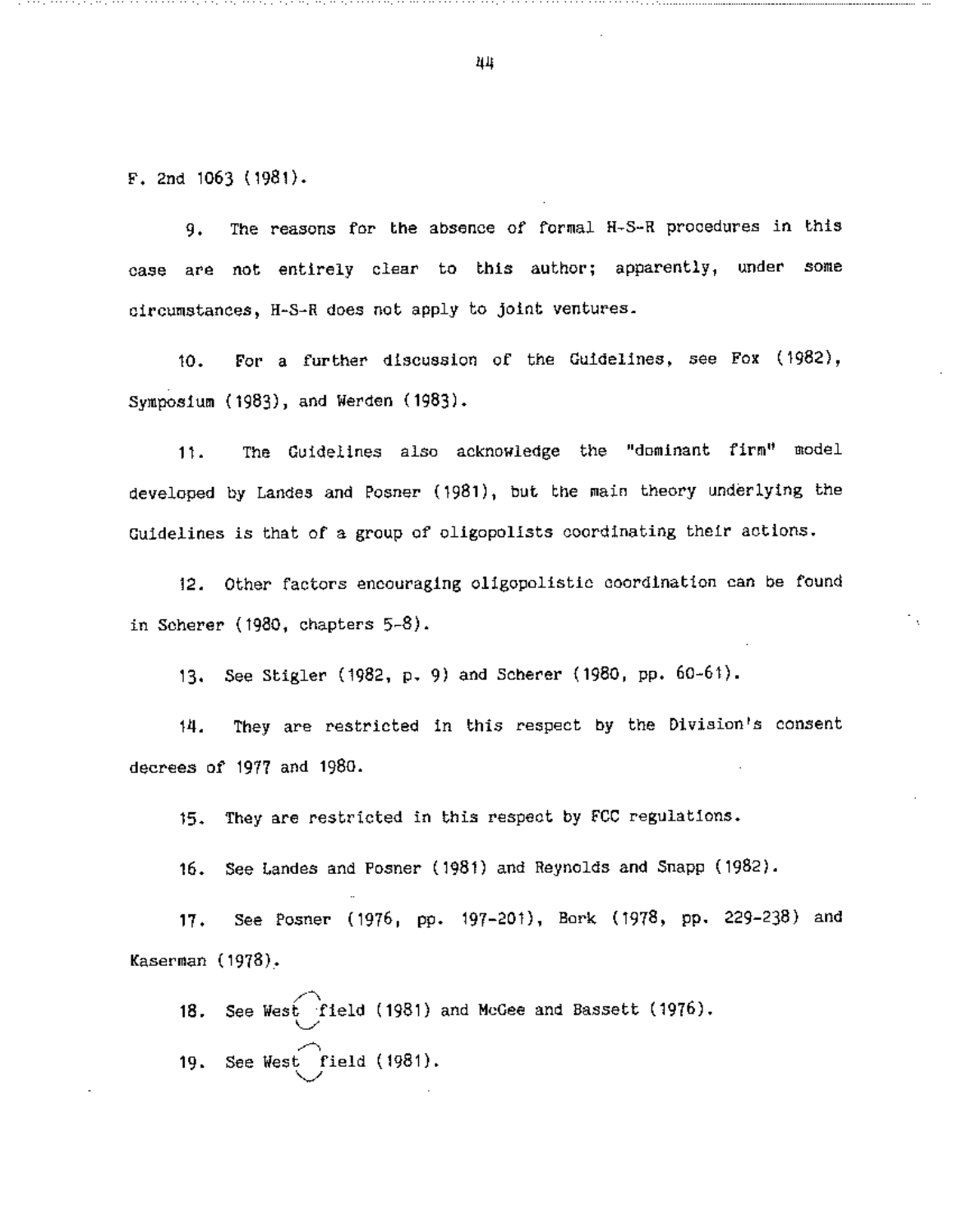20. This theory was suggested to the author by Steven Salop,

21. The possibilities of substitution of inputs needs to be present, at least, for the downstream merger partner; it need not be present for the rivals of the downstream partner.

22. The extra profits could occur  $\rho$ .urely from the higher input costs that the downstream merger partner avoids but that its downstream rivals face. To the extent that its lower costs allow the downstream partner to expand at its rivals' expense, yet higher profits will be gained. In this latter (and probably more general case), the disadvantaged position of the other downstream firms would decrease the profitability of, and hence incentives for, upstream coordination by the other upstream firms. But the total profits from coordinated behavior by the upstream firms (including the integrated entity) should be higher than in the absence of any vertical integration, because of the added efficiency (and hence profitability) created by the integration in the presence of upstream coordination, Hence, the overall incentives for upstream coordination should still increase.

23. See Waterman (1979). The source of the barriers is unclear; it may be in economies of scale in risk absorption (since each movie is a costly and highly uncertain venture) or in maintaining a nation-wide network of sales offices and representatives.

24. The Division subsequently approved the HBO-Columbia-CBS joint

45

nda da dago da da da da da da dara a daga ay daya ay da gunaay sa digas yayo a da doona da da da da da dago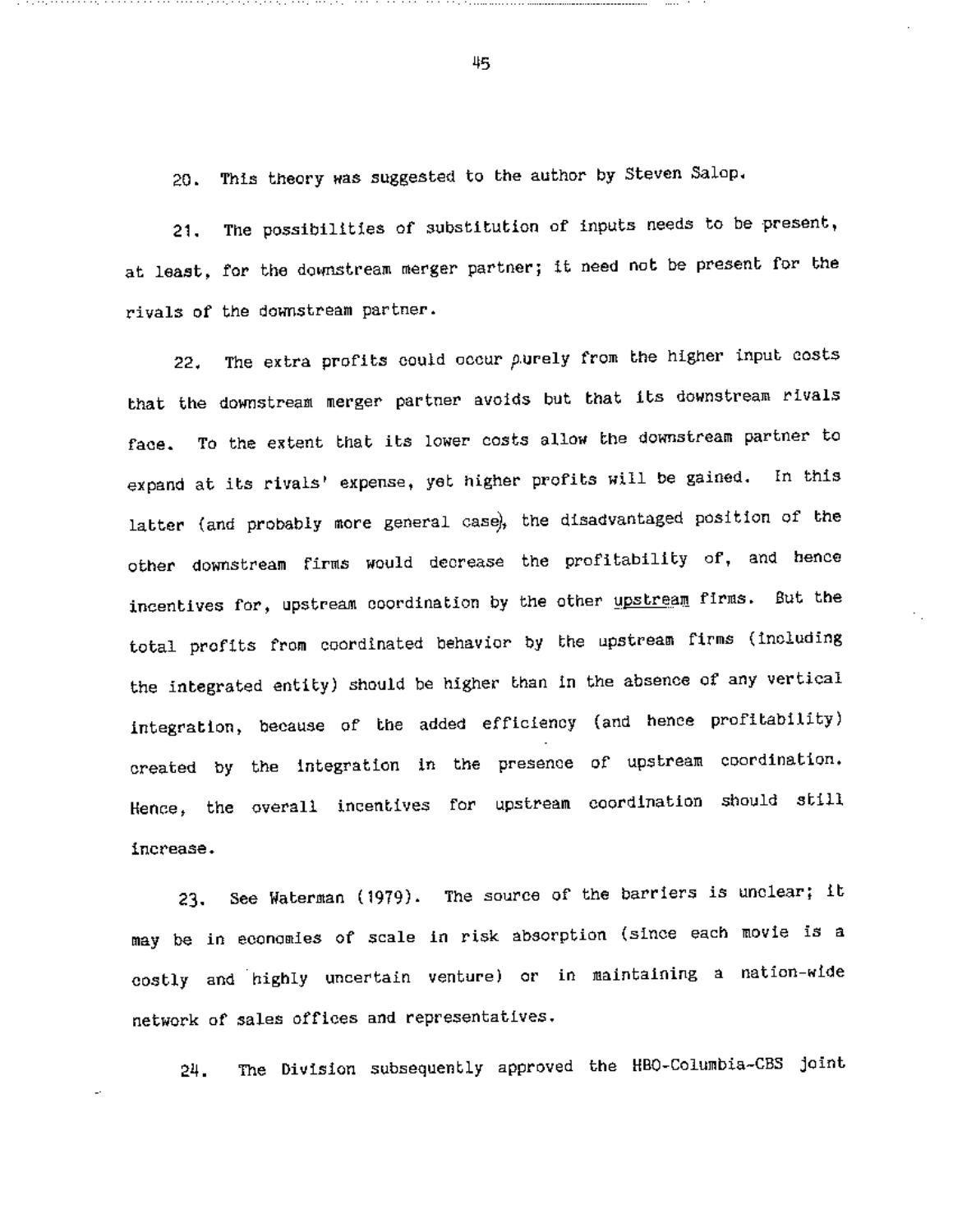venture.

25, See Reynolds and Snapp (1982).

26. Also, if Viacom and American Express were unhappy with their position, they might sell their ownership interests to the studios; it would then be an interesting question as to whether the Division could or would sue the parties concerning this sale.

27. The Division issued a press release to this effect shortly after it informed the parties; the Division also issued press releases after it informed the parties of its subsequent decisions.

28. The logic of the argument developed in Section IV indicates that even Warner's presence alone in the venture could have an anticompetitive effect. But Warner had the advantage or already being a co-owner of TMC. And the possible anticompetitive effect from Warner alone seemed, to this author, to be much less serious than the effect from the joint presence of the three studios.

46

and data sering and dan banyaran sa sa tang ang banya da banyaran sa banya nang sing atao sa banya dan banya da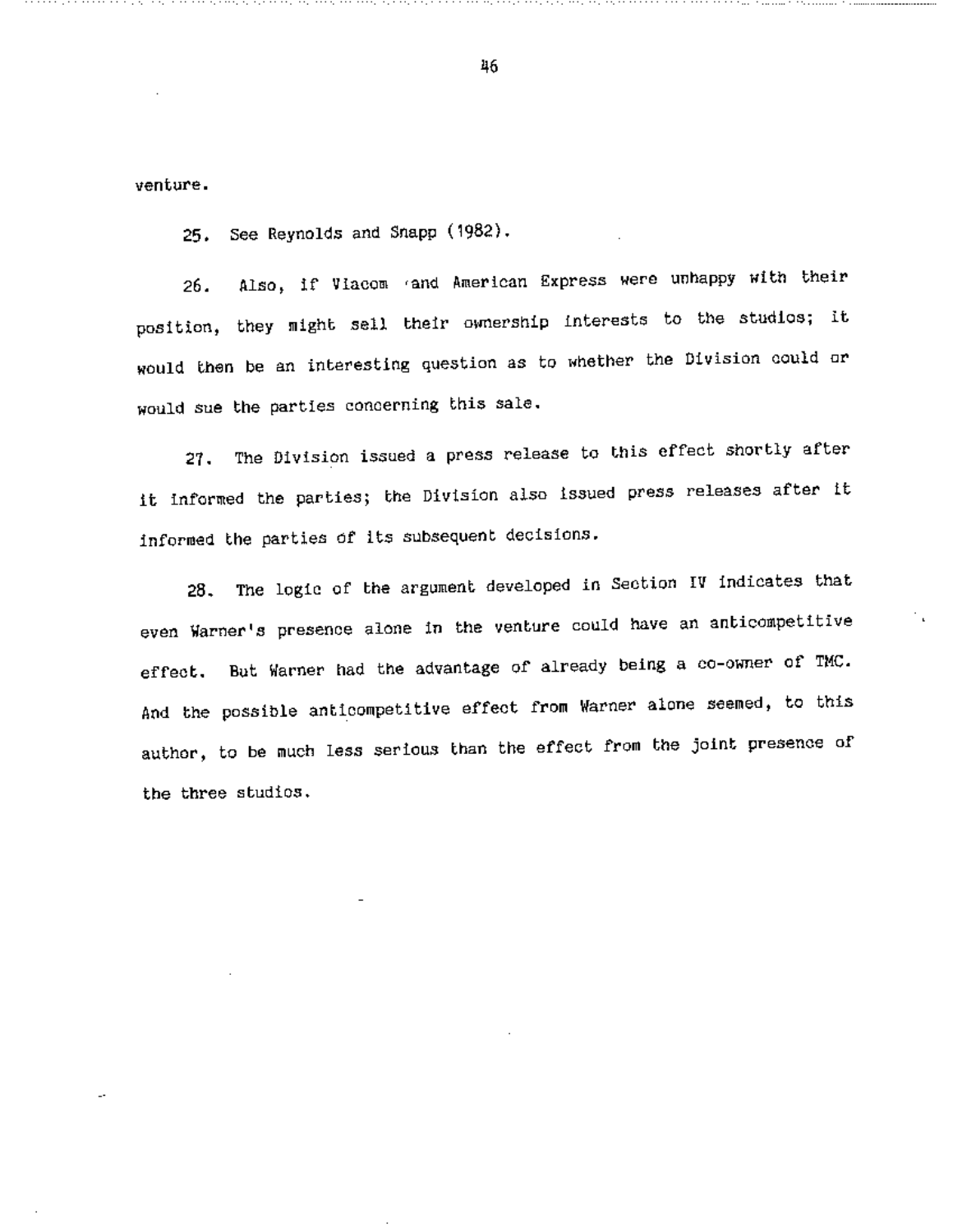## References

Bain, J.S., (1956). "Barriers to New Competition." Harvard University Press, Cambridge, Mass.

Bork, R.H., (1978). "The Antitrust Paradox: A Policy At War with Itself". Basic Books, New York.

Chamberlain, E.fl., (1956). "The Theory of Monopolistic Competition". 7th edn., Harvard University Press, Cambridge, Mass.

Fellner, W., (1949). "Competition Among the Few". Knopf, New York.

Fox, E,M., (1982). The New Merger Guidelines--A Blueprint for Microeconomic Analysis, Antitrust Bulletin 27, 519-591.

Kaserman, D.L., (1978). Theories of Vertical Integration: Implications for Antitrust Policy, Antitrust Bulletin 23, 483-510.

Landes, W.M., and Posner, R.A., (1981). Market Power in Antitrust Cases, Harvard Law Review 94, 937-996.

McGee, J.S., and L.R. Bassett, (1976). Vertical Integration Revisited, Journal of Law and Economics 19. 17-38.

Posner, R., (1976). "Antitrust Law: An Economic Perspective." University of Chicago Press,  $C$ Aiceps.

Reynolds, R.J. and B.M. Snapp, (1982). "The Economic Effects of Partial Equity Interests and Joint Ventures," Economic Policy Office,

and specific the production of the country of the contract of the country of the contract of the contract of the contract of the state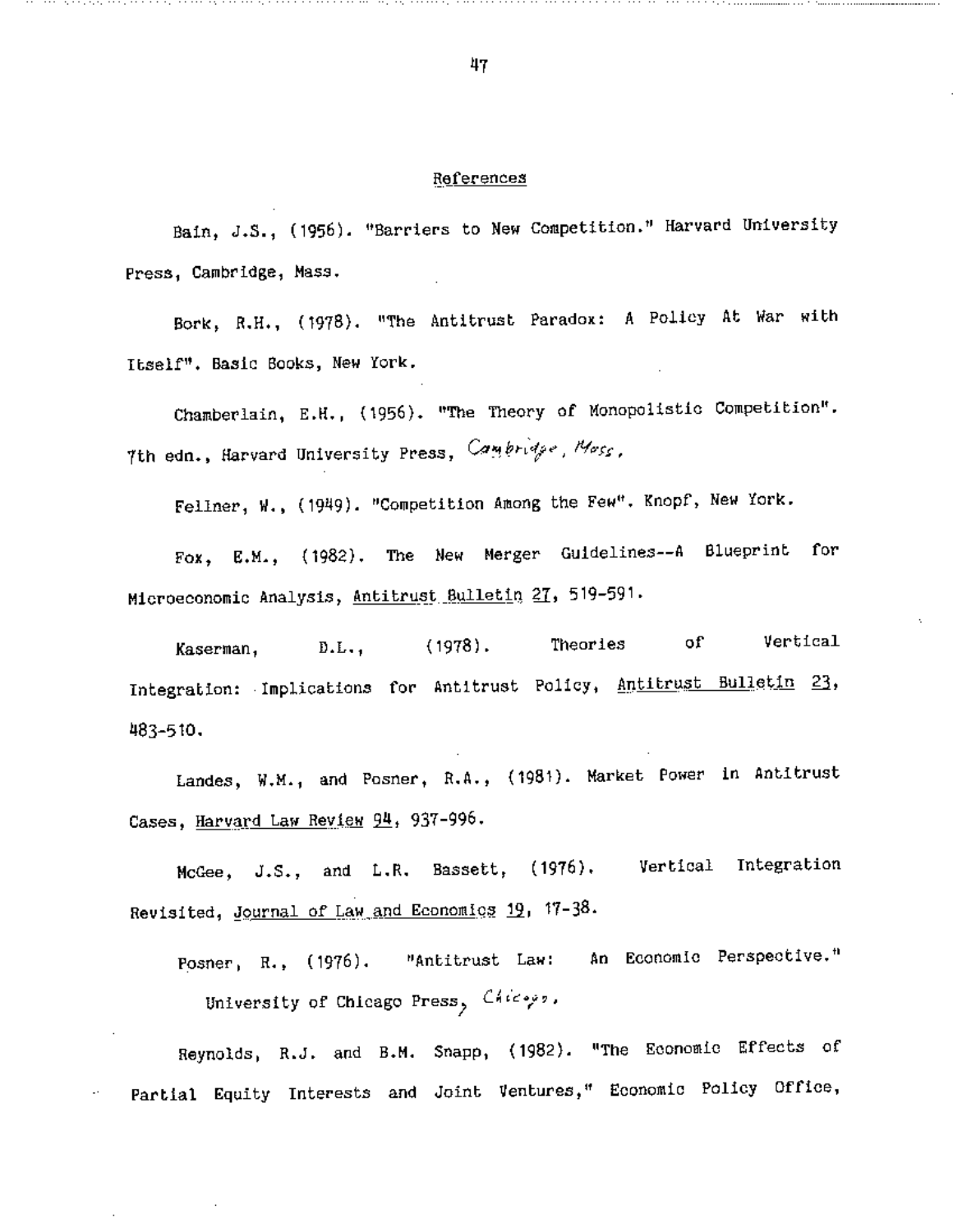Antitrust Division, U.S. Department of' Justice, Washington, D.C., {Discussion Paper EPO 82-3).

Salop, S.C. and Scheffman, D.T. (1983). Raising Rivals' Costs. American Economic Review 73 (May), 267-271.

Scherer, F.M. (1980). "Industrial Market Structure and Economic Performance". 2nd edn., Rand McMally, Chicago.

Stigler, G.J. (1964). A Theory of Oligopoly, Journal of Political Economy 72, 44-61.

Stigler, G.J. (1982). The Economists and the Problem of Monopoly, American Economic Review 72, (May), 1-11.

Symposium: 1982 Merger Guidelines. (1983). California Law Review Tl, 280-672.

U.S. Department of Justice, Antitrust Division, (1968). "Merger Guidelines." (May 30). Washington, O.C.

U.S. Department of Justice, Antitrust Dlvision. (1982) "Merger Guidelines." (June 14). Washington D.C.

Waterman, D. (1979). "Economic Essays on the Theatrical Motion Picture Industry." Unpublished Ph.D. dissertation, UCLA.

Werden, G.J. (1983). Market Delineation and the Justice Department's Merger Guidellnes, Duke Law Journal 1983, Duke University, 514-579.

Westfield, F.M. (1981). Vertical Integration: Does Product Price Rise

48

the control of the control of the con-